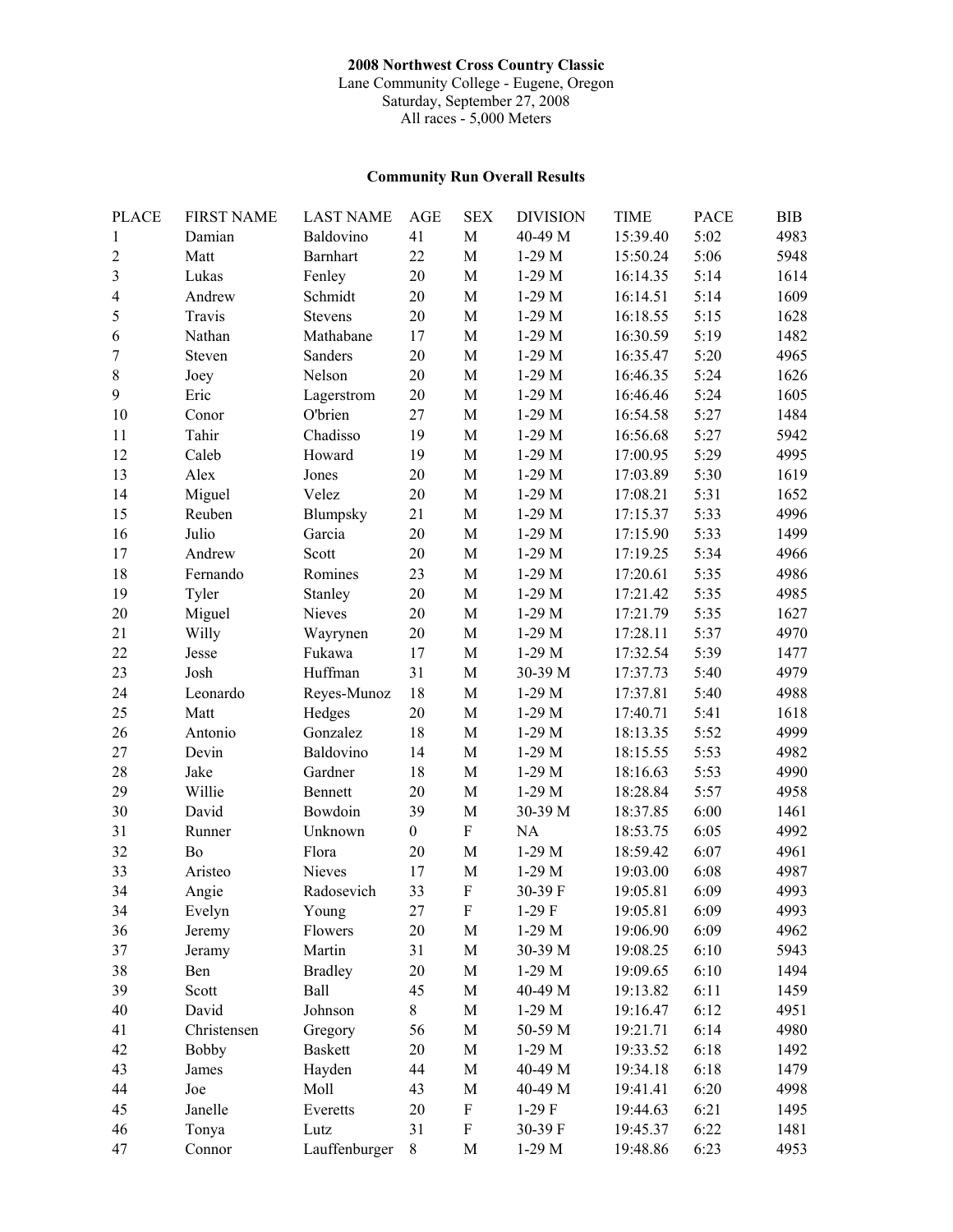| 48  | Leah         | Twombly         | 20     | ${\bf F}$                 | $1-29$ F | 19:50.85 | 6:23 | 1629 |
|-----|--------------|-----------------|--------|---------------------------|----------|----------|------|------|
| 49  | Francesca    | Frasier         | 20     | $\boldsymbol{\mathrm{F}}$ | $1-29$ F | 20:00.20 | 6:26 | 4963 |
| 50  | Christian    | Huttema         | $8\,$  | $\mathbf M$               | $1-29$ M | 20:02.56 | 6:27 | 4950 |
| 51  | Megan        | Everetts        | 20     | ${\bf F}$                 | $1-29$ F | 20:17.91 | 6:32 | 1496 |
| 52  | Annie        | Hayward         | $20\,$ | ${\bf F}$                 | $1-29$ F | 20:27.66 | 6:35 | 1617 |
| 53  | Katherine    | <b>Barnhart</b> | 20     | ${\bf F}$                 | $1-29$ F | 20:29.89 | 6:36 | 1612 |
| 54  | Will         | Custis          | 29     | M                         | $1-29$ M | 20:30.86 | 6:36 | 1469 |
| 55  | Mikayla      | Bradbury        | $20\,$ | ${\bf F}$                 | $1-29$ F | 20:56.04 | 6:44 | 1613 |
| 56  | Ann          | Hagy            | 18     | ${\bf F}$                 | $1-29$ F | 21:07.00 | 6:48 | 4976 |
| 57  | Hurd         | Jordi           | 19     | $\rm F$                   | $1-29$ F | 21:11.63 | 6:49 | 4975 |
| 57  | Jordi        | Hurd            | 19     | $\boldsymbol{\mathrm{F}}$ | $1-29$ F | 21:11.63 | 6:49 | 4975 |
| 59  | Colleen      | Wedin           | 38     | ${\bf F}$                 | 30-39 F  | 21:14.67 | 6:50 | 4981 |
| 60  | Randy        | Smith           | 45     | $\mathbf M$               | 40-49 M  | 21:16.02 | 6:51 | 1489 |
| 61  | Michael      | Mccann          | 46     | $\mathbf M$               | 40-49 M  | 21:21.04 | 6:52 | 1483 |
| 62  | Connor       | Streed          | $20\,$ | M                         | $1-29$ M | 21:24.66 | 6:53 | 4974 |
| 63  | Amanda       | Lopez           | 18     | $\mathbf F$               | $1-29$ F | 21:24.83 | 6:54 | 4989 |
| 64  | Yueh-han     | Lin             | 20     | $\mathbf M$               | $1-29$ M | 21:24.86 | 6:54 | 1606 |
| 65  | Andrea       | Gruber          | $20\,$ | ${\bf F}$                 | $1-29$ F | 21:27.47 | 6:54 | 1615 |
| 66  | Katie        | Custis          | 29     | ${\bf F}$                 | $1-29$ F | 21:37.39 | 6:58 | 1468 |
| 67  | Richard      | Gambino         | 47     | $\mathbf M$               | 40-49 M  | 21:37.56 | 6:58 | 1478 |
| 68  | Lauren       | Fox             | 19     | $\mathbf F$               | $1-29$ F | 21:38.14 | 6:58 | 1476 |
| 69  | Ericka       | Hicks           | 20     | $\mathbf F$               | $1-29$ F | 21:40.13 | 6:58 | 1500 |
| 70  | Nina         | Ceja            | 28     | ${\bf F}$                 | $1-29$ F | 21:42.79 | 6:59 | 1463 |
| 71  | Chris        | Merlos          | 6      | $\mathbf M$               | $1-29$ M | 21:45.45 | 7:00 | 4954 |
| 72  | Janet        | Howard          | $20\,$ | ${\bf F}$                 | $1-29$ F | 21:47.21 | 7:01 | 1604 |
| 73  | Emily        | Damon           | $20\,$ | $\mathbf F$               | $1-29$ F | 21:55.37 | 7:03 | 4959 |
| 74  | Scot         | White           | 38     | $\mathbf M$               | 30-39 M  | 21:59.30 | 7:05 | 4991 |
| 75  | Kathleen     | Preston         | 16     | ${\bf F}$                 | $1-29$ F | 22:01.18 | 7:05 | 5953 |
| 76  | Leslie       | Macias          | 20     | ${\bf F}$                 | $1-29$ F | 22:03.23 | 7:06 | 1607 |
| 77  | Megan        | Hale            | 20     | ${\bf F}$                 | $1-29$ F | 22:17.05 | 7:10 | 1616 |
| 78  | Sierra       | Lee             | 20     | $\mathbf F$               | $1-29$ F | 22:17.82 | 7:11 | 1620 |
| 79  | <b>Brian</b> | Sherman         | 49     | $\mathbf M$               | 40-49 M  | 22:21.78 | 7:12 | 5954 |
| 80  | Amy          | Nelson          | $20\,$ | $\rm F$                   | $1-29$ F | 22:22.06 | 7:12 | 1625 |
| 81  | Henry        | Fowler          | 12     | $\mathbf M$               | $1-29$ M | 22:34.61 | 7:16 | 1475 |
| 82  | Tim          | Christie        | 46     | $\mathbf M$               | 40-49 M  | 22:37.54 | 7:17 | 1464 |
| 83  | Natalie      | Flindt          | 30     | F                         | 30-39 F  | 22:40.39 | 7:18 | 1474 |
| 84  | Nora         | Sharp           | 19     | ${\bf F}$                 | $1-29$ F | 22:56.30 | 7:23 | 1488 |
| 85  | Eric         | Clark           | 25     | M                         | $1-29$ M | 23:00.71 | 7:24 | 1465 |
| 86  | Rae Jenne    | Evoniuk         | $20\,$ | ${\bf F}$                 | $1-29$ F | 23:01.53 | 7:25 | 4960 |
| 87  | Doug         | Madsen          | 62     | M                         | 60-69 M  | 23:11.23 | 7:28 | 4994 |
| 88  | Aaron        | Bicknell        | $20\,$ | $\mathbf M$               | $1-29$ M | 23:30.81 | 7:34 | 1493 |
| 89  | Ashley       | Kirsininkas     | 19     | ${\bf F}$                 | $1-29$ F | 23:33.65 | 7:35 | 4997 |
| 90  | James        | Seeley          | 12     | $\mathbf M$               | $1-29$ M | 23:40.04 | 7:37 | 1486 |
| 91  | Kristin      | Boldon          | 44     | ${\bf F}$                 | 40-49 F  | 23:49.65 | 7:40 | 4984 |
| 92  | Ben          | Shields         | 6      | M                         | $1-29$ M | 23:57.87 | 7:43 | 4952 |
| 93  | Sandra       | Seeley          | 51     | ${\bf F}$                 | 50-59 F  | 24:23.62 | 7:51 | 1487 |
| 94  | Susan        | <b>Brainard</b> | 46     | ${\bf F}$                 | 40-49 F  | 24:31.89 | 7:54 | 1462 |
| 95  | Harold       | Cuffe           | 23     | M                         | $1-29$ M | 24:50.01 | 8:00 | 1466 |
| 96  | Nadine       | Hayden          | 44     | ${\bf F}$                 | 40-49 F  | 24:52.50 | 8:00 | 1480 |
| 97  | Rachel       | Fine            | 13     | ${\bf F}$                 | $1-29$ F | 25:09.29 | 8:06 | 1473 |
| 98  | Karl         | Bonner          | 26     | $\mathbf M$               | $1-29$ M | 25:09.86 | 8:06 | 4977 |
| 99  | Tato         | Sumantri        | 50     | M                         | 50-59 M  | 25:23.00 | 8:10 | 1490 |
| 100 | Cullen       | Johnson         | 12     | M                         | $1-29$ M | 25:43.23 | 8:17 | 5946 |
| 101 | Raydeen      | Cuffe           | 23     | ${\bf F}$                 | $1-29$ F | 25:43.77 | 8:17 | 1467 |
| 102 | Pierce       | Prozy           | $8\,$  | $\mathbf M$               | $1-29$ M | 25:45.17 | 8:17 | 4956 |
| 103 | Jessica      | Velasco         | $20\,$ | ${\rm F}$                 | $1-29$ F | 25:55.82 | 8:21 | 1611 |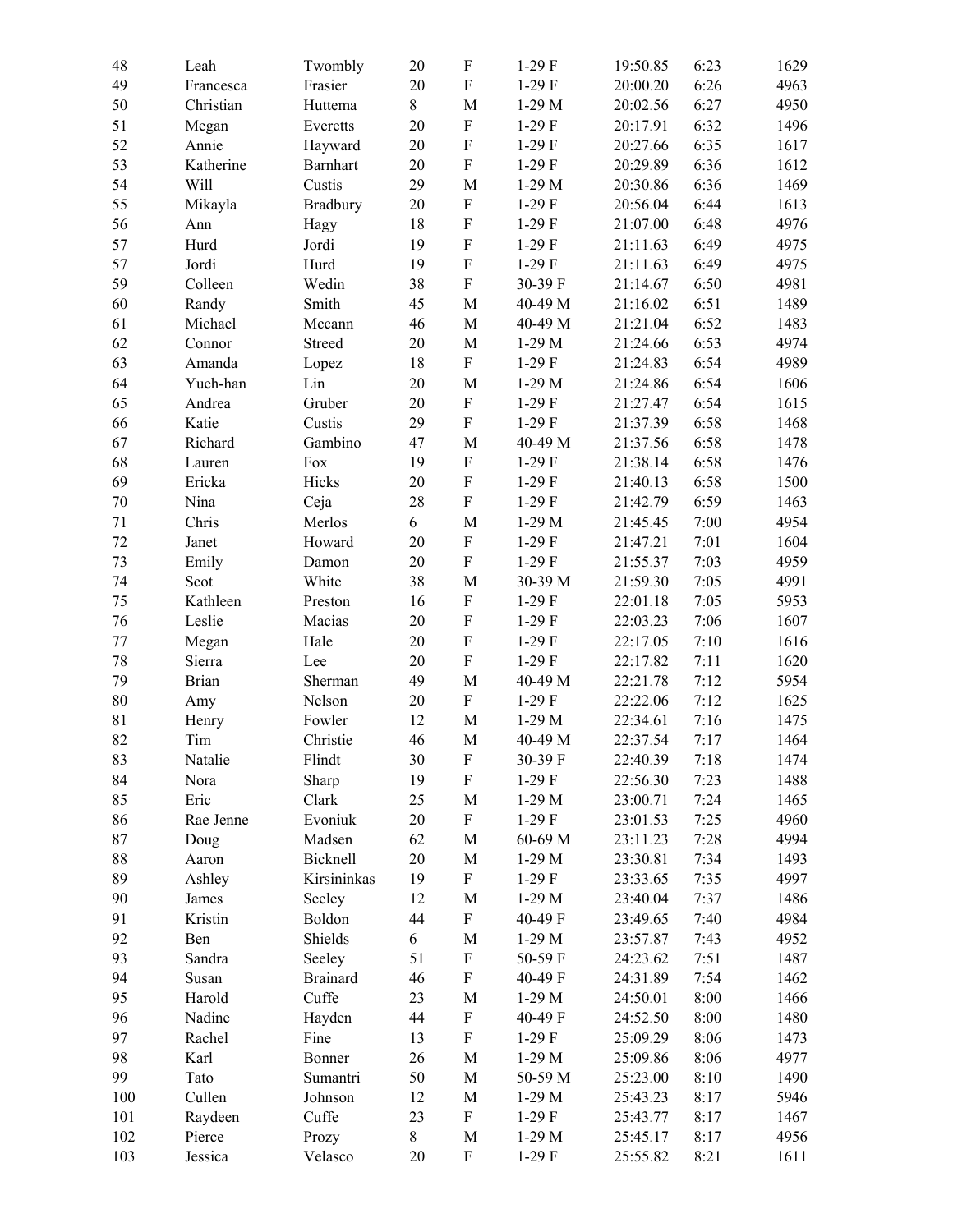| 104 | Andrew         | Cvitanovich  | 28 | M | $1-29$ M  | 26:00.31 | 8:22  | 1470 |
|-----|----------------|--------------|----|---|-----------|----------|-------|------|
| 105 | Ken            | Bern         | 59 | М | 50-59 M   | 26:08.14 | 8:25  | 1460 |
| 106 | Bailey         | Adams        | 12 | M | $1-29$ M  | 26:23.32 | 8:30  | 5944 |
| 107 | <b>Brandon</b> | Drake        | 22 | M | $1-29$ M  | 27:31.56 | 8:52  | 1471 |
| 108 | Sydney         | King         | 13 | F | $1-29F$   | 27:35.23 | 8:53  | 5947 |
| 109 | Alexa          | <b>Adams</b> | 20 | F | $1-29F$   | 27:45.26 | 8:56  | 4957 |
| 110 | Audrey         | Puscas       | 45 | F | $40-49$ F | 28:52.39 | 9:18  | 1485 |
| 111 | Dan            | Damor        | 51 | М | 50-59 M   | 30:36.08 | 9:51  | 5949 |
| 112 | Jason          | Yuan         | 13 | M | $1-29$ M  | 32:28.48 | 10:27 | 4978 |
| 113 | Donan          | Dilley       | 11 | M | $1-29$ M  | 32:32.45 | 10:28 | 5945 |
| 114 | Ron            | Neumann      | 46 | M | $40-49$ M | 32:38.25 | 10:30 | 5952 |
| 115 | Jackie         | Damon        | 44 | F | $40-49$ F | 33:38.62 | 10:50 | 5951 |

### **Community Run Age Group Results**

| <b>AGE GROUP</b> | <b>PLACE</b>   | <b>NAME</b>           | <b>TIME</b> | <b>PACE</b> | OVERALL                 | <b>SEX</b>              |  |
|------------------|----------------|-----------------------|-------------|-------------|-------------------------|-------------------------|--|
| 1-29 Male        | $\mathbf{1}$   | Barnhart, Matt        | 15:50.24    | 5:06        | $\overline{c}$          | $\boldsymbol{2}$        |  |
|                  | $\overline{c}$ | Fenley, Lukas         | 16:14.35    | 5:14        | $\overline{\mathbf{3}}$ | $\overline{\mathbf{3}}$ |  |
|                  | $\overline{3}$ | Schmidt, Andrew       | 16:14.51    | 5:14        | $\overline{4}$          | $\overline{\mathbf{4}}$ |  |
|                  | $\overline{4}$ | Stevens, Travis       | 16:18.55    | 5:15        | 5                       | 5                       |  |
|                  | 5              | Mathabane, Nathan     | 16:30.59    | 5:19        | 6                       | $\sqrt{6}$              |  |
|                  | 6              | Sanders, Steven       | 16:35.47    | 5:20        | $\boldsymbol{7}$        | $\boldsymbol{7}$        |  |
|                  | $\overline{7}$ | Nelson, Joey          | 16:46.35    | 5:24        | 8                       | $8\,$                   |  |
|                  | $\,8\,$        | Lagerstrom, Eric      | 16:46.46    | 5:24        | 9                       | 9                       |  |
|                  | 9              | O'brien, Conor        | 16:54.58    | 5:27        | 10                      | $10\,$                  |  |
|                  | $10\,$         | Chadisso, Tahir       | 16:56.68    | 5:27        | 11                      | 11                      |  |
|                  | 11             | Howard, Caleb         | 17:00.95    | 5:29        | 12                      | 12                      |  |
|                  | 12             | Jones, Alex           | 17:03.89    | 5:30        | 13                      | 13                      |  |
|                  | 13             | Velez, Miguel         | 17:08.21    | 5:31        | 14                      | 14                      |  |
|                  | 14             | Blumpsky, Reuben      | 17:15.37    | 5:33        | 15                      | 15                      |  |
|                  | 15             | Garcia, Julio         | 17:15.90    | 5:33        | 16                      | 16                      |  |
|                  | 16             | Scott, Andrew         | 17:19.25    | 5:34        | 17                      | 17                      |  |
|                  | $17\,$         | Romines, Fernando     | 17:20.61    | 5:35        | 18                      | 18                      |  |
|                  | 18             | Stanley, Tyler        | 17:21.42    | 5:35        | 19                      | 19                      |  |
|                  | 19             | Nieves, Miguel        | 17:21.79    | 5:35        | 20                      | 20                      |  |
|                  | 20             | Wayrynen, Willy       | 17:28.11    | 5:37        | 21                      | 21                      |  |
|                  | 21             | Fukawa, Jesse         | 17:32.54    | 5:39        | 22                      | 22                      |  |
|                  | 22             | Reyes-Munoz, Leonardo | 17:37.81    | 5:40        | 24                      | 24                      |  |
|                  | 23             | Hedges, Matt          | 17:40.71    | 5:41        | 25                      | 25                      |  |
|                  | 24             | Gonzalez, Antonio     | 18:13.35    | 5:52        | 26                      | 26                      |  |
|                  | 25             | Baldovino, Devin      | 18:15.55    | 5:53        | 27                      | 27                      |  |
|                  | 26             | Gardner, Jake         | 18:16.63    | 5:53        | 28                      | 28                      |  |
|                  | 27             | Bennett, Willie       | 18:28.84    | 5:57        | 29                      | 29                      |  |
|                  | 28             | Flora, Bo             | 18:59.42    | 6:07        | 32                      | 31                      |  |
|                  | 29             | Nieves, Aristeo       | 19:03.00    | 6:08        | 33                      | 32                      |  |
|                  | 30             | Flowers, Jeremy       | 19:06.90    | 6:09        | 36                      | 33                      |  |
|                  | 31             | Bradley, Ben          | 19:09.65    | 6:10        | 38                      | 35                      |  |
|                  | 32             | Johnson, David        | 19:16.47    | 6:12        | 40                      | 37                      |  |
|                  | 33             | Baskett, Bobby        | 19:33.52    | 6:18        | 42                      | 39                      |  |
|                  | 34             | Lauffenburger, Connor | 19:48.86    | 6:23        | 47                      | 42                      |  |
|                  | 35             | Huttema, Christian    | 20:02.56    | 6:27        | 50                      | 43                      |  |
|                  | 36             | Custis, Will          | 20:30.86    | 6:36        | 54                      | 44                      |  |
|                  | 37             | Streed, Connor        | 21:24.66    | 6:53        | 62                      | 47                      |  |
|                  | 38             | Lin, Yueh-han         | 21:24.86    | 6:54        | 64                      | 48                      |  |
|                  | 39             | Merlos, Chris         | 21:45.45    | 7:00        | $71\,$                  | 50                      |  |
|                  |                |                       |             |             |                         |                         |  |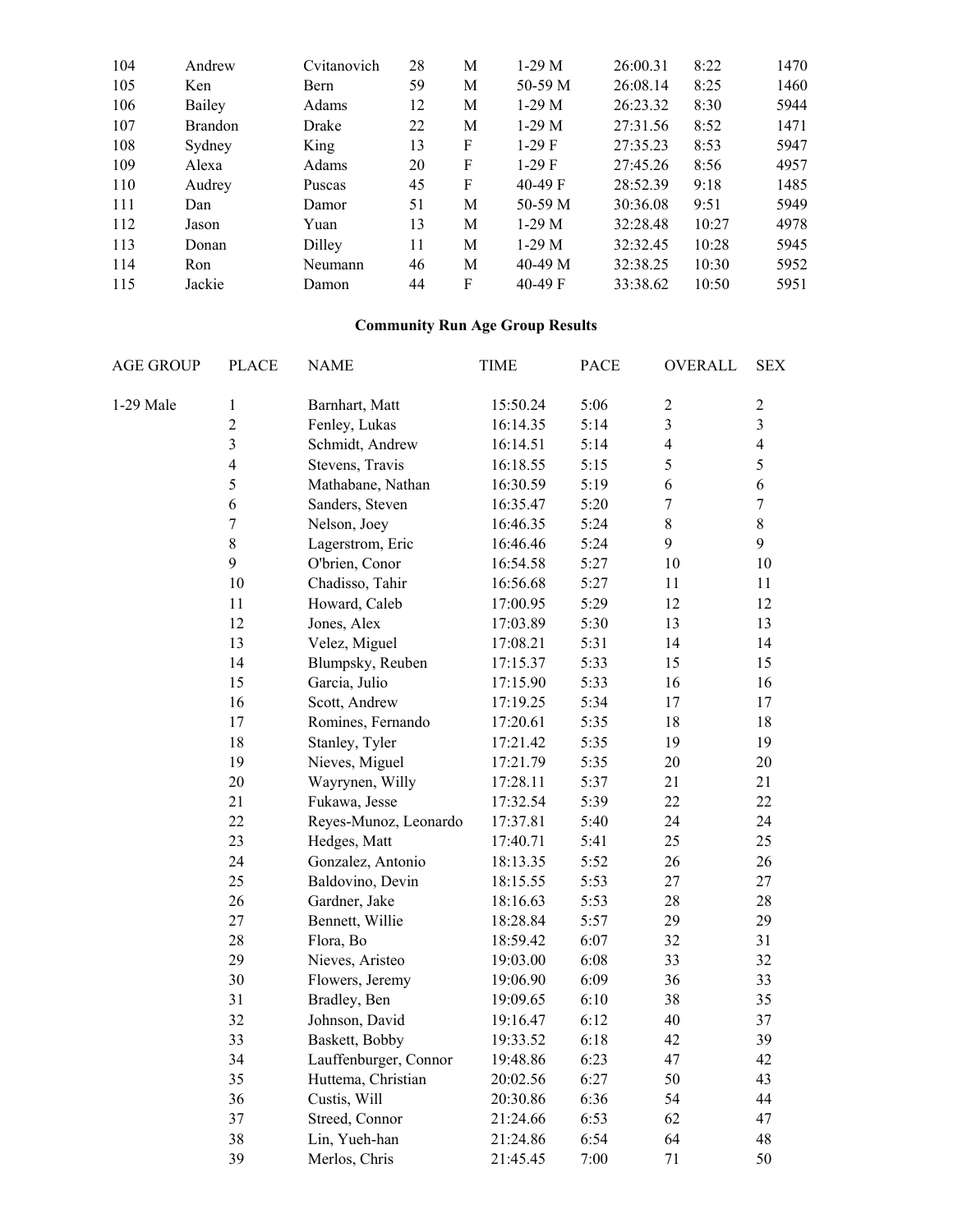|             | 40                      | Fowler, Henry        | 22:34.61 | 7:16  | 81           | 53                      |
|-------------|-------------------------|----------------------|----------|-------|--------------|-------------------------|
|             | 41                      | Clark, Eric          | 23:00.71 | 7:24  | 85           | 55                      |
|             | 42                      | Bicknell, Aaron      | 23:30.81 | 7:34  | 88           | 57                      |
|             | 43                      | Seeley, James        | 23:40.04 | 7:37  | 90           | 58                      |
|             | 44                      | Shields, Ben         | 23:57.87 | 7:43  | 92           | 59                      |
|             | 45                      | Cuffe, Harold        | 24:50.01 | 8:00  | 95           | 60                      |
|             | 46                      | Bonner, Karl         | 25:09.86 | 8:06  | 98           | 61                      |
|             | 47                      | Johnson, Cullen      | 25:43.23 | 8:17  | 100          | 63                      |
|             | 48                      | Prozy, Pierce        | 25:45.17 | 8:17  | 102          | 64                      |
|             | 49                      | Cvitanovich, Andrew  | 26:00.31 | 8:22  | 104          | 65                      |
|             | 50                      | Adams, Bailey        | 26:23.32 | 8:30  | 106          | 67                      |
|             | 51                      | Drake, Brandon       | 27:31.56 | 8:52  | 107          | 68                      |
|             | 52                      | Yuan, Jason          | 32:28.48 | 10:27 | 112          | 70                      |
|             | 53                      | Dilley, Donan        | 32:32.45 | 10:28 | 113          | 71                      |
|             |                         |                      |          |       |              |                         |
| 30-39 Male  | $\mathbf{1}$            | Huffman, Josh        | 17:37.73 | 5:40  | 23           | 23                      |
|             | $\boldsymbol{2}$        | Bowdoin, David       | 18:37.85 | 6:00  | 30           | 30                      |
|             | $\overline{\mathbf{3}}$ | Martin, Jeramy       | 19:08.25 | 6:10  | 37           | 34                      |
|             | $\overline{\mathbf{4}}$ | White, Scot          | 21:59.30 | 7:05  | 74           | 51                      |
|             |                         |                      |          |       |              |                         |
| 40-49 Male  | $\mathbf{1}$            | Baldovino, Damian    | 15:39.40 | 5:02  | $\mathbf{1}$ | $\mathbf{1}$            |
|             | $\overline{c}$          | Ball, Scott          | 19:13.82 | 6:11  | 39           | 36                      |
|             | $\overline{\mathbf{3}}$ | Hayden, James        | 19:34.18 | 6:18  | 43           | 40                      |
|             | $\overline{4}$          | Moll, Joe            | 19:41.41 | 6:20  | 44           | 41                      |
|             | 5                       | Smith, Randy         | 21:16.02 | 6:51  | 60           | 45                      |
|             | 6                       | Mccann, Michael      | 21:21.04 | 6:52  | 61           | 46                      |
|             | $\boldsymbol{7}$        | Gambino, Richard     | 21:37.56 | 6:58  | 67           | 49                      |
|             | 8                       | Sherman, Brian       | 22:21.78 | 7:12  | 79           | 52                      |
|             | 9                       | Christie, Tim        | 22:37.54 | 7:17  | 82           | 54                      |
|             | 10                      | Neumann, Ron         | 32:38.25 | 10:30 | 114          | 72                      |
|             |                         |                      |          |       |              |                         |
| 50-59 Male  | $\mathbf{1}$            | Gregory, Christensen | 19:21.71 | 6:14  | 41           | 38                      |
|             | $\boldsymbol{2}$        | Sumantri, Tato       | 25:23.00 | 8:10  | 99           | 62                      |
|             | $\overline{\mathbf{3}}$ | Bern, Ken            | 26:08.14 | 8:25  | 105          | 66                      |
|             | $\overline{4}$          | Damor, Dan           | 30:36.08 | 9:51  | 111          | 69                      |
| 60-69 Male  | 1                       | Madsen, Doug         | 23:11.23 | 7:28  | 87           | 56                      |
| 1-29 Female | $\mathbf{1}$            | Young, Evelyn        | 19:05.81 | 6:09  | 34           | $\overline{2}$          |
|             | $\overline{c}$          | Everetts, Janelle    | 19:44.63 | 6:21  | 45           | $\overline{\mathbf{4}}$ |
|             | $\overline{\mathbf{3}}$ | Twombly, Leah        | 19:50.85 | 6:23  | 48           | 6                       |
|             | $\overline{4}$          | Frasier, Francesca   | 20:00.20 | 6:26  | 49           | $\boldsymbol{7}$        |
|             | 5                       | Everetts, Megan      | 20:17.91 | 6:32  | 51           | $8\,$                   |
|             | 6                       | Hayward, Annie       | 20:27.66 | 6:35  | 52           | 9                       |
|             | 7                       | Barnhart, Katherine  | 20:29.89 | 6:36  | 53           | 10                      |
|             | 8                       | Bradbury, Mikayla    | 20:56.04 | 6:44  | 55           | 11                      |
|             | 9                       | Hagy, Ann            | 21:07.00 | 6:48  | 56           | 12                      |
|             | 10                      | Jordi, Hurd          | 21:11.63 | 6:49  | 57           | 13                      |
|             | 11                      | Hurd, Jordi          | 21:11.63 | 6:49  | 58           | 14                      |
|             | 12                      | Lopez, Amanda        | 21:24.83 | 6:54  | 63           | 16                      |
|             | 13                      | Gruber, Andrea       | 21:27.47 | 6:54  | 65           | 17                      |
|             | 14                      | Custis, Katie        | 21:37.39 | 6:58  | 66           | 18                      |
|             | 15                      | Fox, Lauren          | 21:38.14 | 6:58  | 68           | 19                      |
|             | 16                      | Hicks, Ericka        | 21:40.13 | 6:58  | 69           | 20                      |
|             | 17                      | Ceja, Nina           | 21:42.79 | 6:59  | 70           | 21                      |
|             | 18                      | Howard, Janet        | 21:47.21 | 7:01  | 72           | 22                      |
|             |                         |                      |          |       |              |                         |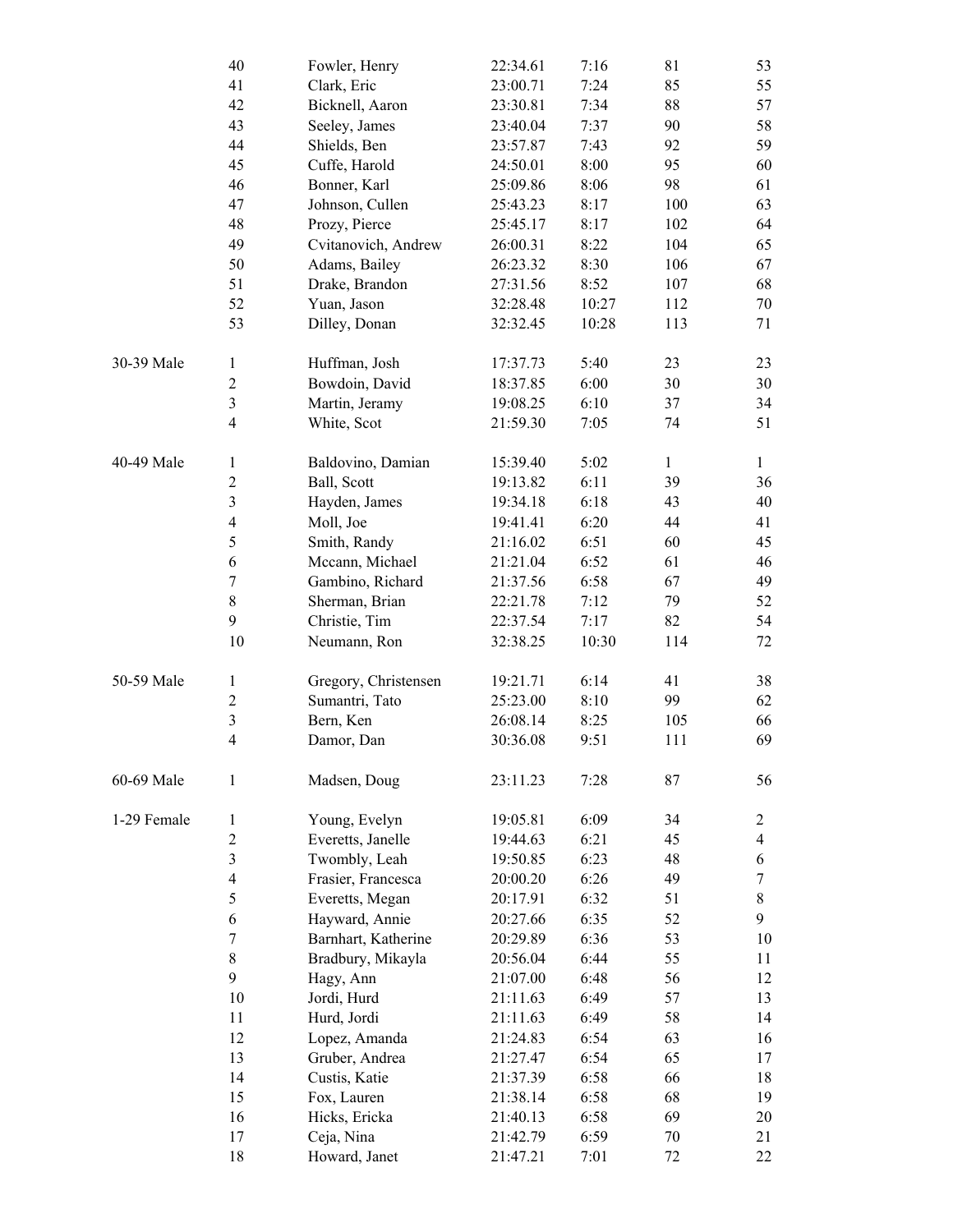|              | 19                       | Damon, Emily        | 21:55.37 | 7:03  | 73  | 23             |
|--------------|--------------------------|---------------------|----------|-------|-----|----------------|
|              | 20                       | Preston, Kathleen   | 22:01.18 | 7:05  | 75  | 24             |
|              | 21                       | Macias, Leslie      | 22:03.23 | 7:06  | 76  | 25             |
|              | 22                       | Hale, Megan         | 22:17.05 | 7:10  | 77  | 26             |
|              | 23                       | Lee, Sierra         | 22:17.82 | 7:11  | 78  | 27             |
|              | 24                       | Nelson, Amy         | 22:22.06 | 7:12  | 80  | 28             |
|              | 25                       | Sharp, Nora         | 22:56.30 | 7:23  | 84  | 30             |
|              | 26                       | Evoniuk, Rae Jenne  | 23:01.53 | 7:25  | 86  | 31             |
|              | 27                       | Kirsininkas, Ashley | 23:33.65 | 7:35  | 89  | 32             |
|              | 28                       | Fine, Rachel        | 25:09.29 | 8:06  | 97  | 37             |
|              | 29                       | Cuffe, Raydeen      | 25:43.77 | 8:17  | 101 | 38             |
|              | 30                       | Velasco, Jessica    | 25:55.82 | 8:21  | 103 | 39             |
|              | 31                       | King, Sydney        | 27:35.23 | 8:53  | 108 | 40             |
|              | 32                       | Adams, Alexa        | 27:45.26 | 8:56  | 109 | 41             |
| 30-39 Female | $\mathbf{1}$             | Radosevich, Angie   | 19:05.81 | 6:09  | 35  | $\mathfrak{Z}$ |
|              | $\overline{2}$           | Lutz, Tonya         | 19:45.37 | 6:22  | 46  | 5              |
|              | 3                        | Wedin, Colleen      | 21:14.67 | 6:50  | 59  | 15             |
|              | $\overline{\mathbf{4}}$  | Flindt, Natalie     | 22:40.39 | 7:18  | 83  | 29             |
| 40-49 Female | 1                        | Boldon, Kristin     | 23:49.65 | 7:40  | 91  | 33             |
|              | $\overline{2}$           | Brainard, Susan     | 24:31.89 | 7:54  | 94  | 35             |
|              | 3                        | Hayden, Nadine      | 24:52.50 | 8:00  | 96  | 36             |
|              | $\overline{\mathcal{A}}$ | Puscas, Audrey      | 28:52.39 | 9:18  | 110 | 42             |
|              | 5                        | Damon, Jackie       | 33:38.62 | 10:50 | 115 | 43             |
| 50-59 Female | 1                        | Seeley, Sandra      | 24:23.62 | 7:51  | 93  | 34             |

#### **Girls Junior Varsity Individual Results**

| <b>PLACE</b>   | BIB  | <b>NAME</b>          | <b>SCHOOL</b>            | <b>TIME</b> |
|----------------|------|----------------------|--------------------------|-------------|
| 1              | 1421 | Valverde, Lourdes    | Summit                   | 20:19.16    |
| 2              | 964  | Kelly, Kira          | Summit                   | 20:31.10    |
| 3              | 995  | Nash, Piper          | Summit                   | 20:41.29    |
| $\overline{4}$ | 948  | Fristoe, Sara        | Summit                   | 20:53.19    |
| 5              | 372  | Anderson, Christina  | Heritage Christian       | 20:54.70    |
| 6              | 754  | Keudell, Kasse       | Regis                    | 21:06.58    |
| 7              | 993  | Naffziger, Mackenzie | Summit                   | 21:10.54    |
| 8              | 983  | Middleton, Allie     | Summit                   | 21:16.30    |
| 9              | 977  | Luersen, Jesse       | Summit                   | 21:24.94    |
| 10             | 968  | Kolb, Michelle       | Summit                   | 22:01.54    |
| 11             | 1402 | Schluter, Leah       | Summit                   | 22:08.06    |
| 12             | 373  | Barter, Shelby       | Heritage Christian       | 22:20.69    |
| 13             | 128  | Hyatt, Emily         | Corvallis                | 22:26.42    |
| 14             | 923  | Brinich, Annie       | Summit                   | 22:33.29    |
| 15             | 986  | Moehl, Keelin        | Summit                   | 22:36.09    |
| 16             | 46   | McConnell, Ally      | Bend                     | 22:36.25    |
| 17             | 1426 | West, Sarah          | Summit                   | 22:41.98    |
| 18             | 205  | Brown, Lana          | Franklin                 | 22:50.20    |
| 19             | 786  | Lee, Becki           | Roseburg                 | 22:56.46    |
| 20             | 836  | Dunne, Madison       | Sheldon                  | 23:00.58    |
| 21             | 121  | Finnen, Danelle      | Corvallis                | 23:06.89    |
| 22             | 394  | Lopez, Crystal       | <b>Hood River Valley</b> | 23:17.27    |
| 23             | 57   | Stinson, Sera        | Bend                     | 23:24.90    |
| 24             | 1457 | Tento, Missy         | Westside Christian       | 23:27.59    |
| 25             | 1427 | West, Veronica       | Summit                   | 23:29.54    |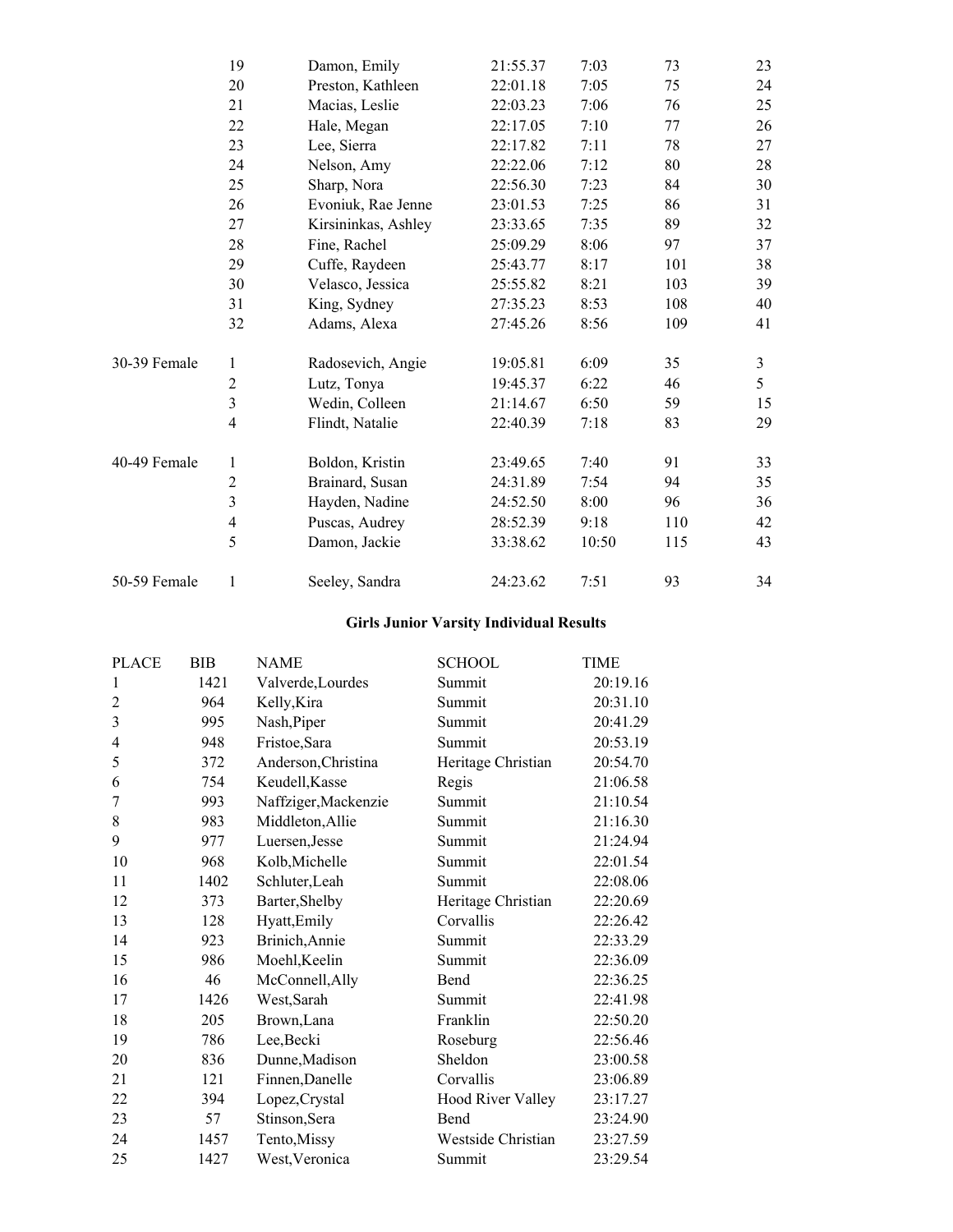| 26 | 264  | Elzinga, Taylor       | Grant              | 23:30.24 |
|----|------|-----------------------|--------------------|----------|
| 27 | 958  | Hildreth, Darragh     | Summit             | 23:34.05 |
| 28 | 350  | Wright, Chelsea       | <b>Grants Pass</b> | 23:34.33 |
| 29 | 1444 | Herr, Ally            | Westside Christian | 23:38.05 |
| 30 | 242  | Campbell, Nora Fisher | Grant              | 23:38.10 |
| 31 | 59   | Weddel, Lindy         | Bend               | 23:39.25 |
| 32 | 1368 | Ortega, Chelsea       | Summit             | 23:40.31 |
| 33 | 155  | Shear, Erin           | Corvallis          | 23:50.02 |
| 34 | 119  | Emmons, Ali           | Corvallis          | 23:51.54 |
| 35 | 470  | Hawley, Emily         | Lake Oswego        | 23:53.21 |
| 36 | 1406 | Sharpe, Natalie       | Summit             | 23:56.19 |
| 37 | 483  | Lee, Irene            | Lake Oswego        | 24:15.98 |
| 38 | 123  | Gorchels, Madeline    | Corvallis          | 24:22.93 |
| 39 | 511  | Sholian, Anne         | Lake Oswego        | 24:23.29 |
| 40 | 277  | Joyner, Allison       | Grant              | 24:26.21 |
| 41 | 377  | Dixon, Kristina       | Heritage Christian | 24:30.64 |
| 42 | 628  | Sherman, Sarah        | McKenzie           | 24:38.20 |
| 43 | 773  | Tabor, Becca          | Regis              | 24:40.97 |
| 44 | 94   | Holmes, Hayley        | Central Catholic   | 24:41.15 |
| 45 | 481  | Lea, Martha           | Lake Oswego        | 24:45.89 |
| 46 | 126  | Harvey, Emily         | Corvallis          | 24:50.14 |
| 47 | 381  | Ritchie, Shannon      | Heritage Christian | 24:52.47 |
| 48 | 553  | Dixson, Kortney       | Marshfield         | 24:55.20 |
| 49 | 900  | Meekins, Hailey       | Springfield        | 25:02.93 |
| 50 | 1378 | Reiter, Rachel        | Summit             | 25:03.62 |
| 51 | 558  | Hill, Natasha         | Marshfield         | 25:08.07 |
| 52 | 949  | Gannon, Karly         | Summit             | 25:08.31 |
| 53 | 280  | Knope, Lizzie         | Grant              | 25:08.77 |
| 54 | 446  | Burger, Aike          | Lake Oswego        | 25:09.06 |
| 55 | 595  | McGonagill, Brandee   | Mazama             | 25:13.69 |
| 56 | 1458 | Thurston, Hannah      | Westside Christian | 25:16.31 |
| 57 | 478  | Kearns, Paula         | Lake Oswego        | 25:16.74 |
| 58 | 379  | Ott, Hannah           | Heritage Christian | 25:18.52 |
| 59 | 310  | Seeman, Rachel        | Grant              | 25:19.24 |
| 60 | 336  | Cruz, Miranda         | <b>Grants Pass</b> | 25:26.93 |
| 61 | 334  | Barton, Lynsey        | <b>Grants Pass</b> | 25:33.85 |
| 62 | 1396 | Ross, Hillary         | Summit             | 25:40.53 |
| 63 | 91   | Gianotti, Kristen     | Central Catholic   | 25:44.35 |
| 64 | 111  | Behrens, Colleen      | Corvallis          | 25:44.45 |
| 65 | 465  | Hammer, Lily          | Lake Oswego        | 25:46.28 |
| 66 | 816  | Parrott, Katie        | Roseburg           | 25:48.06 |
| 67 | 147  | Richman, Leela        | Corvallis          | 25:50.10 |
| 68 | 1451 | Paul, Elizabeth       | Westside Christian | 25:51.63 |
| 69 | 287  | McAdams, Sarah        | Grant              | 25:52.74 |
| 70 | 851  | Jost, Kelsey          | Sheldon            | 25:53.14 |
| 71 | 605  | Taha, Shaymaa         | Mazama             | 25:53.99 |
| 72 | 601  | Pennington, Courtney  | Mazama             | 25:57.47 |
| 73 | 799  |                       |                    |          |
|    |      | Engstrom, Erika       | Roseburg           | 25:57.48 |
| 74 | 865  | Prehm, Megan          | Sheldon            | 26:04.24 |
| 75 | 1408 | Slater, Rachel        | Summit             | 26:06.57 |
| 76 | 236  | Breunig, Marlee       | Grant              | 26:06.62 |
| 77 | 913  | Adame, Kathleen       | Summit             | 26:08.49 |
| 78 | 857  | Montoya, Kaitlin      | Sheldon            | 26:08.68 |
| 79 | 522  | Wood, Christy         | Lake Oswego        | 26:13.64 |
| 80 | 330  | Wildey, Molly         | Grant              | 26:13.94 |
| 81 | 512  | Steward, Alta         | Lake Oswego        | 26:15.32 |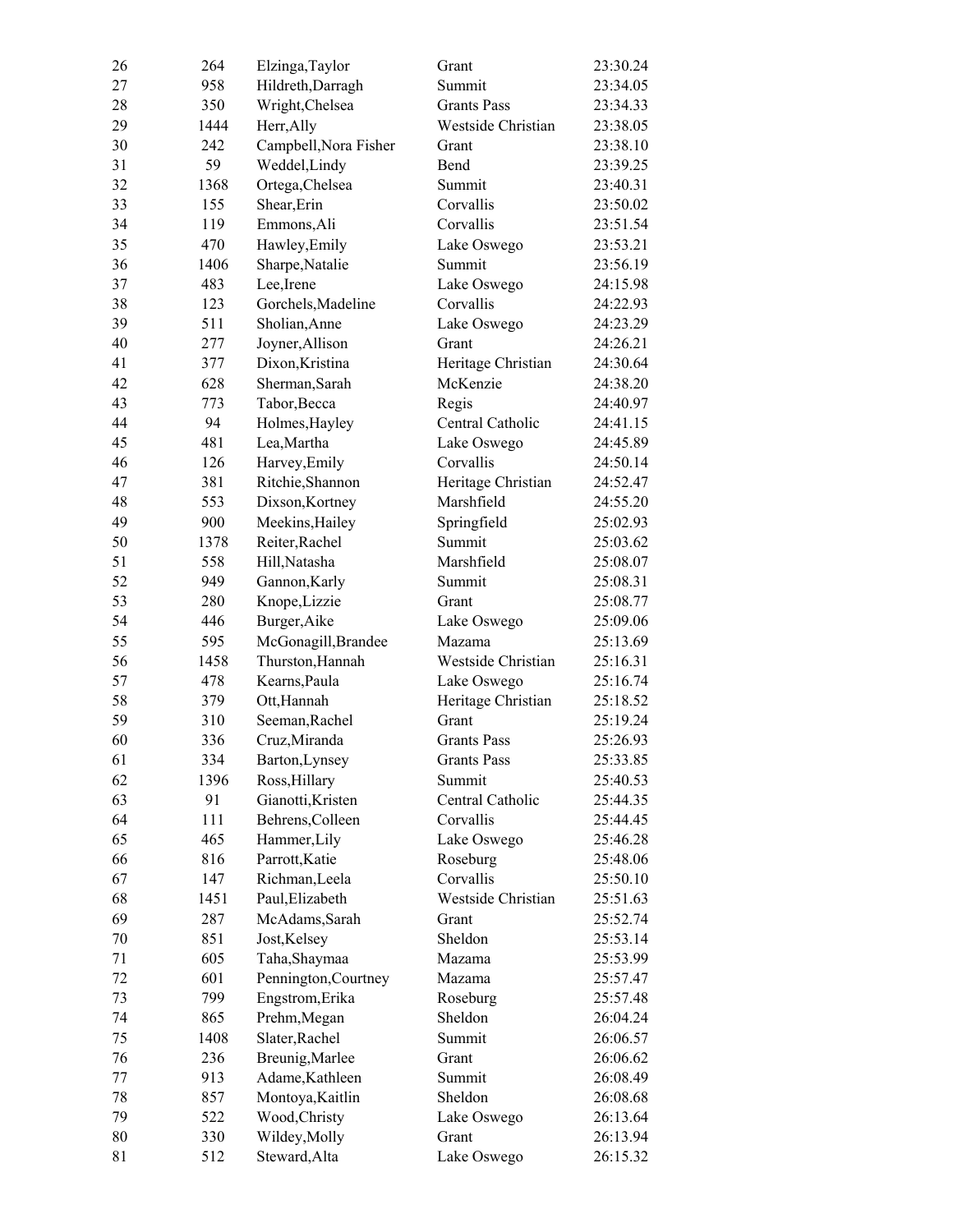| 82  | 788  | Brady, Katherine    | Roseburg           | 26:15.63 |
|-----|------|---------------------|--------------------|----------|
| 83  | 208  | Craig, Jessica      | Franklin           | 26:16.54 |
| 84  | 833  | Coleman, Devon      | Sheldon            | 26:19.08 |
| 85  | 149  | Rorrer, Julie       | Corvallis          | 26:22.82 |
| 86  | 804  | Hoffman, Lily       | Roseburg           | 26:27.84 |
| 87  | 157  | Shim, Maria         | Corvallis          | 26:32.00 |
| 88  | 112  | Benton, Alex        | Corvallis          | 26:36.35 |
| 89  | 1445 | Kunkle, Stephanie   | Westside Christian | 26:37.31 |
| 90  | 162  | Wilson, Tanna       | Corvallis          | 26:37.79 |
| 91  | 1428 | Westlund, Taylor    | Summit             | 26:38.81 |
| 92  | 288  | Medley, Sarah       | Grant              | 26:40.06 |
| 93  | 47   | Nelson, Casslyn     | Bend               | 26:43.10 |
| 94  | 904  | Orlando, Vanessa    | Springfield        | 26:43.80 |
| 95  | 956  | Hayes, Emily        | Summit             | 26:44.40 |
| 96  | 840  | Haro, Rebeca        | Sheldon            | 26:46.90 |
| 97  | 270  | Hamilton, Becky     | Grant              | 26:49.29 |
| 98  | 589  | Klauder, Nycole     | Mazama             | 26:49.82 |
| 99  | 290  | Merrill, Miro       | Grant              | 26:50.15 |
| 100 | 869  | Rea, Kelsey         | Sheldon            | 26:53.73 |
| 101 | 243  | Campbell, Ruth      | Grant              | 26:54.13 |
| 102 | 807  | Kagele, Marissa     | Roseburg           | 26:59.18 |
| 103 | 837  | Felix-Faure, Marion | Sheldon            | 26:59.58 |
| 104 | 886  | Close, Hannah       | Springfield        | 27:00.94 |
| 105 | 161  | Walrod, Jacey       | Corvallis          | 27:06.22 |
| 106 | 234  | Bowery, Bailie      | Grant              | 27:08.35 |
| 107 | 1423 | Walsh, Brooke       | Summit             | 27:10.90 |
| 108 | 229  | Alto, Katie         | Grant              | 27:14.61 |
| 109 | 965  | Kerins, Emily       | Summit             | 27:16.51 |
| 110 | 108  | Anderson, Heidi     | Corvallis          | 27:18.01 |
| 111 | 144  | Peterson, Colleen   | Corvallis          | 27:24.13 |
| 112 | 576  | Burington, Katrina  | Mazama             | 27:25.93 |
| 113 | 251  | Crabtree, Emma      | Grant              | 27:28.13 |
| 114 | 246  | Comnes, Julia       | Grant              | 27:37.42 |
| 115 | 808  | Kennedy, Jessie     | Roseburg           | 27:43.44 |
| 116 | 461  | Goldsmith, Evan     | Lake Oswego        | 27:48.77 |
| 117 | 525  | Zurcher, Kaitlyn    | Lake Oswego        | 27:54.26 |
| 118 | 577  | Byington, Britney   | Mazama             | 28:04.67 |
| 119 | 521  | Wong, Emily         | Lake Oswego        | 28:10.32 |
| 120 | 658  | Spencer, Taylor     | Milwaukie          | 28:12.94 |
| 121 | 845  | Jaffe, Sydney       | Sheldon            | 28:20.17 |
| 122 | 978  | Macy, Christina     | Summit             | 28:20.74 |
| 123 | 554  | Easton, Kayla       | Marshfield         | 28:32.50 |
| 124 | 590  | Law, Karly          | Mazama             | 28:40.59 |
| 125 | 880  | West, Megan         | Sheldon            | 28:45.36 |
| 126 | 879  | West, Jenna         | Sheldon            | 28:59.77 |
| 127 | 581  |                     | Mazama             | 29:17.88 |
|     |      | Ellis, Amanda       |                    |          |
| 128 | 615  | Eberlei, Autumn     | McKay              | 29:21.27 |
| 129 | 592  | Luna, Crystal       | Mazama             | 29:37.73 |
| 130 | 781  | Barraza, Breanna    | Roseburg           | 29:48.11 |
| 131 | 665  | Young, Ellen        | Milwaukie          | 30:05.77 |
| 132 | 1399 | Sarmiento, Alyssa   | Summit             | 30:09.65 |
| 133 | 988  | Montgomery, Leah    | Summit             | 30:28.69 |
| 134 | 1431 | Williams, Hollie    | Summit             | 30:29.44 |
| 135 | 514  | Teed, Alexa         | Lake Oswego        | 30:35.64 |
| 136 | 517  | Wax, Stephanie      | Lake Oswego        | 30:47.09 |
| 137 | 945  | Edwards, Jennifer   | Summit             | 31:00.51 |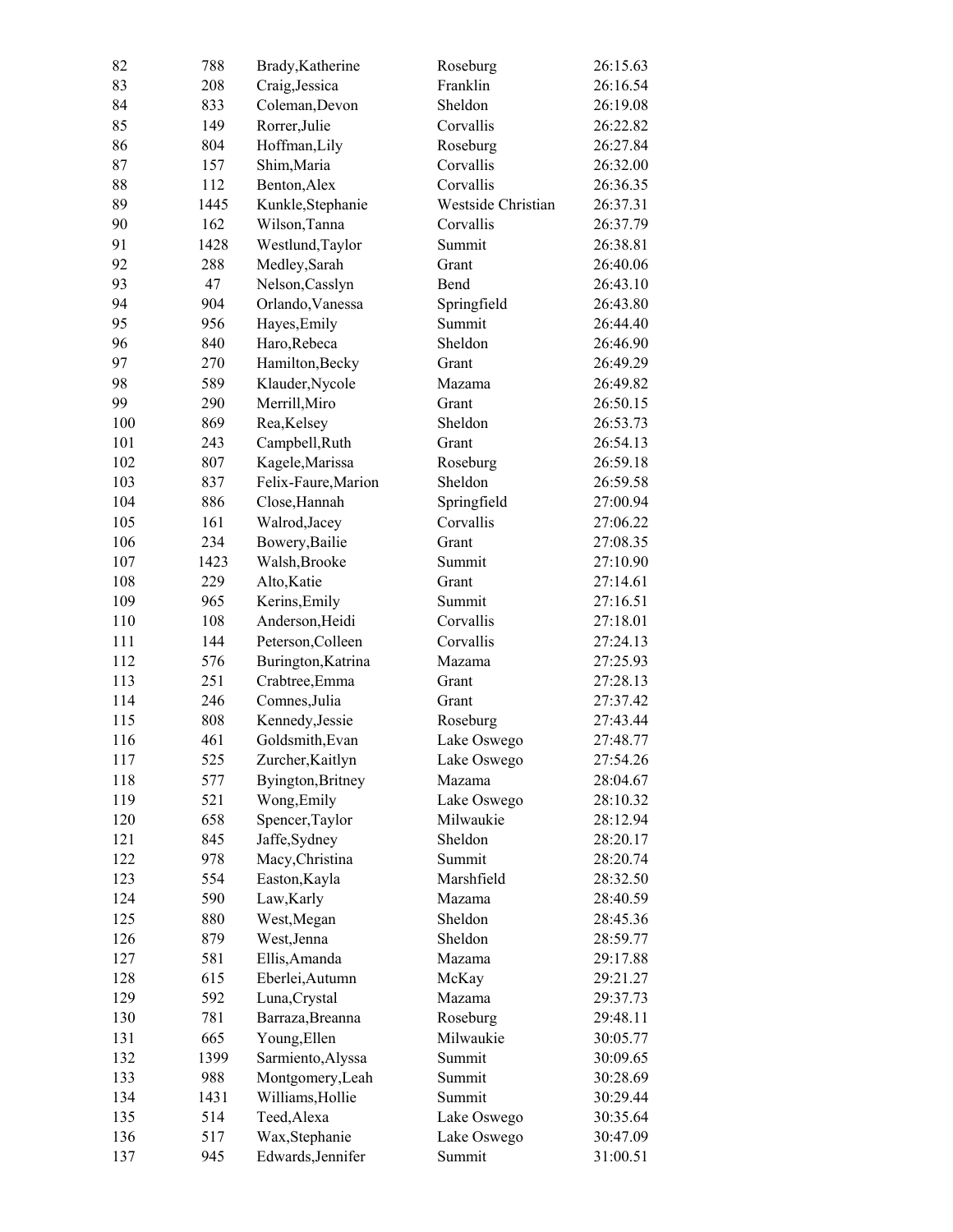| 138 | 231  | Baechler, Neah           | Grant              | 31:03.24 |
|-----|------|--------------------------|--------------------|----------|
| 139 | 787  | Board, Serena            | Roseburg           | 31:13.02 |
| 140 | 325  | Swartz-Brownstein, Lieba | Grant              | 31:31.21 |
| 141 | 279  | Kennedy, Mikaela         | Grant              | 31:31.53 |
| 142 | 889  | Davis, Cylvia            | Springfield        | 31:41.53 |
| 143 | 818  | Richardson, Laura        | Roseburg           | 31:56.56 |
| 144 | 820  | Russell, Marcie          | Roseburg           | 31:59.72 |
| 145 | 647  | McMahon, Cassie          | Milwaukie          | 31:59.95 |
| 146 | 104  | Schnapp, Wesley          | Central Catholic   | 32:00.52 |
| 147 | 333  | Zimmer, Laurel           | Grant              | 32:17.90 |
| 148 | 765  | Nusom, Ashley            | Regis              | 32:19.81 |
| 149 | 745  | Fraser, Meagan           | Regis              | 32:20.00 |
| 150 | 1376 | Ranade, Sangeeta         | Summit             | 32:20.47 |
| 151 | 915  | Almquist, Tess           | Summit             | 32:22.14 |
| 152 | 612  | Benson, Jill             | McKay              | 32:58.17 |
| 153 | 759  | Marshall, Erin           | Regis              | 33:01.06 |
| 154 | 738  | Bender, Marissa          | Regis              | 33:01.28 |
| 155 | 944  | Duarte, Alejandra        | Summit             | 33:25.38 |
| 156 | 911  | Whitmer, Rachel          | Springfield        | 34:32.05 |
| 157 | 776  | Usselman, Meagan         | Regis              | 34:43.09 |
| 158 | 327  | Cohen-Peltier, Kaeli     | Grant              | 35:24.70 |
| 159 | 790  | Brush, Madison           | Roseburg           | 36:17.09 |
| 160 | 668  | Duong, Nina              | New Hope Christian | 37:10.51 |
| 161 | 193  | DeMello, Marla           | Eagle Point        | 47:00.02 |

#### **Girls Junior Varsity Team Results**

| <b>PLACE</b>   | <b>SCHOOL</b>      | <b>TOTAL</b> | <b>OVERALL BIB</b>      |      | <b>NAME</b>          | <b>TIME</b> | <b>TEAM POINTS</b> |
|----------------|--------------------|--------------|-------------------------|------|----------------------|-------------|--------------------|
| $\mathbf{1}$   | Summit             | 17           | 1                       | 1421 | Valverde, Lourdes    | 20:19.16    | $\mathbf{1}$       |
|                |                    |              | $\overline{\mathbf{c}}$ | 964  | Kelly, Kira          | 20:31.10    | $\sqrt{2}$         |
|                |                    |              | $\overline{\mathbf{3}}$ | 995  | Nash, Piper          | 20:41.29    | 3                  |
|                |                    |              | 4                       | 948  | Fristoe, Sara        | 20:53.19    | $\overline{4}$     |
|                |                    |              | $\overline{7}$          | 993  | Naffziger, Mackenzie | 21:10.54    | 7                  |
|                |                    |              | 8                       | 983  | Middleton, Allie     | 21:16.30    | 8                  |
|                |                    |              | 9                       | 977  | Luersen, Jesse       | 21:24.94    | 9                  |
| $\overline{2}$ | Corvallis          | 87           | 13                      | 128  | Hyatt, Emily         | 22:26.42    | 11                 |
|                |                    |              | 21                      | 121  | Finnen, Danelle      | 23:06.89    | 14                 |
|                |                    |              | 33                      | 155  | Shear, Erin          | 23:50.02    | 19                 |
|                |                    |              | 34                      | 119  | Emmons, Ali          | 23:51.54    | 20                 |
|                |                    |              | 38                      | 123  | Gorchels, Madeline   | 24:22.93    | 23                 |
|                |                    |              | 46                      | 126  | Harvey, Emily        | 24:50.14    | 29                 |
|                |                    |              | 64                      | 111  | Behrens, Colleen     | 25:44.45    | 39                 |
| 3              | Heritage Christian | 108          | 5                       | 372  | Anderson, Christina  | 20:54.70    | 5                  |
|                |                    |              | 12                      | 373  | Barter, Shelby       | 22:20.69    | 10                 |
|                |                    |              | 41                      | 377  | Dixon, Kristina      | 24:30.64    | 26                 |
|                |                    |              | 47                      | 381  | Ritchie, Shannon     | 24:52.47    | 30                 |
|                |                    |              | 58                      | 379  | Ott, Hannah          | 25:18.52    | 37                 |
| $\overline{4}$ | Lake Oswego        | 128          | 35                      | 470  | Hawley, Emily        | 23:53.21    | 21                 |
|                |                    |              | 37                      | 483  | Lee, Irene           | 24:15.98    | 22                 |
|                |                    |              | 39                      | 511  | Sholian, Anne        | 24:23.29    | 24                 |
|                |                    |              | 45                      | 481  | Lea, Martha          | 24:45.89    | 28                 |
|                |                    |              | 54                      | 446  | Burger, Aike         | 25:09.06    | 33                 |
|                |                    |              | 57                      | 478  | Kearns, Paula        | 25:16.74    | 36                 |
|                |                    |              | 65                      | 465  | Hammer, Lily         | 25:46.28    | 40                 |
|                |                    |              | 136                     | 517  | Wax, Stephanie       | 30:47.09    | 65                 |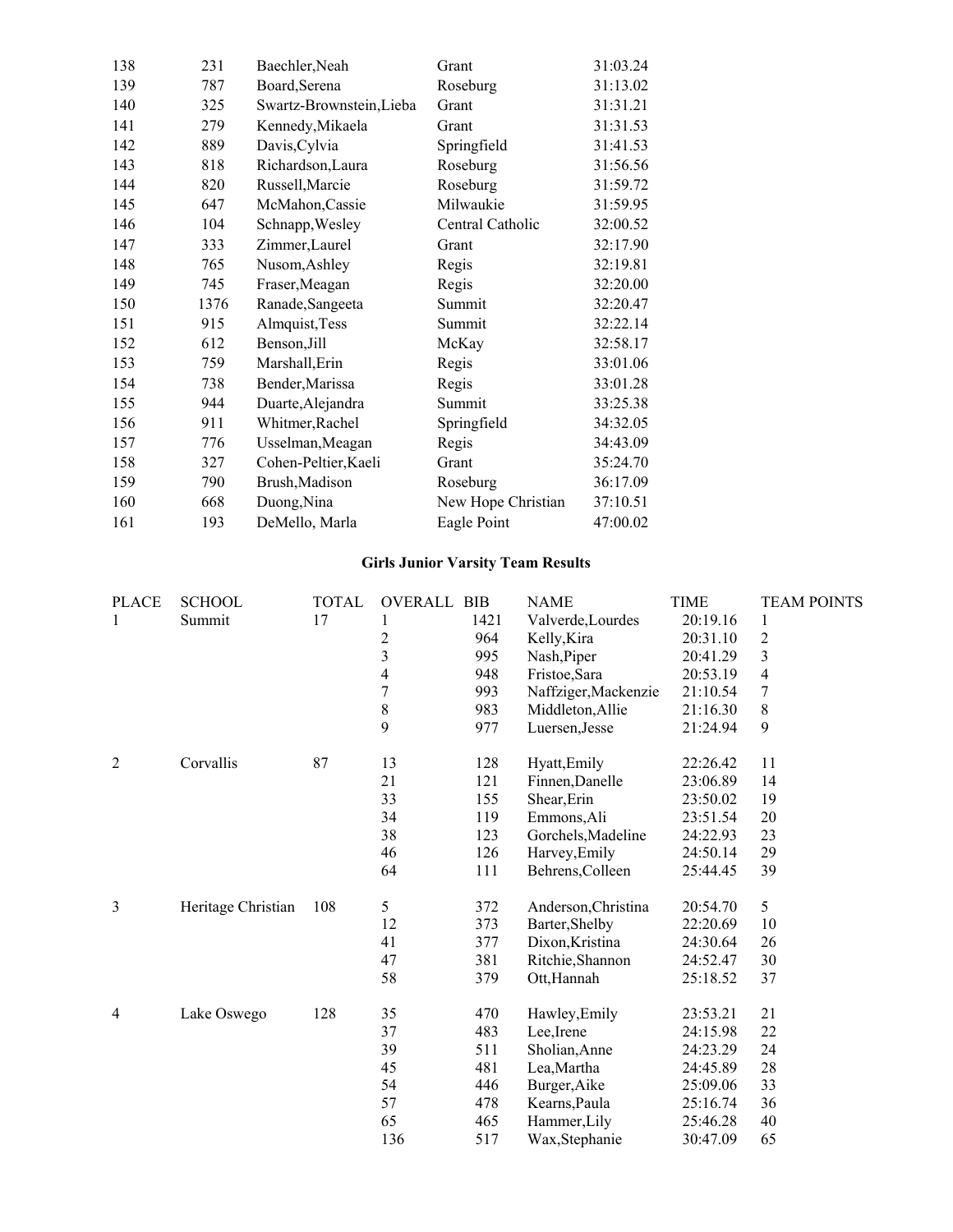| 5  | Grant              | 129 | 26<br>30 | 264<br>242 | Elzinga, Taylor<br>Campbell, Nora Fisher | 23:30.24<br>23:38.10 | 16<br>18 |
|----|--------------------|-----|----------|------------|------------------------------------------|----------------------|----------|
|    |                    |     | 40       | 277        | Joyner, Allison                          | 24:26.21             | 25       |
|    |                    |     | 53       | 280        | Knope, Lizzie                            | 25:08.77             | 32       |
|    |                    |     | 59       | 310        | Seeman, Rachel                           | 25:19.24             | 38       |
|    |                    |     | 69       | 287        | McAdams, Sarah                           | 25:52.74             | 43       |
|    |                    |     | 76       | 236        | Breunig, Marlee                          | 26:06.62             | 49       |
| 6  | Westside Christian | 163 | 24       | 1457       | Tento, Missy                             | 23:27.59             | 15       |
|    |                    |     | 29       | 1444       | Herr, Ally                               | 23:38.05             | 17       |
|    |                    |     | 56       | 1458       | Thurston, Hannah                         | 25:16.31             | 35       |
|    |                    |     | 68       | 1451       | Paul, Elizabeth                          | 25:51.63             | 42       |
|    |                    |     | 89       | 1445       | Kunkle, Stephanie                        | 26:37.31             | 54       |
| 7  | Roseburg           | 204 | 19       | 786        | Lee, Becki                               | 22:56.46             | 12       |
|    |                    |     | 66       | 816        | Parrott, Katie                           | 25:48.06             | 41       |
|    |                    |     | 73       | 799        | Engstrom, Erika                          | 25:57.48             | 47       |
|    |                    |     | 82       | 788        | Brady, Katherine                         | 26:15.63             | 51       |
|    |                    |     | 86       | 804        | Hoffman, Lily                            | 26:27.84             | 53       |
|    |                    |     | 102      | 807        | Kagele, Marissa                          | 26:59.18             | 59       |
|    |                    |     | 115      | 808        | Kennedy, Jessie                          | 27:43.44             | 62       |
| 8  | Sheldon            | 207 | 20       | 836        | Dunne, Madison                           | 23:00.58             | 13       |
|    |                    |     | 70       | 851        | Jost, Kelsey                             | 25:53.14             | 44       |
|    |                    |     | 74       | 865        | Prehm, Megan                             | 26:04.24             | 48       |
|    |                    |     | 78       | 857        | Montoya, Kaitlin                         | 26:08.68             | 50       |
|    |                    |     | 84       | 833        | Coleman, Devon                           | 26:19.08             | 52       |
|    |                    |     | 96       | 840        | Haro, Rebeca                             | 26:46.90             | 56       |
|    |                    |     | 100      | 869        | Rea, Kelsey                              | 26:53.73             | 58       |
| 9  | Regis              | 237 | 6        | 754        | Keudell, Kasse                           | 21:06.58             | 6        |
|    |                    |     | 43       | 773        | Tabor, Becca                             | 24:40.97             | 27       |
|    |                    |     | 148      | 765        | Nusom, Ashley                            | 32:19.81             | 67       |
|    |                    |     | 149      | 745        | Fraser, Meagan                           | 32:20.00             | 68       |
|    |                    |     | 153      | 759        | Marshall, Erin                           | 33:01.06             | 69       |
|    |                    |     | 154      | 738        | Bender, Marissa                          | 33:01.28             | 70       |
|    |                    |     | 157      | 776        | Usselman, Meagan                         | 34:43.09             | 72       |
| 10 | Mazama             | 243 | 55       | 595        | McGonagill, Brandee                      | 25:13.69             | 34       |
|    |                    |     | 71       | 605        | Taha, Shaymaa                            | 25:53.99             | 45       |
|    |                    |     | 72       | 601        | Pennington, Courtney                     | 25:57.47             | 46       |
|    |                    |     | 98       | 589        | Klauder, Nycole                          | 26:49.82             | 57       |
|    |                    |     | 112      | 576        | Burington, Katrina                       | 27:25.93             | 61       |
|    |                    |     | 118      | 577        | Byington, Britney                        | 28:04.67             | 63       |
|    |                    |     | 124      | 590        | Law, Karly                               | 28:40.59             | 64       |
| 11 | Springfield        | 283 | 49       | 900        | Meekins, Hailey                          | 25:02.93             | 31       |
|    |                    |     | 94       | 904        | Orlando, Vanessa                         | 26:43.80             | 55       |
|    |                    |     | 104      | 886        | Close, Hannah                            | 27:00.94             | 60       |
|    |                    |     | 142      | 889        | Davis, Cylvia                            | 31:41.53             | 66       |
|    |                    |     | 156      | 911        | Whitmer, Rachel                          | 34:32.05             | 71       |

## **Boys Junior Varsity Individual Results**

| <b>PLACE</b>   | <b>NAME</b>       | <b>SCHOOL</b>      | <b>BIB</b> | <b>TIME</b> |
|----------------|-------------------|--------------------|------------|-------------|
|                | Paul, Austen      | Westside Christian | 1450       | 17:41.29    |
|                | Bingham, Craig    | Heritage Christian | 374        | 17:49.35    |
|                | Cunningham, Eli   | New Hope Christian | 667        | 17:52.93    |
| $\overline{4}$ | Urioste, Michael  | Sheldon            | 877        | 17:54.07    |
|                | Slaughter, Daniel | Grant              | 313        | 18:04.97    |
| 6              | Harris, Dustin    | Bend               | 29         | 18:20.77    |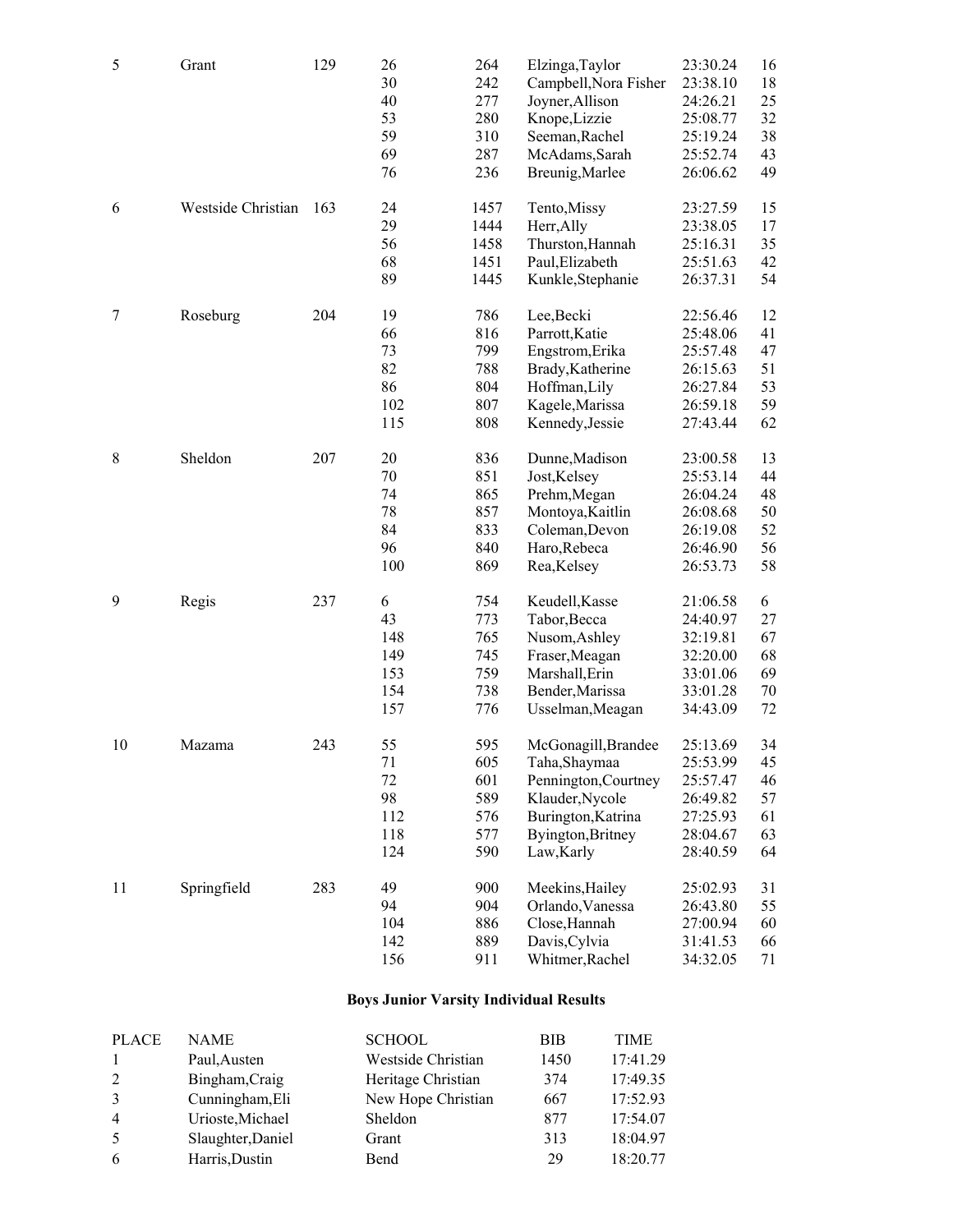| 7         | Widmer, Mike          | Summit             | 1430 | 18:28.98 |
|-----------|-----------------------|--------------------|------|----------|
| $\,$ $\,$ | Rennaker, Quinn       | Grant              | 305  | 18:29.95 |
| 9         | Chapa, Alberto        | Grant              | 245  | 18:41.68 |
| 10        | Kane, Ben             | Corvallis          | 132  | 18:46.85 |
| 11        | Johnson, Kyle         | Sheldon            | 848  | 18:54.21 |
| 12        | Pfaff,Jordan          | Heritage Christian | 380  | 18:54.54 |
| 13        | Matney, Aaron         | Sheldon            | 853  | 19:01.64 |
| 14        | Newman, Austin        | Summit             | 996  | 19:03.51 |
| 15        | Dalton, Patrick       | La Salle           | 421  | 19:05.53 |
| 16        | Peter, Sullivan       | Grant              | 300  | 19:06.81 |
| 17        | Barron, Cody          | Roseburg           | 782  | 19:07.56 |
| 18        | Schmidt, Ryan         | <b>Grants Pass</b> | 345  | 19:07.61 |
| 19        | Rowden, Andrew        | Summit             | 1397 | 19:09.63 |
| 20        | Conklin, Sam          | Lake Oswego        | 450  | 19:16.46 |
| 21        |                       | Cascade Christian  | 75   | 19:16.88 |
|           | Eyman, Matthew        |                    |      |          |
| 22        | Poyser, Adam          | La Salle           | 432  | 19:21.12 |
| 23        | Klein, Taylor         | Summit             | 967  | 19:21.42 |
| 24        | LeBuhn, Ryan          | Lake Oswego        | 482  | 19:24.13 |
| 25        | Abramvicka, Khiseth   | Summit             | 912  | 19:24.86 |
| 26        | Hanlon, Brendan       | Lake Oswego        | 466  | 19:25.96 |
| 27        | Menashe, Mitchell     | Lake Oswego        | 491  | 19:26.93 |
| 28        | Hill, Jacob           | Summit             | 959  | 19:27.51 |
| 29        | Tymchenko, Andrew     | Lake Oswego        | 515  | 19:29.43 |
| 30        | Schiemer, Jordan      | Summit             | 1401 | 19:29.45 |
| 31        | Dodson, Thor          | Corvallis          | 118  | 19:29.73 |
| 32        | Zimmerman, Joe        | Lake Oswego        | 524  | 19:30.15 |
| 33        | Parke-Hoffman, Jeremy | Corvallis          | 142  | 19:30.74 |
| 34        | Trull, Colby          | Marshfield         | 573  | 19:31.37 |
| 35        | Johnson, Spencer      | Sheldon            | 849  | 19:31.97 |
| 36        | Iams, Garrison        | Henley             | 362  | 19:32.13 |
| 37        | Dearing, Charles      | Corvallis          | 117  | 19:35.74 |
| 38        | Bailey, Charles       | Grant              | 232  | 19:36.34 |
| 39        | Corso, Anthony        | Summit             | 938  | 19:41.48 |
| 40        | Deitle, Sam           | Grant              | 254  | 19:42.73 |
| 41        | Lien, John            | La Salle           | 428  | 19:42.74 |
| 42        | Gross, Matthew        | Summit             | 953  | 19:42.76 |
| 43        | Colton, Zach          | Summit             | 934  | 19:43.61 |
| 44        | Collins, Cody         | Bend               | 20   | 19:43.83 |
| 45        | Hossner, Alex         | Heritage Christian | 378  | 19:46.41 |
| 46        | Marroquin, Sergio     | Marshfield         | 560  | 19:46.76 |
| 47        | Stuntzner-Gibson, Max | Marshfield         | 571  | 19:48.02 |
| 48        | Sawyer, Justin        | Sheldon            | 873  | 19:49.75 |
| 49        | Penner, Sam           | Westside Christian | 1452 | 19:50.44 |
| 50        | Miller, Brandon       | Milwaukie          | 649  | 19:53.04 |
| 51        | O'Hollearn, Sean      | La Salle           | 430  | 19:53.90 |
| 52        |                       |                    | 825  | 19:54.98 |
|           | Talik, John           | Roseburg<br>Summit |      |          |
| 53        | Bartlett, Brian       |                    | 919  | 19:57.22 |
| 54        | Sattell, Jack         | Corvallis          | 153  | 19:57.53 |
| 55        | Henry, Nate           | Grant              | 271  | 19:59.18 |
| 56        | Martin, William       | <b>Grants Pass</b> | 340  | 19:59.90 |
| 57        | Lewinski, Piotr       | Paisley            | 722  | 20:00.35 |
| 58        | Pon, Bill             | Summit             | 1374 | 20:00.45 |
| 59        | Wax, Blair            | Lake Oswego        | 516  | 20:00.72 |
| 60        | Crowell, Cameron      | Summit             | 940  | 20:01.29 |
| 61        | Bengston, Lucas       | La Salle           | 416  | 20:01.68 |
| 62        | Wells, Jeremy         | Roseburg           | 828  | 20:03.77 |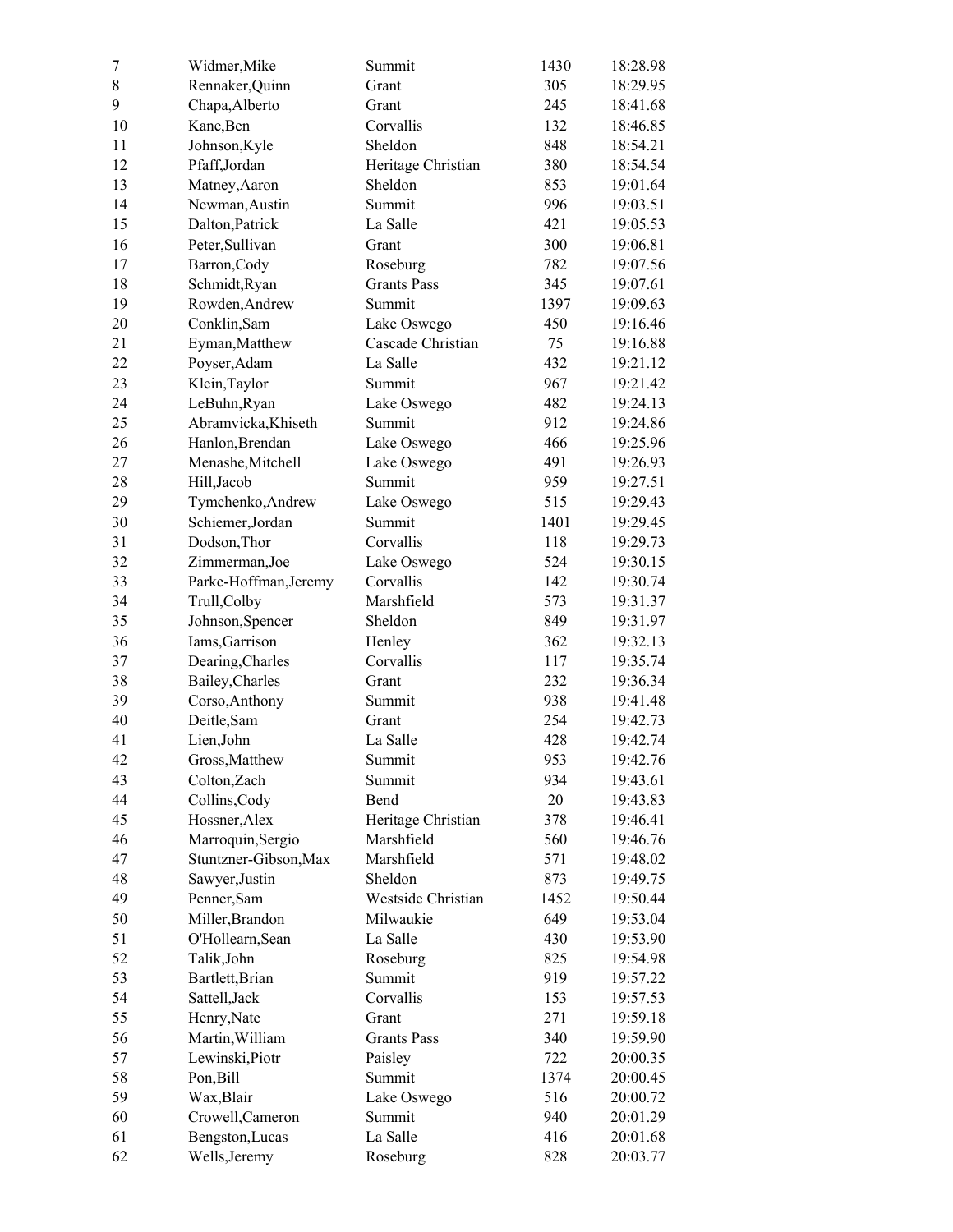| 63  | Johnson, Ethan        | Corvallis          | 130  | 20:08.22 |
|-----|-----------------------|--------------------|------|----------|
| 64  | Goss, Joe             | Summit             | 951  | 20:12.22 |
| 65  | Martinez, Hector      | Regis              | 760  | 20:13.66 |
| 66  | Sharp, Ken            | Marshfield         | 570  | 20:13.70 |
| 67  | Carter, Josh          | Marshfield         | 550  | 20:15.12 |
| 68  | Phillips, Tadd        | Summit             | 1373 | 20:15.29 |
| 69  | Fields, Codey         | Mazama             | 583  | 20:15.57 |
| 70  | Neumann, Jesse        | McKay              | 622  | 20:16.41 |
| 71  | Conlon, Max           | Grant              | 248  | 20:17.62 |
| 72  | Simpson-Mock, Cameron | <b>Grants Pass</b> | 347  | 20:17.77 |
| 73  | Graber, Jacob         | Bend               | 25   | 20:17.91 |
| 74  | Anderson, Cole        | Bend               | 13   | 20:19.54 |
| 75  | Braschayko, Nathan    | Lake Oswego        | 444  | 20:19.83 |
| 76  | Pearce, Taylor        | Lake Oswego        | 503  | 20:21.27 |
| 77  | Banta, Peter          | Lake Oswego        | 441  | 20:21.86 |
| 78  | Hiatt, Tim            | Bend               | 32   | 20:22.54 |
| 79  | Dodge, Brian          | Grant              | 259  | 20:23.27 |
| 80  | Pobuda, Garron        | Cascade Christian  | 83   | 20:23.44 |
| 81  | Nelson, Ryan          | Roseburg           | 814  | 20:23.56 |
| 82  | Peterson, Collin      | Corvallis          | 145  | 20:24.40 |
| 83  | Hatley, Brandon       | Marshfield         | 557  | 20:24.41 |
| 84  | Othus, Matt           | Lake Oswego        | 500  | 20:24.91 |
| 85  | Schroeder, Ryan       | Milwaukie          | 655  | 20:25.58 |
| 86  | Henshaw, Elliott      | Grant              | 272  | 20:25.79 |
| 87  | Macy, Austin          | Grant              | 285  | 20:25.80 |
| 88  | Silbernagel, Emile    | Regis              | 772  | 20:28.13 |
| 89  | Worth, Sam            | Lake Oswego        | 523  | 20:30.52 |
| 90  | Nichols, Peter        | Springfield        | 902  | 20:32.60 |
| 91  | Juza, Riley           | La Salle           | 426  | 20:32.62 |
| 92  | Crotty, Michael       | Corvallis          | 116  | 20:34.02 |
| 93  | Miller, Lee           | Regis              | 763  | 20:36.76 |
| 94  | Archer, Andy          | Summit             | 916  | 20:37.77 |
| 95  | Sherman, Greg         | Roseburg           | 822  | 20:42.43 |
| 96  | Johnson, Conner       | Summit             | 961  | 20:46.43 |
| 97  | Lee, Joey             | Springfield        | 899  | 20:46.72 |
| 98  | Johnston, Donald      | Roseburg           | 806  | 20:47.92 |
| 99  | Stone, Nicholas       | Grant              | 321  | 20:48.21 |
| 100 | Stevens, Caleb        | Springfield        | 909  | 20:50.63 |
| 101 | Leach, Hayden         | Mazama             | 591  | 20:50.74 |
| 102 | Rathkey, Daniel       | Westside Christian | 1454 | 20:51.34 |
| 103 | Ewing, Robin          | Springfield        | 891  | 20:52.35 |
| 104 | Ramos, Marcelino      | Gold Beach         | 223  | 20:54.09 |
| 105 | Thurman, Colton       | Marshfield         | 572  | 20:54.64 |
| 106 | Kirk, Ryan            | Bend               | 38   | 20:54.98 |
| 107 | Girod, Andy           | Roseburg           | 802  | 20:55.41 |
| 108 | Diamond, Noah         | Grant              | 309  | 20:55.82 |
| 109 | Baumgarten, Jonathan  | Cascade Christian  | 72   | 20:56.01 |
| 110 | Diaz, Orlando         | Heritage Christian | 376  | 20:56.49 |
| 111 | Smith, Zachary        | Cascade Christian  | 84   | 20:59.09 |
| 112 | Dihel, Mike           | Marshfield         | 552  | 20:59.38 |
| 113 | Pedra Brit, Marc      | Grant              | 299  | 21:01.38 |
| 114 | Howe, Dylan           | Summit             | 960  | 21:01.53 |
| 115 | Hanson, Miles         | Mazama             | 585  | 21:02.20 |
| 116 | Hall, Andre           | Regis              | 749  | 21:02.92 |
| 117 | Anderson, Eric        | Corvallis          | 107  | 21:04.86 |
| 118 | Gegenhuber, Jeremy    | Roseburg           | 801  | 21:05.97 |
|     |                       |                    |      |          |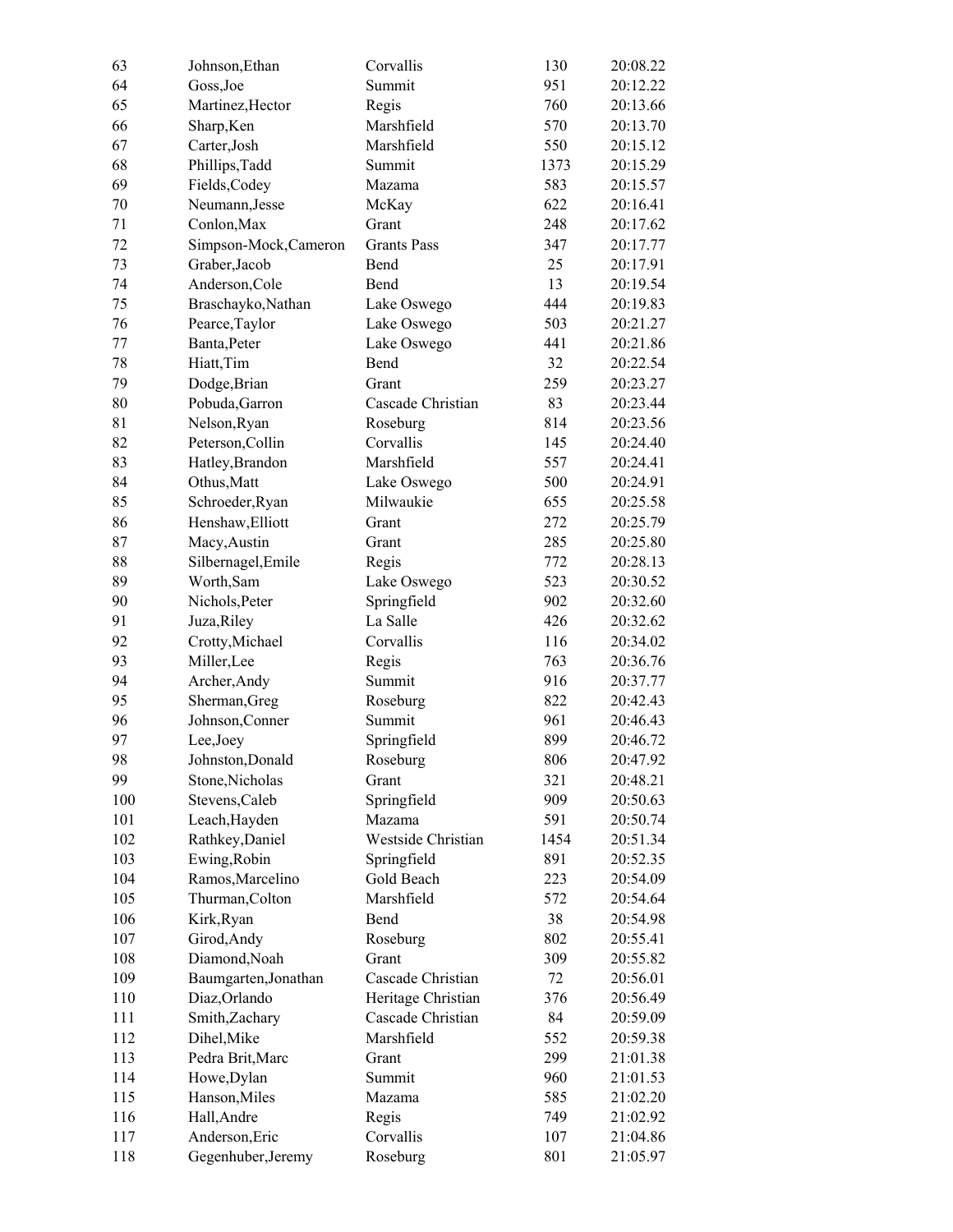| 119 | Swartz-Brownstein, Ilan | Grant              | 324  | 21:06.73 |
|-----|-------------------------|--------------------|------|----------|
| 120 | Wery, Robert            | Lake Oswego        | 518  | 21:08.68 |
| 121 | Seeman, Ross            | Grant              | 311  | 21:10.67 |
| 122 | Redelfs, Chris          | Westside Christian | 1455 | 21:12.42 |
| 123 | Festner, Zac            | Grant              | 265  | 21:12.50 |
| 124 | Krull, Adam             | Summit             | 970  | 21:13.05 |
| 125 | Harrold, Cody           | Summit             | 955  | 21:13.95 |
| 126 | Lelli, Cole             | Summit             | 974  | 21:13.98 |
| 127 | Raabe, Alex             | Sheldon            | 866  | 21:14.68 |
| 128 | Erickson, Jasper        | Roseburg           | 800  | 21:19.09 |
| 129 | Weber, Tim              | Roseburg           | 827  | 21:20.66 |
| 130 | Budahn, Jannick         | Roseburg           | 792  | 21:20.70 |
| 131 | DeSha, David            | Summit             | 942  | 21:20.94 |
| 132 | Barrett, Connor         | Summit             | 918  | 21:21.93 |
| 133 | Chang, Gary             | Lake Oswego        | 448  | 21:22.33 |
| 134 | Siegle, Eli             | Springfield        | 907  | 21:23.20 |
| 135 | Rosales, David          | Lakeview           | 541  | 21:23.98 |
| 136 | Idrogo, Brandon         | Henley             | 363  | 21:24.30 |
| 137 | Correll, Chris          | Sheldon            | 834  | 21:28.36 |
| 138 | Kemp, Blake             | Marshfield         | 559  | 21:31.60 |
| 139 | Jaynes, Brett           | New Hope Christian | 669  | 21:32.08 |
| 140 | Mooney, Anthony         | <b>Grants Pass</b> | 341  | 21:32.99 |
| 141 | St. Clair, Nick         | Summit             | 1412 | 21:33.92 |
| 142 | Gardner, Dan            | Sheldon            | 839  | 21:34.02 |
| 143 | Park, Tyler             | New Hope Christian | 672  | 21:34.05 |
| 144 | Johansen, Matthew       | Roseburg           | 805  | 21:34.65 |
| 145 | Hardin, Alex            | Summit             | 954  | 21:35.70 |
| 146 | Gregg, Will             | Lake Oswego        | 464  | 21:38.17 |
| 147 | Bandwa, Antonio         | Grant              | 258  | 21:39.51 |
| 148 | Mayhew, Nick            | Marshfield         | 561  | 21:42.66 |
| 149 | Weichers, Brandon       | <b>Grants Pass</b> | 349  | 21:47.14 |
| 150 | Adams, Kyle             | Milwaukie          | 630  | 21:47.82 |
| 151 | Lea, Cameron            | Lake Oswego        | 480  | 21:49.27 |
| 152 | Olsen, James            | Cascade Christian  | 82   | 21:49.60 |
| 153 | Hummel, Sterling        | Milwaukie          | 644  | 21:52.81 |
| 154 | Vermeulen, Ian          | Corvallis          | 159  | 21:58.70 |
| 155 | McCully, Cj             | Mazama             | 594  | 21:59.77 |
| 156 | Griffin, Andrew         | Lakeview           | 532  | 22:00.18 |
| 157 | deNevers, Secoya        | Grant              | 256  | 22:00.67 |
| 158 | DeBell, Daniel          | Roseburg           | 797  | 22:03.15 |
| 159 | Roberts, Tyler          | Roseburg           | 819  | 22:03.89 |
| 160 | Meese, Henry            | Grant              | 289  | 22:05.72 |
| 161 | VanDerEems, Seth        | Heritage Christian | 385  | 22:07.47 |
| 162 | Mulkey, Cole            | Mazama             | 598  | 22:08.96 |
| 163 | Hollister, Andrew       | Lake Oswego        | 474  | 22:11.97 |
| 164 | Arntz, Joshua           | Mazama             | 575  | 22:12.24 |
| 165 | Hector, Mike            | Roseburg           | 803  | 22:13.15 |
| 166 | Rea, Nic                | Sheldon            | 870  | 22:14.09 |
| 167 | Rinaldi, Anthony        | Corvallis          | 148  | 22:16.29 |
| 168 | Drake, Kevin            | Lake Oswego        | 455  | 22:16.95 |
| 169 | Costner, Aaron          | Roseburg           | 793  | 22:17.77 |
| 170 | Brandis, Joel           | Grant              | 235  | 22:19.06 |
| 171 | Weber, Grant            | Mazama             | 610  | 22:20.13 |
| 172 | Ma,Joel                 | Roseburg           | 810  | 22:20.18 |
| 173 | Kintz, Noah             | Regis              | 756  | 22:23.96 |
| 174 | Fuller, Trent           | <b>Grants Pass</b> | 337  | 22:23.97 |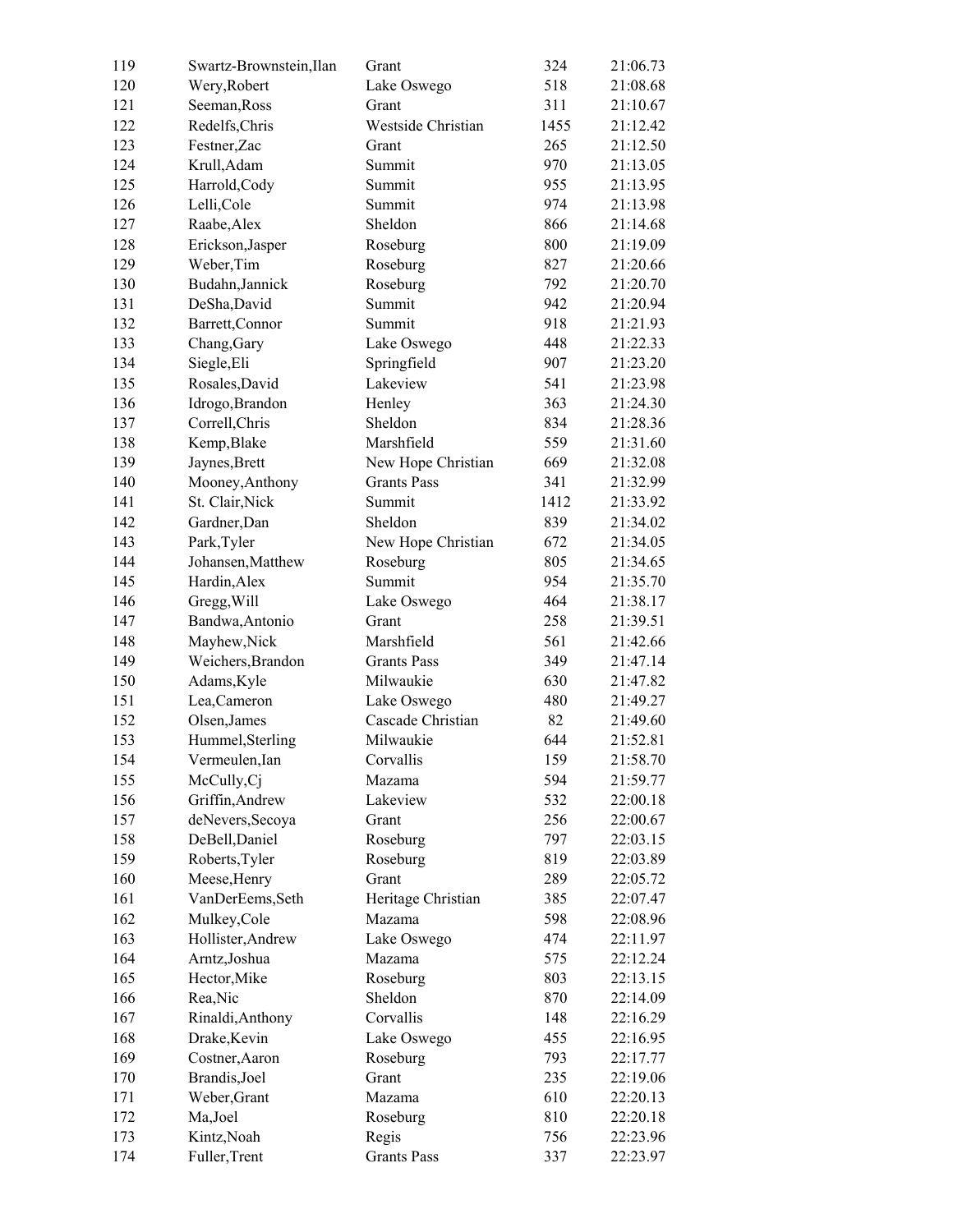| 175        | Dennis, Piers     | Lake Oswego        | 453  | 22:25.07 |
|------------|-------------------|--------------------|------|----------|
| 176        | Grant, Michael    | Corvallis          | 125  | 22:29.26 |
| 177        | Brown, Sean       | Corvallis          | 113  | 22:29.32 |
| 178        | Werder, Jon       | Gold Beach         | 226  | 22:29.34 |
| 179        | Niles, Sage       | Milwaukie          | 650  | 22:34.31 |
| 180        | Garrett, Michael  | Bend               | 23   | 22:35.82 |
| 181        | Lehigh, Matt      | Sheldon            | 852  | 22:38.53 |
| 182        | White, Preston    | Lake Oswego        | 520  | 22:43.04 |
| 183        | Hickmann, Collin  | Summit             | 957  | 22:53.94 |
| 184        | Porter, Nathan    | Lake Oswego        | 506  | 22:54.74 |
| 185        | Coughlin, Drew    | Roseburg           | 794  | 22:55.74 |
| 186        | Hart, James       | Lake Oswego        | 468  | 23:00.06 |
| 187        | Rasmussen, Matt   | Sheldon            | 868  | 23:01.58 |
| 188        | Ballard, Chase    | Lakeview           | 528  | 23:01.91 |
| 189        | Perez, Jesse      | <b>Grants Pass</b> | 343  | 23:04.54 |
| 190        | Porter, Joel      | Lake Oswego        | 505  | 23:05.04 |
| 191        | Jones, Rendayle   | Springfield        | 898  | 23:05.75 |
| 192        | McIntrye, Colin   | Corvallis          | 138  | 23:06.18 |
| 193        | May, Justin       | Regis              | 761  | 23:08.05 |
| 194        | Beckman, Daniel   | Roseburg           | 785  | 23:10.31 |
| 195        | Gardner, Michael  | Lake Oswego        | 458  | 23:11.06 |
| 196        | Szedenik, Balint  | Paisley            | 724  | 23:13.15 |
| 197        | Rossiter, James   | New Hope Christian | 673  | 23:15.63 |
| 198        | Ware, Ryan        | Regis              | 780  | 23:16.31 |
| 199        | Nam, Ji Hyan      | Paisley            | 723  | 23:18.28 |
| 200        | Milka, Matt       | Grant              | 291  | 23:18.95 |
| 201        | Nelson, Josh      | Corvallis          | 141  | 23:25.85 |
| 202        | Mangan, Alex      | Henley             | 365  | 23:31.41 |
| 203        | Stauffer, Sean    | Grant              | 320  | 23:31.82 |
| 204        | Chestler, Zach    | Lake Oswego        | 449  | 23:37.00 |
| 205        | Epperson, Andrew  | Springfield        | 890  | 23:43.11 |
| 206        | Shephard, Isaac   | Corvallis          | 156  | 23:43.30 |
| 207        | Hale, Jake        | Newport            | 682  | 23:48.76 |
|            |                   | Mazama             | 579  | 23:49.83 |
| 208<br>209 | Cooper, Kyle      |                    | 383  | 23:53.01 |
|            | Schlief, Mack     | Heritage Christian |      |          |
| 210        | Hartman, Joey     | Grants Pass        | 338  | 23:53.27 |
| 211        | Schultz, Danny    | Milwaukie          | 656  | 23:58.93 |
| 212        | Nielsen, Stefan   | Roseburg           | 815  | 23:59.42 |
| 213        | Kleynhans, Ryan   | New Hope Christian | 671  | 23:59.60 |
| 214        | Wettig, Mitchell  | Summit             | 1429 | 24:05.26 |
| 215        | Sandoval, Matthew | Lake Oswego        | 507  | 24:05.94 |
| 216        | Hawley, Ben       | Lake Oswego        | 469  | 24:06.57 |
| 217        | Halvorsen, Austin | Henley             | 359  | 24:09.49 |
| 218        | Mathias, Dirks    | Mazama             | 593  | 24:15.86 |
| 219        | Brady, Noah       | Roseburg           | 789  | 24:18.76 |
| 220        | Archer, Ross      | Lake Oswego        | 439  | 24:21.45 |
| 221        | McKee, Chris      | Summit             | 982  | 24:25.26 |
| 222        | Hochfeld, Nick    | Corvallis          | 127  | 24:30.77 |
| 223        | Nusom, Brett      | Regis              | 766  | 24:32.12 |
| 224        | Rozov, Dmitriy    | McKay              | 624  | 24:42.29 |
| 225        | Child, Andrew     | Summit             | 929  | 24:43.36 |
| 226        | Mabie, Brad       | Roseburg           | 811  | 24:47.21 |
| 227        | Wambaugh, Reaubin | Summit             | 1425 | 24:49.42 |
| 228        | Moron, Mateus     | Roseburg           | 813  | 24:49.45 |
| 229        | Burton, Wesley    | Summit             | 926  | 24:50.30 |
| 230        | Cagan, Rob        | Summit             | 927  | 25:15.89 |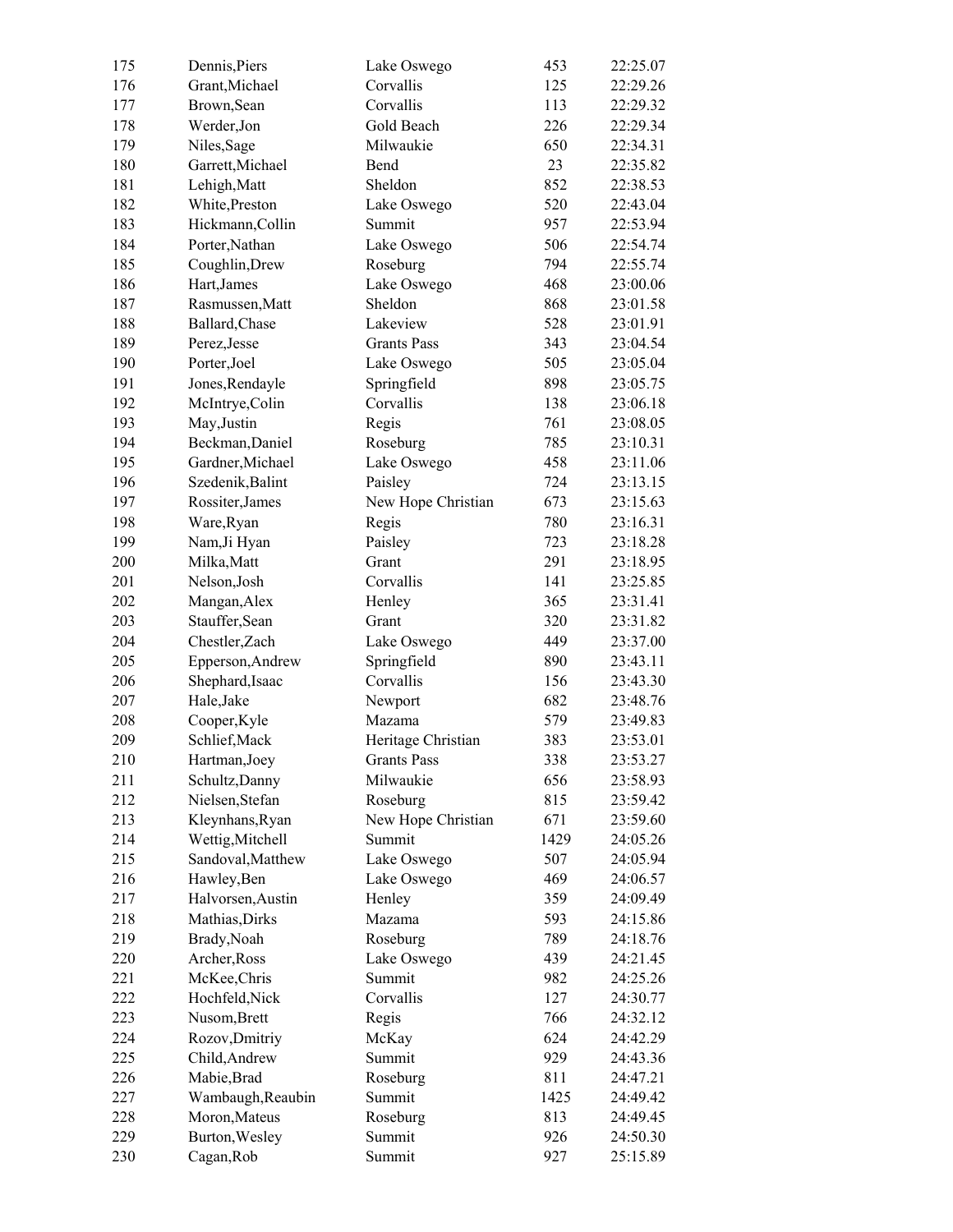| 231 | Kolisch, Kyle     | Summit                 | 969 | 25:18.80 |
|-----|-------------------|------------------------|-----|----------|
| 232 | Watkins, Zach     | New Hope Christian     | 674 | 25:25.47 |
| 233 | Garren, Dean      | Regis                  | 746 | 25:42.24 |
| 234 | MacDowell, Hunter | Lake Oswego            | 487 | 25:55.95 |
| 235 | Kenney, Lane      | Lakeview               | 533 | 26:01.83 |
| 236 | King, Jason       | Mazama                 | 588 | 26:12.58 |
| 237 | Chen, Zefeng      | Regis                  | 742 | 26:14.52 |
| 238 | Eiselein, Chad    | Marshfield             | 555 | 26:22.37 |
| 239 | Schussel, Kirby   | Roseburg               | 821 | 26:24.52 |
| 240 | Self, Brendan     | Grant                  | 312 | 26:54.02 |
| 241 | Lorenz, Chris     | Regis                  | 758 | 27:02.99 |
| 242 | Darland, Ashton   | Roseburg               | 796 | 27:12.38 |
| 243 | May, Camren       | Roseburg               | 812 | 27:19.45 |
| 244 | Battulga, Khuslen | Paisley                | 721 | 27:19.61 |
| 245 | Gomez, Juan       | Springfield            | 893 | 27:54.34 |
| 246 | Wadley, Chad      | Gold Beach             | 225 | 28:02.52 |
| 247 | Goldsmith, John   | Henley                 | 358 | 28:13.38 |
| 248 | Roblin, Jake      | Sheldon                | 872 | 28:25.06 |
| 249 | Paulson, Cody     | Mazama                 | 600 | 28:26.26 |
| 250 | McClain, Michael  | Regis                  | 762 | 30:11.57 |
| 251 | Thorpe, Josh      | <b>Triad Christian</b> | 631 | 32:50.96 |
| 252 | McDonald, Michael | Lakeview               | 537 | 35:32.74 |
| 253 | Rystrom, Randall  | Heritage Christian     | 382 | 35:40.93 |
|     |                   |                        |     |          |

# **Boys Junior Varsity Team Results**

| <b>PLACE</b> | <b>SCHOOL</b> | <b>TOTAL</b> | OVERALL | <b>BIB</b> | <b>NAME</b>         | <b>TIME</b> | <b>TEAM POINTS</b> |
|--------------|---------------|--------------|---------|------------|---------------------|-------------|--------------------|
| 1            | Grant         | 71           | 5       | 313        | Slaughter, Daniel   | 18:04.97    | $\overline{4}$     |
|              |               |              | 8       | 305        | Rennaker, Quinn     | 18:29.95    | 7                  |
|              |               |              | 9       | 245        | Chapa, Alberto      | 18:41.68    | $8\,$              |
|              |               |              | 16      | 300        | Peter, Sullivan     | 19:06.81    | 15                 |
|              |               |              | 38      | 232        | Bailey, Charles     | 19:36.34    | 37                 |
|              |               |              | 40      | 254        | Deitle, Sam         | 19:42.73    | 38                 |
|              |               |              | 55      | 271        | Henry, Nate         | 19:59.18    | 49                 |
| $\mathbf{2}$ | Summit        | 83           | $\tau$  | 1430       | Widmer, Mike        | 18:28.98    | 6                  |
|              |               |              | 14      | 996        | Newman, Austin      | 19:03.51    | 13                 |
|              |               |              | 19      | 1397       | Rowden, Andrew      | 19:09.63    | 18                 |
|              |               |              | 23      | 967        | Klein, Taylor       | 19:21.42    | 22                 |
|              |               |              | 25      | 912        | Abramvicka, Khiseth | 19:24.86    | 24                 |
|              |               |              | 28      | 959        | Hill, Jacob         | 19:27.51    | 27                 |
|              |               |              | 30      | 1401       | Schiemer, Jordan    | 19:29.45    | 29                 |
| 3            | Sheldon       | 103          | 4       | 877        | Urioste, Michael    | 17:54.07    | $\overline{3}$     |
|              |               |              | 11      | 848        | Johnson, Kyle       | 18:54.21    | 10                 |
|              |               |              | 13      | 853        | Matney, Aaron       | 19:01.64    | 12                 |
|              |               |              | 35      | 849        | Johnson, Spencer    | 19:31.97    | 34                 |
|              |               |              | 48      | 873        | Sawyer, Justin      | 19:49.75    | 44                 |
|              |               |              | 127     | 866        | Raabe, Alex         | 21:14.68    | 86                 |
|              |               |              | 137     | 834        | Correll, Chris      | 21:28.36    | 90                 |
| 4            | Lake Oswego   | 121          | 20      | 450        | Conklin, Sam        | 19:16.46    | 19                 |
|              |               |              | 24      | 482        | LeBuhn, Ryan        | 19:24.13    | 23                 |
|              |               |              | 26      | 466        | Hanlon, Brendan     | 19:25.96    | 25                 |
|              |               |              | 27      | 491        | Menashe, Mitchell   | 19:26.93    | 26                 |
|              |               |              | 29      | 515        | Tymchenko, Andrew   | 19:29.43    | $28\,$             |
|              |               |              | 32      | 524        | Zimmerman, Joe      | 19:30.15    | 31                 |
|              |               |              | 59      | 516        | Wax, Blair          | 20:00.72    | 51                 |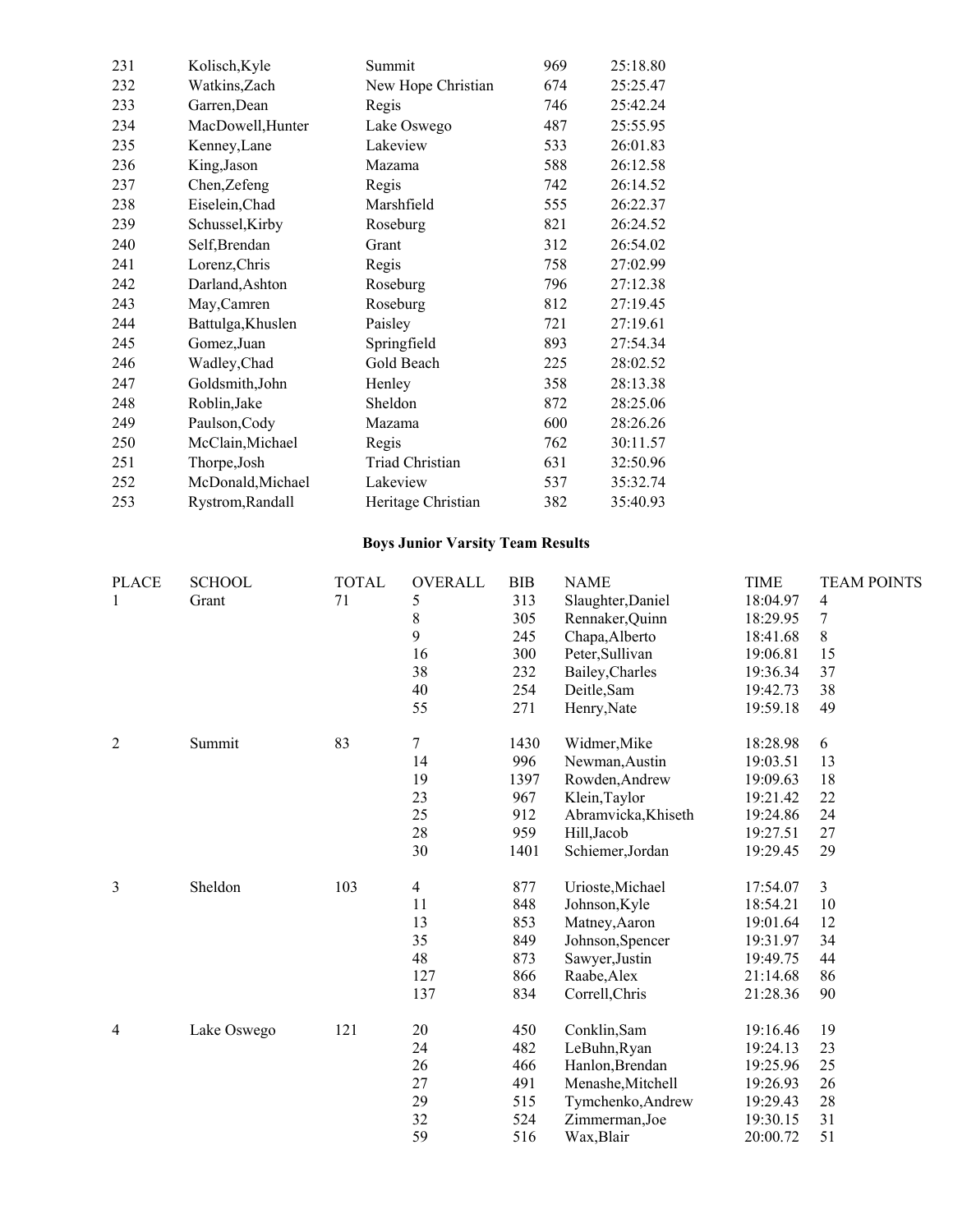| 5      | Corvallis          | 155 | 10<br>31<br>33<br>37<br>54<br>63<br>82                   | 132<br>118<br>142<br>117<br>153<br>130<br>145 | Kane, Ben<br>Dodson, Thor<br>Parke-Hoffman, Jeremy<br>Dearing, Charles<br>Sattell, Jack<br>Johnson, Ethan<br>Peterson, Collin      | 18:46.85<br>19:29.73<br>19:30.74<br>19:35.74<br>19:57.53<br>20:08.22<br>20:24.40 | $\boldsymbol{9}$<br>30<br>32<br>36<br>48<br>54<br>65 |
|--------|--------------------|-----|----------------------------------------------------------|-----------------------------------------------|------------------------------------------------------------------------------------------------------------------------------------|----------------------------------------------------------------------------------|------------------------------------------------------|
| 6      | La Salle           | 172 | 15<br>22<br>41<br>51<br>61<br>91                         | 421<br>432<br>428<br>430<br>416<br>426        | Dalton, Patrick<br>Poyser, Adam<br>Lien, John<br>O'Hollearn, Sean<br>Bengston, Lucas<br>Juza, Riley                                | 19:05.53<br>19:21.12<br>19:42.74<br>19:53.90<br>20:01.68<br>20:32.62             | 14<br>21<br>39<br>46<br>52<br>$70\,$                 |
| $\tau$ | Bend               | 228 | 6<br>44<br>73<br>74<br>78<br>106<br>180                  | 29<br>20<br>25<br>13<br>32<br>38<br>23        | Harris, Dustin<br>Collins, Cody<br>Graber, Jacob<br>Anderson, Cole<br>Hiatt, Tim<br>Kirk, Ryan<br>Garrett, Michael                 | 18:20.77<br>19:43.83<br>20:17.91<br>20:19.54<br>20:22.54<br>20:54.98<br>22:35.82 | 5<br>40<br>60<br>61<br>62<br>79<br>107               |
| 8      | Marshfield         | 231 | 34<br>46<br>47<br>66<br>67<br>83<br>105                  | 573<br>560<br>571<br>570<br>550<br>557<br>572 | Trull, Colby<br>Marroquin, Sergio<br>Stuntzner-Gibson, Max<br>Sharp, Ken<br>Carter, Josh<br>Hatley, Brandon<br>Thurman, Colton     | 19:31.37<br>19:46.76<br>19:48.02<br>20:13.70<br>20:15.12<br>20:24.41<br>20:54.64 | 33<br>42<br>43<br>56<br>57<br>66<br>78               |
| 9      | Heritage Christian | 235 | $\boldsymbol{2}$<br>12<br>45<br>110<br>161<br>209<br>253 | 374<br>380<br>378<br>376<br>385<br>383<br>382 | Bingham, Craig<br>Pfaff,Jordan<br>Hossner, Alex<br>Diaz, Orlando<br>VanDerEems, Seth<br>Schlief, Mack<br>Rystrom, Randall          | 17:49.35<br>18:54.54<br>19:46.41<br>20:56.49<br>22:07.47<br>23:53.01<br>35:40.93 | $\mathbf{1}$<br>11<br>41<br>82<br>100<br>116<br>124  |
| 10     | Roseburg           | 252 | 17<br>52<br>62<br>81<br>95<br>98<br>107                  | 782<br>825<br>828<br>814<br>822<br>806<br>802 | Barron, Cody<br>Talik, John<br>Wells, Jeremy<br>Nelson, Ryan<br>Sherman, Greg<br>Johnston, Donald<br>Girod, Andy                   | 19:07.56<br>19:54.98<br>20:03.77<br>20:23.56<br>20:42.43<br>20:47.92<br>20:55.41 | 16<br>47<br>53<br>64<br>$72\,$<br>74<br>$80\,$       |
| 11     | <b>Grants Pass</b> | 312 | 18<br>56<br>$72\,$<br>140<br>149<br>174<br>189           | 345<br>340<br>347<br>341<br>349<br>337<br>343 | Schmidt, Ryan<br>Martin, William<br>Simpson-Mock, Cameron<br>Mooney, Anthony<br>Weichers, Brandon<br>Fuller, Trent<br>Perez, Jesse | 19:07.61<br>19:59.90<br>20:17.77<br>21:32.99<br>21:47.14<br>22:23.97<br>23:04.54 | 17<br>50<br>59<br>92<br>94<br>105<br>109             |
| 12     | Cascade Christian  | 343 | 21<br>80<br>109<br>111<br>152                            | 75<br>83<br>72<br>84<br>82                    | Eyman, Matthew<br>Pobuda, Garron<br>Baumgarten, Jonathan<br>Smith, Zachary<br>Olsen, James                                         | 19:16.88<br>20:23.44<br>20:56.01<br>20:59.09<br>21:49.60                         | 20<br>63<br>81<br>83<br>96                           |
| 13     | Springfield        | 381 | 90                                                       | 902                                           | Nichols, Peter                                                                                                                     | 20:32.60                                                                         | 69                                                   |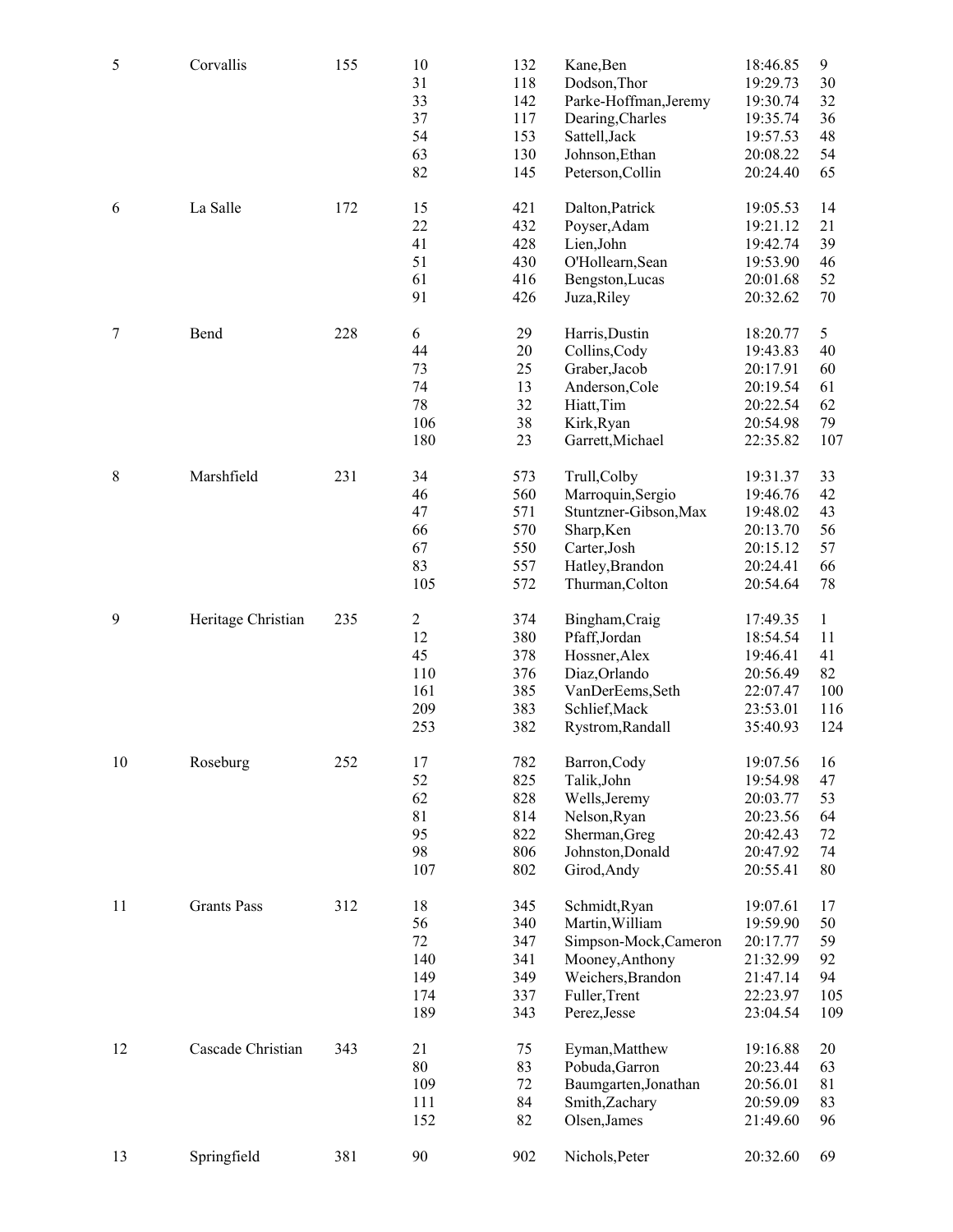|    |                    |     | 97  | 899 | Lee, Joey          | 20:46.72 | 73             |
|----|--------------------|-----|-----|-----|--------------------|----------|----------------|
|    |                    |     | 100 | 909 | Stevens, Caleb     | 20:50.63 | 75             |
|    |                    |     | 103 | 891 | Ewing, Robin       | 20:52.35 | 77             |
|    |                    |     | 134 | 907 | Siegle, Eli        | 21:23.20 | 87             |
|    |                    |     | 191 | 898 | Jones, Rendayle    | 23:05.75 | 110            |
|    |                    |     | 205 | 890 | Epperson, Andrew   | 23:43.11 | 115            |
|    |                    |     |     |     |                    |          |                |
| 14 | Regis              | 383 | 65  | 760 | Martinez, Hector   | 20:13.66 | 55             |
|    |                    |     | 88  | 772 | Silbernagel, Emile | 20:28.13 | 68             |
|    |                    |     | 93  | 763 | Miller, Lee        | 20:36.76 | 71             |
|    |                    |     | 116 | 749 | Hall, Andre        | 21:02.92 | 85             |
|    |                    |     | 173 | 756 | Kintz, Noah        | 22:23.96 | 104            |
|    |                    |     | 193 | 761 | May, Justin        | 23:08.05 | 111            |
|    |                    |     | 198 | 780 | Ware, Ryan         | 23:16.31 | 113            |
|    |                    |     |     |     |                    |          |                |
| 15 | Milwaukie          | 410 | 50  | 649 | Miller, Brandon    | 19:53.04 | 45             |
|    |                    |     | 85  | 655 | Schroeder, Ryan    | 20:25.58 | 67             |
|    |                    |     | 150 | 630 | Adams, Kyle        | 21:47.82 | 95             |
|    |                    |     | 153 | 644 | Hummel, Sterling   | 21:52.81 | 97             |
|    |                    |     | 179 | 650 | Niles, Sage        | 22:34.31 | 106            |
|    |                    |     | 211 | 656 | Schultz, Danny     | 23:58.93 | 117            |
|    |                    |     |     |     |                    |          |                |
| 16 | New Hope Christian | 416 | 3   | 667 | Cunningham, Eli    | 17:52.93 | $\overline{c}$ |
|    |                    |     | 139 | 669 | Jaynes, Brett      | 21:32.08 | 91             |
|    |                    |     | 143 | 672 | Park, Tyler        | 21:34.05 | 93             |
|    |                    |     | 197 | 673 | Rossiter, James    | 23:15.63 | 112            |
|    |                    |     | 213 | 671 | Kleynhans, Ryan    | 23:59.60 | 118            |
|    |                    |     | 232 | 674 | Watkins, Zach      | 25:25.47 | 120            |
|    |                    |     |     |     |                    |          |                |
| 17 | Mazama             | 417 | 69  | 583 | Fields, Codey      | 20:15.57 | 58             |
|    |                    |     | 101 | 591 | Leach, Hayden      | 20:50.74 | 76             |
|    |                    |     | 115 | 585 | Hanson, Miles      | 21:02.20 | 84             |
|    |                    |     | 155 | 594 | McCully, Cj        | 21:59.77 | 98             |
|    |                    |     | 162 | 598 | Mulkey, Cole       | 22:08.96 | 101            |
|    |                    |     | 164 | 575 | Arntz, Joshua      | 22:12.24 | 102            |
|    |                    |     | 171 | 610 | Weber, Grant       | 22:20.13 | 103            |
|    |                    |     |     |     |                    |          |                |
| 18 | Henley             | 479 | 36  | 362 | Iams, Garrison     | 19:32.13 | 35             |
|    |                    |     | 136 | 363 | Idrogo, Brandon    | 21:24.30 | 89             |
|    |                    |     | 202 | 365 | Mangan, Alex       | 23:31.41 | 114            |
|    |                    |     | 217 | 359 | Halvorsen, Austin  | 24:09.49 | 119            |
|    |                    |     | 247 | 358 | Goldsmith, John    | 28:13.38 | 122            |
|    |                    |     |     |     |                    |          |                |
| 19 | Lakeview           | 539 | 135 | 541 | Rosales, David     | 21:23.98 | 88             |
|    |                    |     | 156 | 532 | Griffin, Andrew    | 22:00.18 | 99             |
|    |                    |     | 188 | 528 | Ballard, Chase     | 23:01.91 | 108            |
|    |                    |     | 235 | 533 | Kenney, Lane       | 26:01.83 | 121            |
|    |                    |     | 252 | 537 | McDonald, Michael  | 35:32.74 | 123            |

#### **Girls Varsity Individual Results**

| <b>PLACE</b>   | <b>NAME</b>       | <b>SCHOOL</b> | ВIВ  | TIME     |
|----------------|-------------------|---------------|------|----------|
|                | O'Connor, Alyssa  | Summit        | 998  | 18:47.20 |
| 2              | Fristoe, Megan    | Summit        | 947  | 18:55.66 |
| 3              | Murray, Tate      | Lake Oswego   | 496  | 19:18.18 |
| $\overline{4}$ | Baldovino, Ashley | Lakeview      | 526  | 19:24.35 |
| 5              | McLaughlin, Erin  | Milwaukie     | 646  | 19:32.46 |
| 6              | Johnson, Jen      | Corvallis     | 131  | 19:35.21 |
|                | Schueler, Kellie  | Summit        | 1403 | 19:37.94 |
| 8              | Snook, Sydney     | Gold Beach    | 224  | 19:40.20 |
| 9              | Fonk, Julia       | Franklin      | 210  | 20:01.94 |
|                |                   |               |      |          |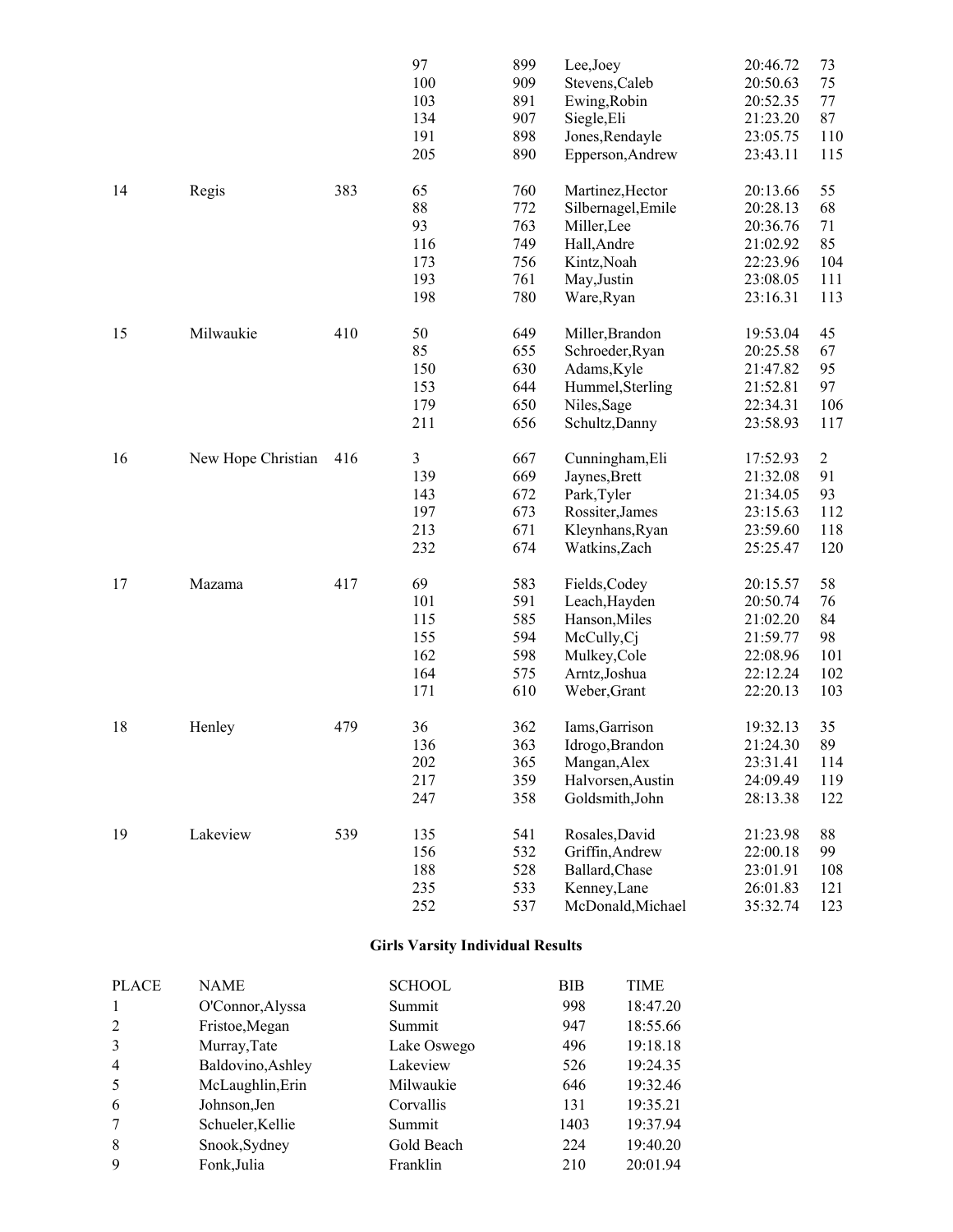| 10 | Brumund, Brooklin        | Summit                   | 925    | 20:07.10 |
|----|--------------------------|--------------------------|--------|----------|
| 11 | Marinello, Annette       | Corvallis                | 136    | 20:08.97 |
| 12 | Teller, Hillie           | Summit                   | 1416   | 20:15.78 |
| 13 | Loscaux, Pieree          | Summit                   | 976    | 20:15.82 |
| 14 | Lloyd, Lauren            | Hood River Valley        | 393    | 20:15.84 |
| 15 | Jones, Erin              | <b>Hood River Valley</b> | 391    | 20:16.73 |
| 16 | Seeley, Mimi             | Bend                     | 53     | 20:16.94 |
| 17 | Grenier, Nikki           | Bend                     | 27     | 20:19.99 |
| 18 | Stinson, Chantel         | Bend                     | 56     | 20:22.50 |
| 19 | Viuhkola, Grace          | Hood River Valley        | 399    | 20:23.98 |
| 20 | Baldovino, Talissa       | Lakeview                 | 527    | 20:27.00 |
| 21 | Sadler, Jana             | Marshfield               | 567    | 20:29.14 |
| 22 | Sharpe, Hilary           | Summit                   | 1405   | 20:34.43 |
| 23 | Behrens, Brigid          | Corvallis                | 110    | 20:36.51 |
| 24 | Allen, Ragan             | Grant                    | 228    | 20:37.43 |
| 25 | Batten, Sarah            | Corvallis                | 109    | 20:41.99 |
| 26 | Morton, Maddie           | La Salle                 | 429    | 20:45.84 |
| 27 | Theobald, Catherine      | Bend                     | 58     | 21:01.65 |
| 28 | Lund, Deanna             | Bend                     | 45     | 21:06.68 |
| 29 | Cohen, Eirann            | Summit                   | 933    | 21:11.18 |
| 30 | Robertson, Casey         | Illinois Valley          | 413    | 21:13.31 |
| 31 | Svendsen-McLean, Emily   | Oakridge                 | 718    | 21:23.10 |
| 32 | Becic, Melanie           | Grant                    | 233    | 21:24.28 |
| 33 | Kerr, Mckenzie           | Hood River Valley        | 392    | 21:24.69 |
| 34 | Chamberlain, Lily Martin | Grant                    | 244    | 21:27.75 |
| 35 | Costin, Rhonda           | Springfield              | 887    | 21:28.85 |
| 36 | Scott, Tori              | Marshfield               | 569    | 21:32.72 |
| 37 | Loumena, Bethany         | Central Catholic         | 98     | 21:35.13 |
| 38 | Proch, Priscilla         | Corvallis                | 146    | 21:36.37 |
| 39 | Lorenz, Maria            | Bend                     | 43     | 21:38.57 |
| 40 | McKibben, Coral          | Sheldon                  | 855    | 21:44.53 |
| 41 | Rushing, Jaclyn          | Corvallis                | 152    | 21:45.55 |
| 42 | Schorer-Noll, Sierra     | Oakridge                 | 715    | 21:48.64 |
| 43 | Gartner, Elena           | Corvallis                | 122    | 21:51.67 |
| 44 | Jabin, Sarah             | McKay                    | 619    | 21:52.10 |
| 45 | Hatchett, Katie          | Bend                     | $30\,$ | 21:53.28 |
| 46 | Pohl, Ellie-Ann          | Henley                   | 367    | 21:54.01 |
| 47 | Albright, Hannah         | Sheldon                  | 829    | 21:58.33 |
| 48 | Farrell, Maggie          | Central Catholic         | 90     | 22:00.71 |
| 49 | Scott, MaKenzie          | Marshfield               | 568    | 22:01.67 |
| 50 | Hartshorne, Breanna      | Sheldon                  | 841    | 22:03.27 |
| 51 | Skinner, Katie           | Franklin                 | 212    | 22:05.23 |
| 52 | Hoard, Emily             | Lake Oswego              | 472    | 22:05.30 |
| 53 | Gonzalez, Jessica        | Springfield              | 894    | 22:07.02 |
| 54 | Kersten, Stephanie       | Mazama                   | 587    | 22:09.01 |
| 55 | Campbell, Rise           | Marshfield               | 549    | 22:11.59 |
| 56 | Chrisman-Miller,Zoe      | Franklin                 | 206    | 22:13.61 |
| 57 | Vandenberg, Lacey        | Lakeview                 | 545    | 22:14.53 |
| 58 | Ostler, Alex             | <b>Hood River Valley</b> | 396    | 22:17.14 |
|    |                          |                          |        |          |
| 59 | Bailey, Lauren           | Franklin                 | 204    | 22:24.01 |
| 60 | Rapp, Hannah             | Grant                    | 302    | 22:24.47 |
| 61 | Edel, Jeanette           | Franklin                 | 209    | 22:24.54 |
| 62 | Yeoman, McKenzie         | <b>Illinois Valley</b>   | 414    | 22:40.10 |
| 63 | Nelson, Sara             | Mazama                   | 599    | 22:44.86 |
| 64 | Susbauer, Shannon        | Milwaukie                | 660    | 22:47.62 |
| 65 | Coleman, Colleen         | Franklin                 | 207    | 22:47.96 |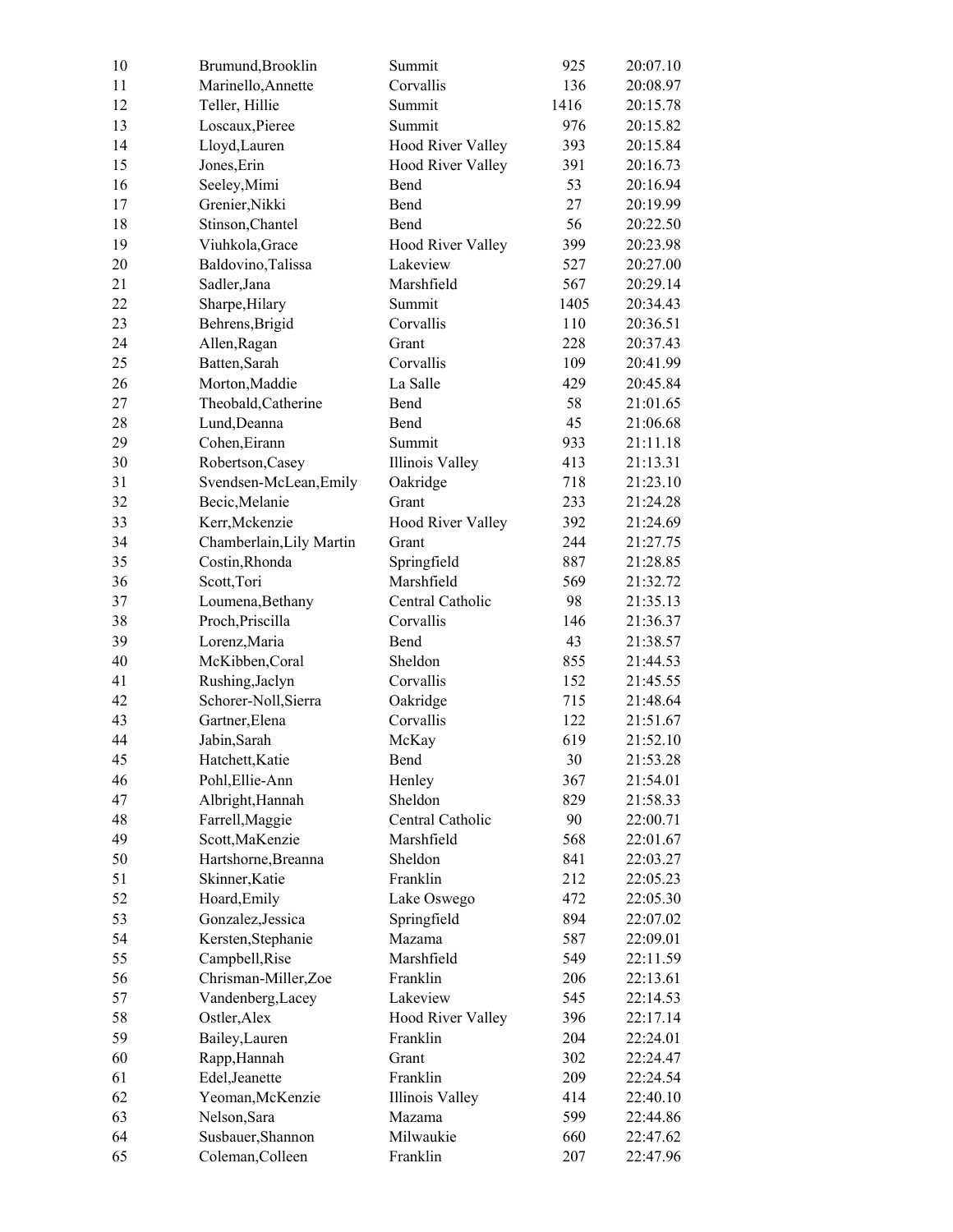| 66         | Ponkevitch, Molly               | Lake Oswego              | 504            | 22:48.78             |
|------------|---------------------------------|--------------------------|----------------|----------------------|
| 67         | Lucas, Boo (Jennifer)           | <b>Hood River Valley</b> | 395            | 22:49.65             |
| 68         | Stein, Patricia                 | Portland Lutheran        | 734            | 22:51.69             |
| 69         | Delwiche, Jenna                 | Grant                    | 255            | 22:52.66             |
| 70         | Pecora, Mandi                   | Central Catholic         | 100            | 22:55.82             |
| 71         | Morse, Sarah                    | Lake Oswego              | 493            | 22:55.97             |
| 72         | Merrill, Amanda                 | Springfield              | 901            | 22:56.61             |
| 73         | Aguilar, Jocelyn                | Lake Oswego              | 438            | 22:58.00             |
| 74         | Ceciliani, Natalie              | Central Catholic         | 88             | 23:03.43             |
| 75         | Chiverton, Sierra               | Illinois Valley          | 406            | 23:05.56             |
| 76         | Booth, Melissa                  | Springfield              | 883            | 23:09.21             |
| 77         | Maier, Kirsten                  | Portland Lutheran        | 731            | 23:20.47             |
| 78         | Hammer, Carly                   | Springfield              | 895            | 23:20.82             |
| 79         | Sonato, Martha                  | <b>Hood River Valley</b> | 398            | 23:24.18             |
| 80         | Harper, Karina                  | Franklin                 | 211            | 23:29.19             |
| 81         | Wolfe, Shelbie                  | Oakridge                 | 720            | 23:29.45             |
| 82         | Warrior, Amanda                 | Mazama                   | 607            | 23:29.46             |
| 83         | McKee, Kelsey                   | Amity                    | $\overline{3}$ | 23:29.95             |
| 84         | Loucks, Breanna                 | <b>Illinois Valley</b>   | 411            | 23:32.94             |
| 85         | Rivelli, Katie                  | Central Catholic         | 103            | 23:33.82             |
| 86         | Mead, Kelsey                    | Lake Oswego              | 490            | 23:35.87             |
| 87         | Swan, Kelsey                    | Mazama                   | 604            | 23:40.10             |
| 88         | Adajian, Manasa                 | Grant                    | 227            | 23:43.37             |
| 89         | Symons, Jenneca                 | La Salle                 | 435            | 23:43.94             |
| 90         | Holmes, Caitlynn                | Springfield              | 897            | 23:46.81             |
| 91         | Thramer, Elizabeth              | Springfield              | 910            | 23:46.87             |
| 92         | Ortwein, Amy                    | Lakeview                 | 538            | 23:47.62             |
| 93         | Scrugham, Brittany              | Lake Oswego              | 509            | 23:47.90             |
| 94         | Sneller, Sarah                  | Grant                    | 316            | 23:56.53             |
| 95         | McGhehey, Karen                 | Sheldon                  | 854            | 24:03.10             |
| 96         | McDonald, Jasmine               | Cascade Christian        | 78             | 24:03.14             |
| 97         | Fine, Tiffany                   | Oakridge                 | 703            | 24:03.97             |
| 98         | Paulson, Shelby                 | Marshfield               | 563            | 24:18.98             |
| 99         | Brum, Vanessa                   | Marshfield               | 548            | 24:19.25             |
| 100        | Peterson, Sylvie                | Sheldon                  | 864            | 24:28.56             |
| 101        | Hanks, Chloe                    | Eagle Point              | 194            | 24:36.78             |
| 102        | Webber, Kendall                 | Mazama                   | 609            | 24:38.28             |
| 103        | Sankey, Ashley                  | Eagle Point              | 201            | 24:49.93             |
| 104        | Osterhout, Taylor               | Sheldon                  | 862            | 24:52.84             |
| 105        | Case, Brianna                   | Cascade Christian        | 73             | 25:14.25             |
| 106        | Patty, Guen                     | Oakridge                 | 709            | 25:23.67             |
| 107        | Joy, Stormy                     | Mazama                   | 586            | 25:27.93             |
| 108        | Holland, Brenna                 | Central Catholic         | 93             | 25:30.03             |
| 109        | Botteron, Nicole                | Milwaukie                | 632            | 25:32.03             |
| 110        | Morgan, Hannah Shae             | Henley                   | 366            | 25:37.49             |
| 111        | Eaton, Ariana                   | La Salle                 | 422            | 25:40.07             |
| 112        | Enman, Marie                    | Henley                   | 357            | 25:45.32             |
| 113        | Huether, Ilka                   | Sheldon                  | 843            | 25:50.17             |
| 114        | Watkins, Regan                  | Newport                  | 692            | 26:06.99             |
| 115        | Baker, Neve                     |                          | 675            | 26:08.00             |
| 116        | Johnson, Victoria               | Newport<br>La Salle      | 424            | 26:09.19             |
|            |                                 | La Salle                 | 420            |                      |
| 117        | Crosgrove, Riley                |                          |                | 26:09.99<br>26:12.26 |
| 118        | Tschudy, Merelene               | La Salle<br>La Salle     | 436            |                      |
| 119<br>120 | Powell, Grace<br>Morley, Hannah | Cascade Christian        | 431<br>79      | 26:13.15             |
| 121        |                                 | Portland Lutheran        |                | 26:27.12<br>26:28.98 |
|            | Naito, Chieri                   |                          | 733            |                      |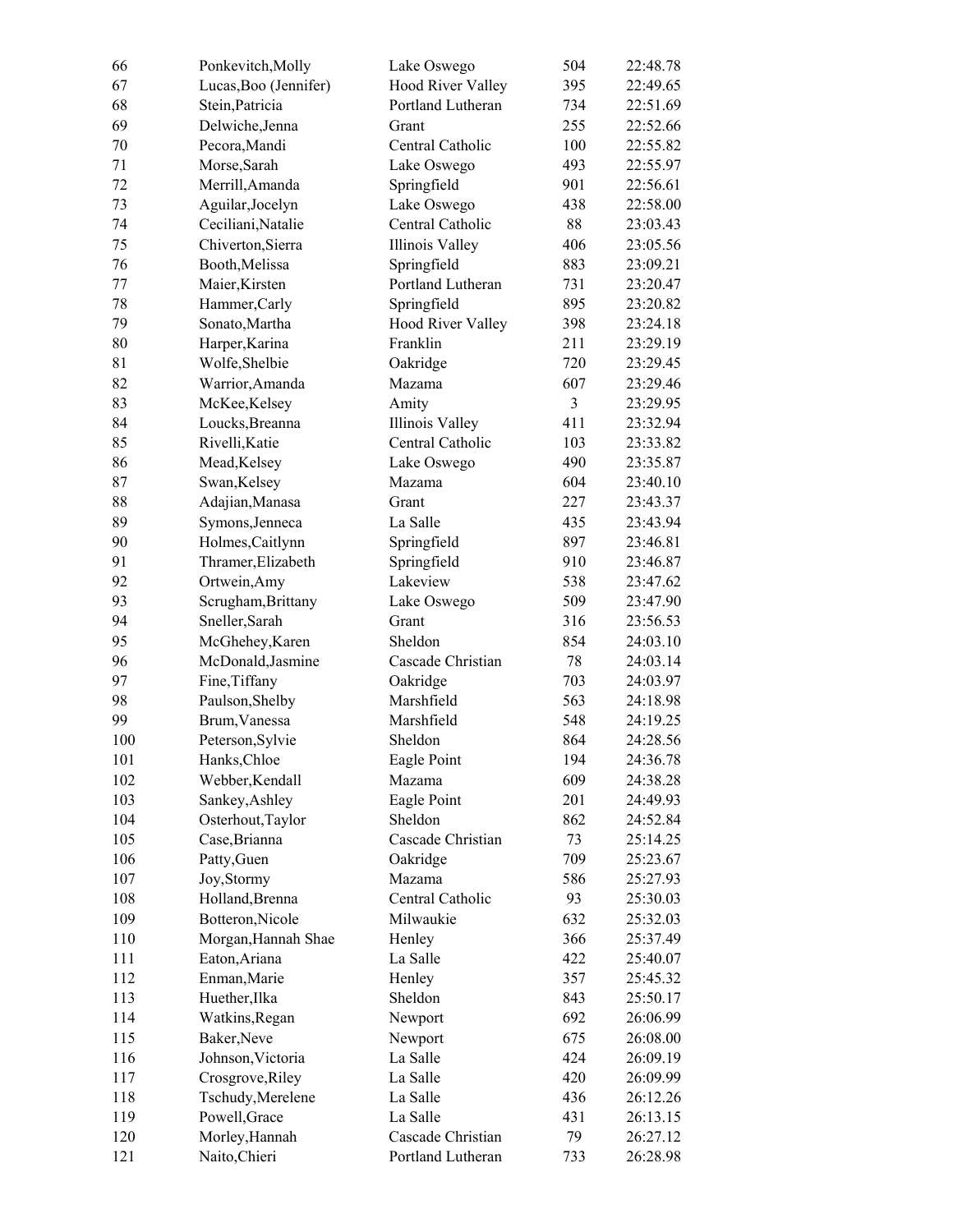| 122 | Lukens, Chelse      | Henley                | 364  | 26:32.42 |
|-----|---------------------|-----------------------|------|----------|
| 123 | Croy, Lauren        | Cascade Christian     | 74   | 26:37.20 |
| 124 | Pritchard, Sarah    | Henley                | 368  | 26:37.82 |
| 125 | Byrne, Erin         | Illinois Valley       | 405  | 26:41.19 |
| 126 | Maxfield, Trisha    | Oakridge              | 707  | 26:44.69 |
| 127 | Winkelhake, Marissa | Milwaukie             | 664  | 26:58.50 |
| 128 | Horn, Kelly         | Triad Christian       | 1437 | 27:00.82 |
| 129 | Sandrali, Sandrine  | Canyonville Christian | 633  | 27:17.21 |
| 130 | Taylor, Christie    | Newport               | 690  | 27:19.86 |
| 131 | Stancliff, Tawna    | Lakeview              | 543  | 27:59.64 |
| 132 | Painter, Brittany   | Amity                 | 6    | 28:37.59 |
| 133 | Mena, Tanya         | Milwaukie             | 648  | 29:11.16 |
| 134 | Worthington, Taylor | Amity                 | 11   | 30:05.21 |
| 135 | Livelybrooks, Zoe   | Crow                  | 174  | 30:15.18 |
| 136 | Abaho, Ester        | Canyonville Christian | 634  | 31:00.42 |
| 137 | Ranucci, Alex       | Crow                  | 176  | 31:27.85 |
| 138 | Hart, Amy           | Illinois Valley       | 408  | 31:42.31 |
| 139 | Bonazzola, Emily    | Portland Lutheran     | 727  | 32:10.97 |

#### **Girls Varsity Team Results**

| <b>PLACE</b>   | <b>SCHOOL</b>            | <b>TOTAL</b> | <b>BIB</b> | <b>NAME</b>           | <b>TIME</b> | <b>TEAM</b><br><b>POINTS</b> |
|----------------|--------------------------|--------------|------------|-----------------------|-------------|------------------------------|
| $\mathbf{1}$   | Summit                   | 30           | 998        | O'Connor, Alyssa      | 18:47.20    | $\mathbf{1}$                 |
|                |                          |              | 947        | Fristoe, Megan        | 18:55.66    | $\overline{c}$               |
|                |                          |              | 1403       | Schueler, Kellie      | 19:37.94    | $\boldsymbol{7}$             |
|                |                          |              | 925        | Brumund, Brooklin     | 20:07.10    | 9                            |
|                |                          |              | 1416       | Teller, Hillie        | 20:15.78    | 11                           |
|                |                          |              | 976        | Loscaux, Pieree       | 20:15.82    | 12                           |
|                |                          |              | 1405       | Sharpe, Hilary        | 20:34.43    | 21                           |
|                |                          |              | 933        | Cohen, Eirann         | 21:11.18    | 28                           |
| 2              | Corvallis                | 99           | 131        | Johnson, Jen          | 19:35.21    | 6                            |
|                |                          |              | 136        | Marinello, Annette    | 20:08.97    | 10                           |
|                |                          |              | 110        | Behrens, Brigid       | 20:36.51    | 22                           |
|                |                          |              | 109        | Batten, Sarah         | 20:41.99    | 24                           |
|                |                          |              | 146        | Proch, Priscilla      | 21:36.37    | 37                           |
|                |                          |              | 152        | Rushing, Jaclyn       | 21:45.55    | 40                           |
|                |                          |              | 122        | Gartner, Elena        | 21:51.67    | 42                           |
| 3              | Bend                     | 101          | 53         | Seeley, Mimi          | 20:16.94    | 15                           |
|                |                          |              | 27         | Grenier, Nikki        | 20:19.99    | 16                           |
|                |                          |              | 56         | Stinson, Chantel      | 20:22.50    | 17                           |
|                |                          |              | 58         | Theobald, Catherine   | 21:01.65    | 26                           |
|                |                          |              | 45         | Lund, Deanna          | 21:06.68    | 27                           |
|                |                          |              | 43         | Lorenz, Maria         | 21:38.57    | 38                           |
|                |                          |              | 30         | Hatchett, Katie       | 21:53.28    | 43                           |
| $\overline{4}$ | <b>Hood River Valley</b> | 133          | 393        | Lloyd, Lauren         | 20:15.84    | 13                           |
|                |                          |              | 391        | Jones, Erin           | 20:16.73    | 14                           |
|                |                          |              | 399        | Viuhkola, Grace       | 20:23.98    | 18                           |
|                |                          |              | 392        | Kerr, Mckenzie        | 21:24.69    | 32                           |
|                |                          |              | 396        | Ostler, Alex          | 22:17.14    | 56                           |
|                |                          |              | 395        | Lucas, Boo (Jennifer) | 22:49.65    | 65                           |
|                |                          |              | 398        | Sonato, Martha        | 23:24.18    | 75                           |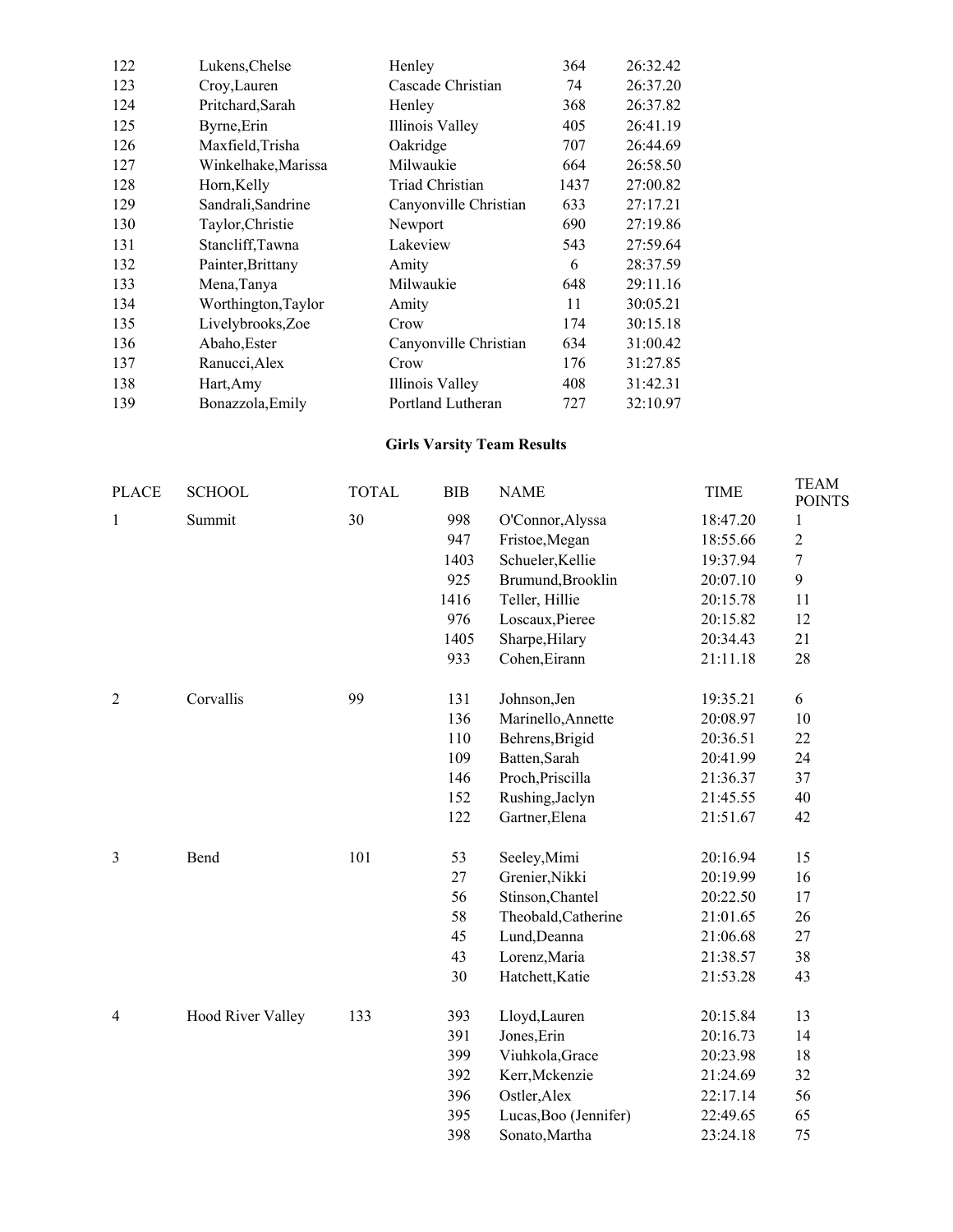| 5  | Grant            | 211 | 228<br>233<br>244<br>302<br>255<br>227<br>316 | Allen, Ragan<br>Becic, Melanie<br>Chamberlain, Lily Martin<br>Rapp, Hannah<br>Delwiche, Jenna<br>Adajian, Manasa<br>Sneller, Sarah  | 20:37.43<br>21:24.28<br>21:27.75<br>22:24.47<br>22:52.66<br>23:43.37<br>23:56.53 | 23<br>31<br>33<br>58<br>66<br>83<br>89  |
|----|------------------|-----|-----------------------------------------------|-------------------------------------------------------------------------------------------------------------------------------------|----------------------------------------------------------------------------------|-----------------------------------------|
| 6  | Franklin         | 227 | 210<br>212<br>206<br>204<br>209<br>207<br>211 | Fonk, Julia<br>Skinner, Katie<br>Chrisman-Miller,Zoe<br>Bailey, Lauren<br>Edel, Jeanette<br>Coleman, Colleen<br>Harper, Karina      | 20:01.94<br>22:05.23<br>22:13.61<br>22:24.01<br>22:24.54<br>22:47.96<br>23:29.19 | 8<br>49<br>54<br>57<br>59<br>63<br>76   |
| 7  | Marshfield       | 247 | 567<br>569<br>568<br>549<br>563<br>548        | Sadler, Jana<br>Scott, Tori<br>Scott, MaKenzie<br>Campbell, Rise<br>Paulson, Shelby<br>Brum, Vanessa                                | 20:29.14<br>21:32.72<br>22:01.67<br>22:11.59<br>24:18.98<br>24:19.25             | 20<br>35<br>47<br>53<br>92<br>93        |
| 8  | Lake Oswego      | 255 | 496<br>472<br>504<br>493<br>438<br>490<br>509 | Murray, Tate<br>Hoard, Emily<br>Ponkevitch, Molly<br>Morse, Sarah<br>Aguilar, Jocelyn<br>Mead, Kelsey<br>Scrugham, Brittany         | 19:18.18<br>22:05.30<br>22:48.78<br>22:55.97<br>22:58.00<br>23:35.87<br>23:47.90 | 3<br>50<br>64<br>68<br>70<br>81<br>88   |
| 9  | Lakeview         | 279 | 526<br>527<br>545<br>538<br>543               | Baldovino, Ashley<br>Baldovino, Talissa<br>Vandenberg, Lacey<br>Ortwein, Amy<br>Stancliff, Tawna                                    | 19:24.35<br>20:27.00<br>22:14.53<br>23:47.62<br>27:59.64                         | $\overline{4}$<br>19<br>55<br>87<br>114 |
| 10 | Central Catholic | 300 | 98<br>90<br>100<br>$88\,$<br>103<br>93        | Loumena, Bethany<br>Farrell, Maggie<br>Pecora, Mandi<br>Ceciliani, Natalie<br>Rivelli, Katie<br>Holland, Brenna                     | 21:35.13<br>22:00.71<br>22:55.82<br>23:03.43<br>23:33.82<br>25:30.03             | 36<br>46<br>67<br>71<br>80<br>99        |
| 11 | Springfield      | 301 | 887<br>894<br>901<br>883<br>895<br>897<br>910 | Costin, Rhonda<br>Gonzalez, Jessica<br>Merrill, Amanda<br>Booth, Melissa<br>Hammer, Carly<br>Holmes, Caitlynn<br>Thramer, Elizabeth | 21:28.85<br>22:07.02<br>22:56.61<br>23:09.21<br>23:20.82<br>23:46.81<br>23:46.87 | 34<br>51<br>69<br>73<br>74<br>85<br>86  |
| 12 | Sheldon          | 316 | 855<br>829<br>841<br>854                      | McKibben, Coral<br>Albright, Hannah<br>Hartshorne, Breanna<br>McGhehey, Karen                                                       | 21:44.53<br>21:58.33<br>22:03.27<br>24:03.10                                     | 39<br>45<br>48<br>90                    |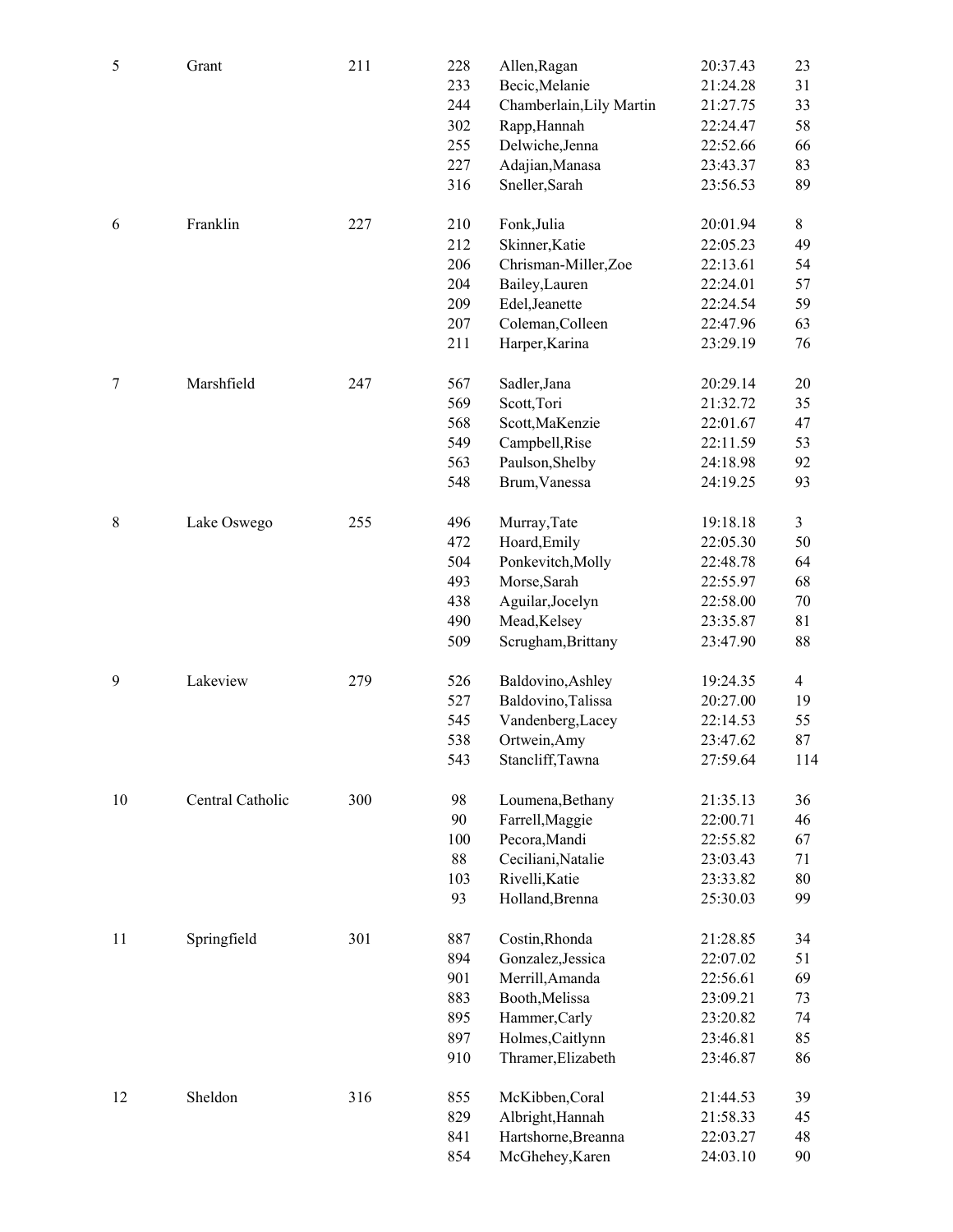|    |                 |     | 864 | Peterson, Sylvie       | 24:28.56 | 94  |
|----|-----------------|-----|-----|------------------------|----------|-----|
|    |                 |     | 862 | Osterhout, Taylor      | 24:52.84 | 96  |
|    |                 |     | 843 | Huether, Ilka          | 25:50.17 | 104 |
| 13 | Oakridge        | 336 | 718 | Svendsen-McLean, Emily | 21:23.10 | 30  |
|    |                 |     | 715 | Schorer-Noll, Sierra   | 21:48.64 | 41  |
|    |                 |     | 720 | Wolfe, Shelbie         | 23:29.45 | 77  |
|    |                 |     | 703 | Fine, Tiffany          | 24:03.97 | 91  |
|    |                 |     | 709 | Patty, Guen            | 25:23.67 | 97  |
|    |                 |     | 707 | Maxfield, Trisha       | 26:44.69 | 112 |
| 14 | Illinois Valley | 351 | 413 | Robertson, Casey       | 21:13.31 | 29  |
|    |                 |     | 414 | Yeoman, McKenzie       | 22:40.10 | 60  |
|    |                 |     | 406 | Chiverton, Sierra      | 23:05.56 | 72  |
|    |                 |     | 411 | Loucks, Breanna        | 23:32.94 | 79  |
|    |                 |     | 405 | Byrne, Erin            | 26:41.19 | 111 |
|    |                 |     | 408 | Hart, Amy              | 31:42.31 | 116 |
| 14 | Mazama          | 368 | 587 | Kersten, Stephanie     | 22:09.01 | 52  |
|    |                 |     | 599 | Nelson, Sara           | 22:44.86 | 61  |
|    |                 |     | 607 | Warrior, Amanda        | 23:29.46 | 78  |
|    |                 |     | 604 | Swan, Kelsey           | 23:40.10 | 82  |
|    |                 |     | 609 | Webber, Kendall        | 24:38.28 | 95  |
|    |                 |     | 586 | Joy, Stormy            | 25:27.93 | 98  |
| 14 | Milwaukie       | 395 | 646 | McLaughlin, Erin       | 19:32.46 | 5   |
|    |                 |     | 660 | Susbauer, Shannon      | 22:47.62 | 62  |
|    |                 |     | 632 | Botteron, Nicole       | 25:32.03 | 100 |
|    |                 |     | 664 | Winkelhake, Marissa    | 26:58.50 | 113 |
|    |                 |     | 648 | Mena, Tanya            | 29:11.16 | 115 |
| 15 | La Salle        | 422 | 429 | Morton, Maddie         | 20:45.84 | 25  |
|    |                 |     | 435 | Symons, Jenneca        | 23:43.94 | 84  |
|    |                 |     | 422 | Eaton, Ariana          | 25:40.07 | 102 |
|    |                 |     | 424 | Johnson, Victoria      | 26:09.19 | 105 |
|    |                 |     | 420 | Crosgrove, Riley       | 26:09.99 | 106 |
|    |                 |     | 436 | Tschudy, Merelene      | 26:12.26 | 107 |
|    |                 |     | 431 | Powell, Grace          | 26:13.15 | 108 |
| 16 | Henley          | 467 | 367 | Pohl, Ellie-Ann        | 21:54.01 | 44  |
|    |                 |     | 366 | Morgan, Hannah Shae    | 25:37.49 | 101 |
|    |                 |     | 357 | Enman, Marie           | 25:45.32 | 103 |
|    |                 |     | 364 | Lukens, Chelse         | 26:32.42 | 109 |
|    |                 |     | 368 | Pritchard, Sarah       | 26:37.82 | 110 |

### **Boys Varsity Individual Results**

| <b>PLACE</b>   | NAME          | <b>BIB</b> | <b>SCHOOL</b> | <b>TIME</b> |
|----------------|---------------|------------|---------------|-------------|
|                | Costin, Tim   | 888        | Springfield   | 15:59.60    |
| 2              | Greer, Elijah | 462        | Lake Oswego   | 16:03.62    |
| 3              | Arana, Dylan  | 881        | Springfield   | 16:24.67    |
| $\overline{4}$ | Paden, John   | 502        | Lake Oswego   | 16:34.35    |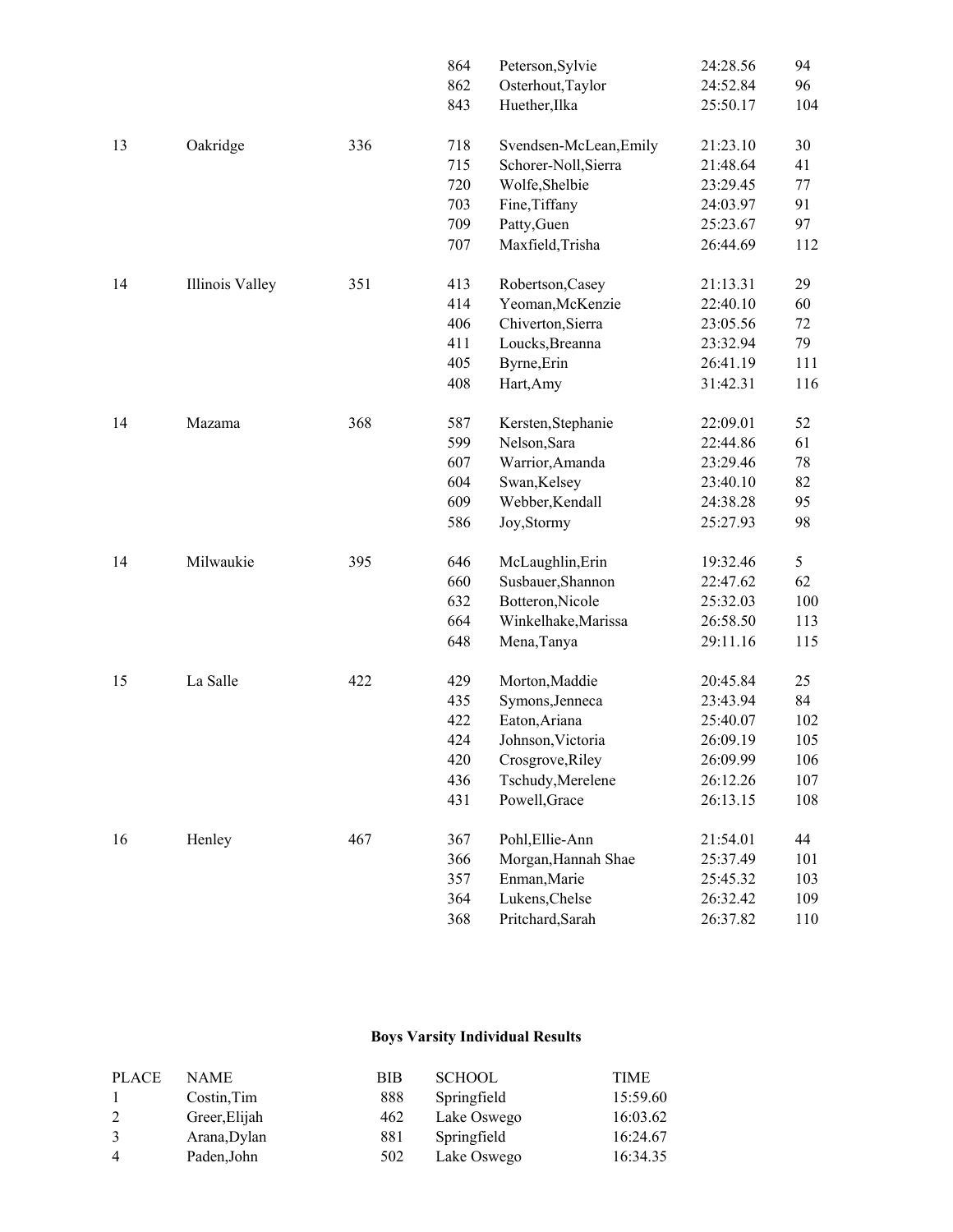| 5  | White, Devin        | 626  | McKay                    | 16:47.35 |
|----|---------------------|------|--------------------------|----------|
| 6  | Nelson, Brad        | 140  | Corvallis                | 16:52.35 |
| 7  | Melancon, Matthew   | 856  | Sheldon                  | 17:06.55 |
| 8  | Madden, Pat         | 979  | Summit                   | 17:07.32 |
| 9  | Osterhout, Logan    | 861  | Sheldon                  | 17:11.60 |
| 10 | Carruth, David      | 354  | Henley                   | 17:12.28 |
| 11 | Patrick, Caleb      | 863  | Sheldon                  | 17:14.12 |
| 12 | Rennaker, Holden    | 304  | Grant                    | 17:15.15 |
| 13 | Araya, Abel         | 725  | Portland Lutheran        | 17:18.64 |
| 14 | Hoard, Paul         | 473  | Lake Oswego              | 17:19.44 |
| 15 | Macy, Robert        | 286  | Grant                    | 17:21.26 |
| 16 | Sherman, Michael    | 5996 | McKenzie                 | 17:23.68 |
| 17 | Pennington, Jon     | 8    | Amity                    | 17:25.01 |
| 18 | Gerg, Drew          | 892  | Springfield              | 17:27.12 |
| 19 | Nobiletti, Aaron    | 5    | Amity                    | 17:28.66 |
| 20 | Moore, Todd         | 858  | Sheldon                  | 17:29.14 |
| 21 | Garlitz, Kirby      | 584  | Mazama                   | 17:31.55 |
| 22 | Randall, Hayden     | 867  | Sheldon                  | 17:34.15 |
| 23 | Bruzza, Matias      | 239  | Grant                    | 17:35.68 |
| 24 | Goodwin, Thomas     | 617  | McKay                    | 17:36.25 |
| 25 | Paulk, Dylan        | 298  | Grant                    | 17:39.76 |
| 26 | Walsh, Tyler        | 1424 | Summit                   | 17:40.57 |
| 27 | Ebeling, Sam        | 260  | Grant                    | 17:44.78 |
| 28 | Nichols, Jared      | 81   | Cascade Christian        | 17:45.33 |
| 29 | Platsman, Seth      | 50   | Bend                     | 17:48.62 |
| 30 | Runyon, Daniel      | 151  | Corvallis                | 17:49.49 |
| 31 | Klein, Raymond      | 39   | Bend                     | 17:50.33 |
| 32 | Clark, Cameron      | 932  | Summit                   | 17:50.72 |
| 33 | Tolbert, Jed        | 370  | Henley                   | 17:50.82 |
| 34 | Hayden, Isaac       | 471  | Lake Oswego              | 17:50.95 |
| 35 | Smith, Aidan        | 314  | Grant                    | 17:51.60 |
| 36 | Henderson, Cortland | 361  | Henley                   | 17:53.16 |
| 37 | Lane, Nicholas      | 973  | Summit                   | 17:57.17 |
| 38 | Scott, Matt         | 52   | Bend                     | 17:57.45 |
| 39 | Jagelski, Tyrell    | 846  | Sheldon                  | 17:59.25 |
| 40 | Castillo, Yonny     | 388  | <b>Hood River Valley</b> | 18:00.94 |
| 41 | Quatre, Zach        | 1375 | Summit                   | 18:02.36 |
| 42 | Brandon, Bouchet    | 167  | Crow                     | 18:02.44 |
| 43 | Parke-Hoffman, Will | 143  | Corvallis                | 18:03.43 |
| 44 | Aguiar, Caleb       | 1434 | <b>Triad Christian</b>   | 18:05.04 |
| 45 | Peacock, Alex       | 48   | Bend                     | 18:08.44 |
| 46 | Daw, Andrew         | 580  | Mazama                   | 18:08.66 |
| 47 | Skeele, Ryan        | 874  | Sheldon                  | 18:11.44 |
| 48 | Norman, Stephen     | 629  | McKenzie                 | 18:11.45 |
| 49 | Compton, Andrew     | 419  | La Salle                 | 18:14.45 |
| 50 | Davidson, Andrew    | 551  | Marshfield               | 18:15.08 |
| 51 | Roberts, Dylan      | 713  | Oakridge                 | 18:15.52 |
| 52 | Olsen, Derick       | 903  | Springfield              | 18:16.73 |
| 53 | Oliver, Reed        | 498  | Lake Oswego              | 18:19.14 |
| 54 | Naffziger, Sammy    | 994  | Summit                   | 18:19.41 |
| 55 | Bilden, Peter       | 192  | Eagle Point              | 18:23.27 |
| 56 | Snoozy, Nathan      | 603  | Mazama                   | 18:24.80 |
| 57 | Carter, Shaun       | 355  | Henley                   | 18:27.24 |
| 58 | Chatterton, Nate    | 417  | La Salle                 | 18:28.42 |
| 59 | Boesl, Markus       | 547  | Marshfield               | 18:31.51 |
| 60 | Reis, Dustin        | 564  | Marshfield               | 18:32.66 |
|    |                     |      |                          |          |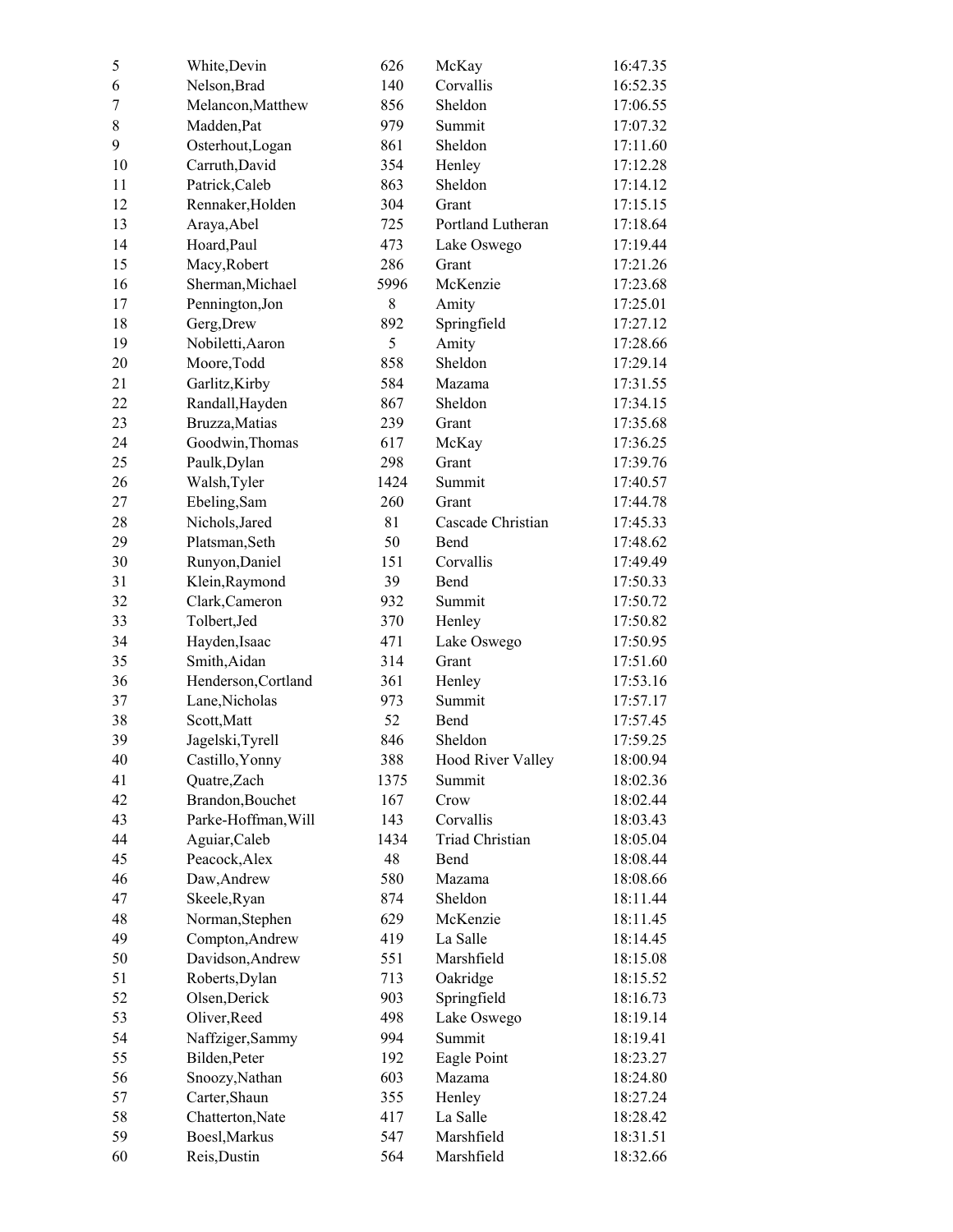| 61  | Zartler, Frank     | 400            | <b>Hood River Valley</b> | 18:36.98 |
|-----|--------------------|----------------|--------------------------|----------|
| 62  | Jensen, Vladimir   | 76             | Cascade Christian        | 18:39.08 |
| 63  | Converse, David    | 677            | Newport                  | 18:39.98 |
| 64  | Stuhrman, Robert   | 434            | La Salle                 | 18:41.95 |
| 65  | Arkens, Brad       | 71             | Cascade Christian        | 18:43.89 |
| 66  | Ritz, Blake        | 712            | Oakridge                 | 18:44.00 |
| 67  | Warrior, Ryan      | 608            | Mazama                   | 18:44.24 |
| 68  | St. Clair, Ryan    | 1413           | Summit                   | 18:44.76 |
| 69  | Ellefson, Steve    | 556            | Marshfield               | 18:46.12 |
| 70  | Riggs, Tyler       | 307            | Grant                    | 18:46.96 |
| 71  | Aguiar, Jared      | 1435           | Triad Christian          | 18:48.96 |
| 72  | Nixon, Tyler       | 562            | Marshfield               | 18:49.73 |
| 73  | Stiles, Marty      | 86             | Cascade Christian        | 18:50.00 |
| 74  | Rios, Ignacio      | 651            | Milwaukie                | 18:50.11 |
| 75  | Peterson, Jacob    | 9              | Amity                    | 18:56.49 |
| 76  | Worden, Nathan     | 163            | Corvallis                | 18:57.76 |
| 77  | Miles, Nic         | $\overline{4}$ | Amity                    | 18:57.81 |
| 78  | Corning, Brent     | 530            | Lakeview                 | 19:00.12 |
| 79  | Paterson, Zack     | 342            | <b>Grants Pass</b>       | 19:00.30 |
| 80  | Robles, Rj         | 652            | Milwaukie                | 19:01.30 |
| 81  | Evans, David       | 582            | Mazama                   | 19:03.07 |
| 82  | Pittman, John      | 539            | Lakeview                 | 19:04.29 |
| 83  | Fordyce, Jesse     | 457            | Lake Oswego              | 19:06.20 |
| 84  | Pihl, Ian          | 49             | Bend                     | 19:10.80 |
| 85  | Leal, Gabe         | 534            | Lakeview                 | 19:11.12 |
| 86  | Puentes, Theo      | 689            | Newport                  | 19:11.50 |
| 87  | Santillan, Jonatan | 654            | Milwaukie                | 19:12.10 |
| 88  | Zaiger, Matt       | 1439           | <b>Triad Christian</b>   | 19:12.93 |
| 89  | Ingalls, Forrest   | 34             | Bend                     | 19:15.15 |
| 90  | Schwarz, Sam       | 51             | Bend                     | 19:15.15 |
| 91  | Logan, Joey        | 197            | Eagle Point              | 19:15.92 |
| 92  | Bellini, Arron     | 352            | Henley                   | 19:16.81 |
| 93  | Sadil, Patrick     | 397            | <b>Hood River Valley</b> | 19:16.81 |
| 94  | Jones, Chase       | 425            | La Salle                 | 19:17.44 |
| 95  | Haycraft, Tyler    | 339            | <b>Grants Pass</b>       | 19:18.28 |
| 96  | Wade, Sproul       | 691            | Newport                  | 19:18.42 |
| 97  | Stulz, Andrew      | 348            | <b>Grants Pass</b>       | 19:22.61 |
| 98  | Asch, Gabe         | 415            | La Salle                 | 19:22.71 |
| 99  | Barley, Kyle       | 882            | Springfield              | 19:23.79 |
| 100 | Dean, Johnny       | 679            | Newport                  | 19:27.12 |
| 101 | Stieglitz, Tim     | 85             | Cascade Christian        | 19:30.29 |
| 102 | Rice, Jason        | 403            | Hosanna Christian        | 19:30.57 |
| 103 | Adamson, Jacob     | 546            | Marshfield               | 19:32.56 |
| 104 | Marcu, Jon         | 77             | Cascade Christian        | 19:33.46 |
| 105 | Rodriguez, Eddie   | 566            | Marshfield               | 19:33.63 |
| 106 | Rhein, Nick        | 623            | McKay                    | 19:35.12 |
| 107 | Adams, Paul        | 574            | Mazama                   | 19:35.51 |
| 108 | Hardt, Landon      | 360            | Henley                   | 19:37.60 |
| 109 | Santillan, David   | 653            | Milwaukie                | 19:39.59 |
| 110 | Bailey, Brian      | 351            | Henley                   | 19:41.08 |
| 111 | Frasier, David     | 390            | <b>Hood River Valley</b> | 19:42.55 |
| 112 | Siedlecki, Eric    | 346            | <b>Grants Pass</b>       | 19:53.31 |
| 113 | Burgess, Ryne      | 335            | <b>Grants Pass</b>       | 19:53.51 |
| 114 | White, Aaron       | 662            | Milwaukie                | 19:56.68 |
| 115 | Dethman, Mitch     | 389            | <b>Hood River Valley</b> | 19:56.98 |
|     |                    |                |                          |          |
| 116 | Bruggemann, Matteo | $\,1$          | Amity                    | 20:00.02 |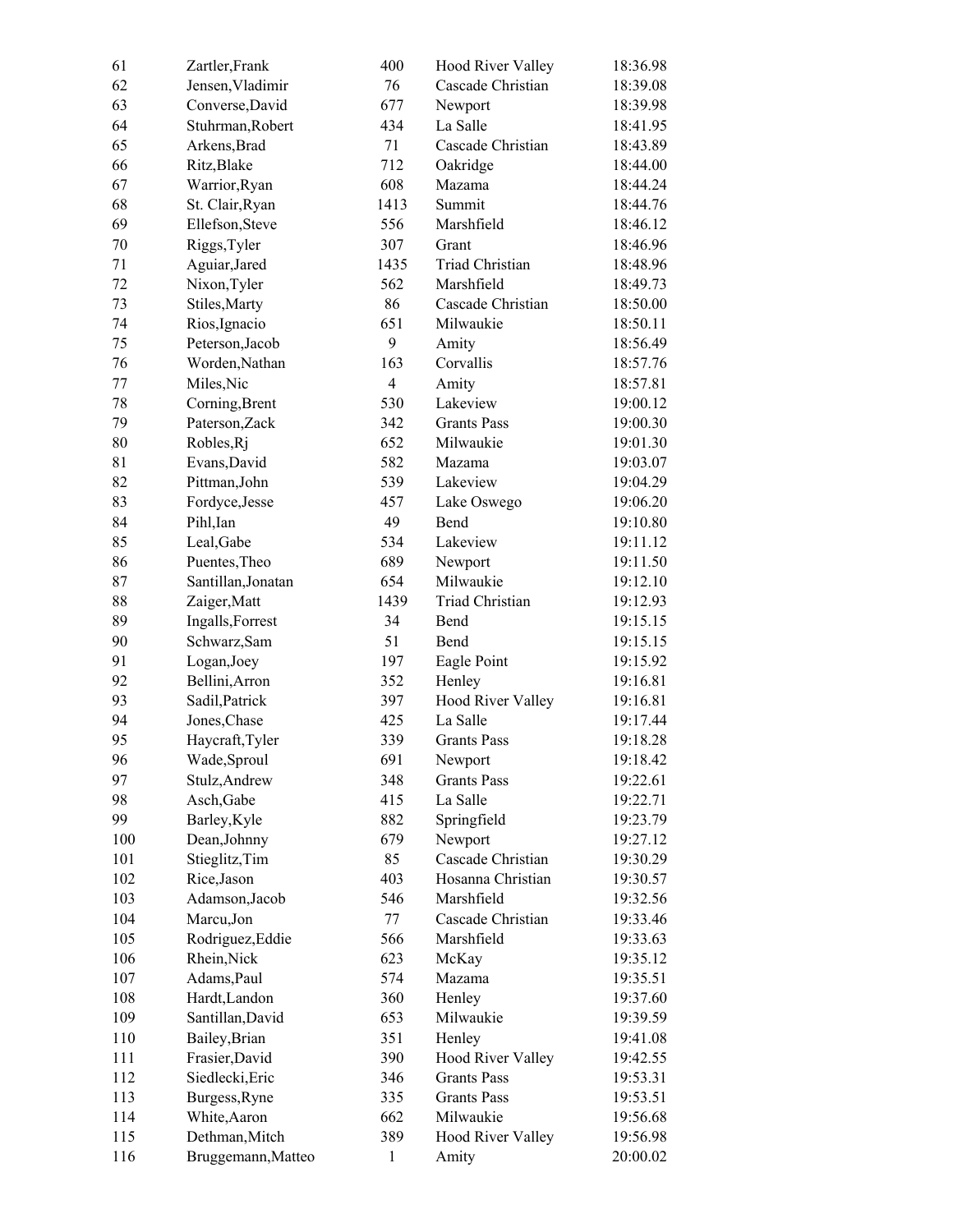| 117          | Medina, Fernando    |              | 139    | Corvallis                        | 20:00.32   |             |                    |
|--------------|---------------------|--------------|--------|----------------------------------|------------|-------------|--------------------|
| 118          | Buddendeck, Kiernan |              | 386    | Hood River Valley                | 20:01.14   |             |                    |
| 119          | Castillo, Salome    |              | 387    | <b>Hood River Valley</b>         | 20:01.35   |             |                    |
| 120          | Warren, Cody        |              | 203    | Eagle Point                      | 20:01.97   |             |                    |
| 121          | Corning, Ned        |              | 531    | Lakeview                         | 20:02.19   |             |                    |
| 122          | Hermo, Troy         |              | 642    | Milwaukie                        | 20:07.84   |             |                    |
| 123          | Frentzko, Daniel    |              | 1436   | Triad Christian                  | 20:15.82   |             |                    |
| 124          | Comstock, Awbry     |              | 529    | Lakeview                         | 20:20.52   |             |                    |
| 125          | Johnson, Tyler      |              | 196    | Eagle Point                      | 20:30.81   |             |                    |
| 126          | Morley, Matthew     |              | $80\,$ | Cascade Christian                | 20:33.17   |             |                    |
| 127          | Pehowic, Keifer     |              | 199    | Eagle Point                      | 20:38.66   |             |                    |
| 128          | Thorpe, Ben         |              | 1438   | Triad Christian                  | 20:43.80   |             |                    |
| 129          | Isley, C. J.        |              | 705    | Oakridge                         | 20:44.72   |             |                    |
| 130          | Buhmann, Lasse      |              | 401    | Hosanna Christian                | 20:58.80   |             |                    |
| 131          | Marshall, David     |              | 687    | Newport                          | 21:15.72   |             |                    |
| 132          | Hart, Austin        |              | 409    | Illinois Valley                  | 21:25.37   |             |                    |
| 133          | Whitaker, Jake      |              | 220    | Glendale                         | 21:26.10   |             |                    |
| 134          | Orndoff, Jesse      |              | 412    | Illinois Valley                  | 21:30.20   |             |                    |
| 135          | Crenshaw, Ryan      |              | 402    | Hosanna Christian                | 21:32.20   |             |                    |
| 136          | Wilson, Travis      |              | 178    | Crow                             | 21:35.17   |             |                    |
| 137          | Riley, Leslie       |              | 10     | Amity                            | 21:35.39   |             |                    |
| 138          | Lortz, Silas        |              | 729    | Portland Lutheran                | 21:37.53   |             |                    |
| 139          | Ross, Ben           |              | 602    | Mazama                           | 21:40.39   |             |                    |
| 140          | Calvert, Kyle       |              | 696    | Oakridge                         | 22:15.52   |             |                    |
| 141          | Keel, Karlson       |              | 684    | Newport                          | 22:22.85   |             |                    |
| 142          | Rosenthal, Stephan  |              | 5998   | McKenzie                         | 22:27.08   |             |                    |
| 143          | Roberts, Ron        |              | 540    | Lakeview                         | 22:28.61   |             |                    |
| 144          | Scavone, Greg       |              | 5999   | McKenzie                         | 22:37.09   |             |                    |
| 145          | Green, Dmitry       |              | 217    | Glendale                         | 22:43.13   |             |                    |
| 146          | Pallett, Derek      |              | $\tau$ | Amity                            | 22:43.18   |             |                    |
| 147          | Huff, Alex          |              | 67     | Canyonville Christian            | 23:13.56   |             |                    |
| 148          | Jacobson, Clayton   |              | 683    | Newport                          | 23:19.88   |             |                    |
| 149          | Clark, Evan         |              | 168    | Crow                             | 23:55.47   |             |                    |
| 150          | Rice, Mathew        |              | 177    | Crow                             | 24:17.24   |             |                    |
| 151          | Jeong, Yo An        |              | 68     | Canyonville Christian            | 25:12.94   |             |                    |
| 152          | Sankey, Michael     |              | 202    | Eagle Point                      | 25:15.62   |             |                    |
| 153          | Petty, Deionte      |              | 70     | Canyonville Christian            | 25:43.98   |             |                    |
| 154          | Booth, James        |              | 214    | Glendale                         | 25:44.75   |             |                    |
| 155          | Alexander, David    |              | 5997   | McKenzie                         | 26:07.82   |             |                    |
| 156          | Gang, Simon         |              | 66     | Canyonville Christian            | 26:26.86   |             |                    |
| 157          | Delgado, Mark       |              | 407    | Illinois Valley                  | 26:42.66   |             |                    |
| 158          | Espino, Omar        |              | 64     | Canyonville Christian            | 26:48.13   |             |                    |
| 159          | Parson, Tyler       |              | 175    | Crow                             | 27:19.80   |             |                    |
| 160          | Nguyen, Bao         |              | 69     | Canyonville Christian            | 27:39.77   |             |                    |
|              |                     |              |        | <b>Boys Varsity Team Results</b> |            |             |                    |
| <b>PLACE</b> | <b>SCHOOL</b>       | <b>TOTAL</b> |        | <b>OVERALL NAME</b>              | <b>BIB</b> | <b>TIME</b> | <b>TEAM POINTS</b> |
| 1            | Sheldon             | 62           | 7      | Melancon, Matthew                | 856        | 17:06.55    | 6                  |

| <b>FLAUL</b> | SUNUUL  | IUIAL | UVERALL NAME |                   | DID | I INIE.  | LEANI PUINTS |
|--------------|---------|-------|--------------|-------------------|-----|----------|--------------|
|              | Sheldon | 62    |              | Melancon, Matthew | 856 | 17:06.55 | -6           |
|              |         |       | 9            | Osterhout, Logan  | 861 | 17:11.60 | -8           |
|              |         |       | 11           | Patrick, Caleb    | 863 | 17:14.12 | 10           |
|              |         |       | 20           | Moore, Todd       | 858 | 17:29.14 | 18           |
|              |         |       | 22           | Randall, Hayden   | 867 | 17:34.15 | 20           |
|              |         |       | 39           | Jagelski, Tyrell  | 846 | 17:59.25 | 36           |
|              |         |       | 47           | Skeele, Ryan      | 874 | 18:11.44 | 44           |
|              | Grant   | 91    | 12           | Rennaker, Holden  | 304 | 17:15.15 |              |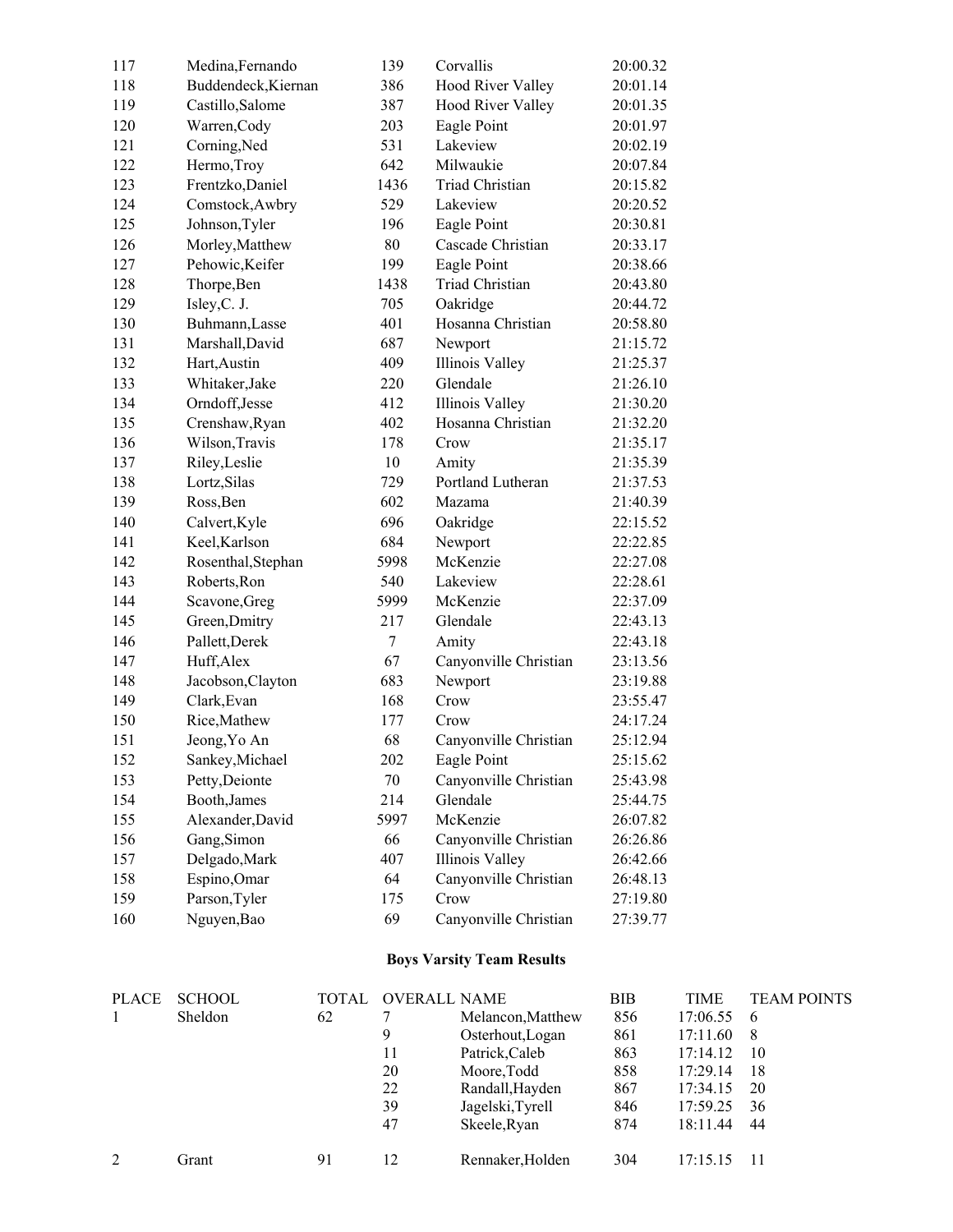|    |             |     | 15<br>23<br>25<br>27<br>35<br>70                         | Macy, Robert<br>Bruzza, Matias<br>Paulk, Dylan<br>Ebeling, Sam<br>Smith, Aidan<br>Riggs, Tyler                             | 286<br>239<br>298<br>260<br>314<br>307           | 17:21.26<br>17:35.68<br>17:39.76<br>17:44.78<br>17:51.60<br>18:46.96             | 13<br>21<br>22<br>24<br>32<br>65                         |
|----|-------------|-----|----------------------------------------------------------|----------------------------------------------------------------------------------------------------------------------------|--------------------------------------------------|----------------------------------------------------------------------------------|----------------------------------------------------------|
| 3  | Lake Oswego | 98  | $\overline{c}$<br>$\overline{4}$<br>14<br>34<br>53<br>83 | Greer, Elijah<br>Paden, John<br>Hoard, Paul<br>Hayden, Isaac<br>Oliver, Reed<br>Fordyce, Jesse                             | 462<br>502<br>473<br>471<br>498<br>457           | 16:03.62<br>16:34.35<br>17:19.44<br>17:50.95<br>18:19.14<br>19:06.20             | $\overline{2}$<br>$\overline{4}$<br>12<br>31<br>49<br>78 |
| 4  | Summit      | 131 | 8<br>26<br>32<br>37<br>41<br>54<br>68                    | Madden, Pat<br>Walsh, Tyler<br>Clark, Cameron<br>Lane, Nicholas<br>Quatre, Zach<br>Naffziger, Sammy<br>St. Clair, Ryan     | 979<br>1424<br>932<br>973<br>1375<br>994<br>1413 | 17:07.32<br>17:40.57<br>17:50.72<br>17:57.17<br>18:02.36<br>18:19.41<br>18:44.76 | $\tau$<br>23<br>29<br>34<br>38<br>50<br>63               |
| 5  | Springfield | 162 | $\,1$<br>$\overline{\mathbf{3}}$<br>18<br>52<br>99       | Costin, Tim<br>Arana, Dylan<br>Gerg, Drew<br>Olsen, Derick<br>Barley, Kyle                                                 | 888<br>881<br>892<br>903<br>882                  | 15:59.60<br>16:24.67<br>17:27.12<br>18:16.73<br>19:23.79                         | $\mathbf{1}$<br>3<br>16<br>48<br>94                      |
| 6  | Bend        | 210 | 29<br>31<br>38<br>45<br>84<br>89<br>90                   | Platsman, Seth<br>Klein, Raymond<br>Scott, Matt<br>Peacock, Alex<br>Pihl, Ian<br>Ingalls, Forrest<br>Schwarz, Sam          | 50<br>39<br>52<br>48<br>49<br>34<br>51           | 17:48.62<br>17:50.33<br>17:57.45<br>18:08.44<br>19:10.80<br>19:15.15<br>19:15.15 | 26<br>28<br>35<br>42<br>79<br>84<br>85                   |
| 7  | Henley      | 212 | 10<br>33<br>36<br>57<br>92<br>108<br>110                 | Carruth, David<br>Tolbert, Jed<br>Henderson, Cortland<br>Carter, Shaun<br>Bellini, Arron<br>Hardt, Landon<br>Bailey, Brian | 354<br>370<br>361<br>355<br>352<br>360<br>351    | 17:12.28<br>17:50.82<br>17:53.16<br>18:27.24<br>19:16.81<br>19:37.60<br>19:41.08 | 9<br>30<br>33<br>53<br>87<br>101<br>103                  |
| 8  | Mazama      | 252 | 21<br>46<br>56<br>67<br>81<br>107<br>139                 | Garlitz, Kirby<br>Daw, Andrew<br>Snoozy, Nathan<br>Warrior, Ryan<br>Evans, David<br>Adams, Paul<br>Ross, Ben               | 584<br>580<br>603<br>608<br>582<br>574<br>602    | 17:31.55<br>18:08.66<br>18:24.80<br>18:44.24<br>19:03.07<br>19:35.51<br>21:40.39 | 19<br>43<br>52<br>62<br>76<br>100<br>125                 |
| 9  | Corvallis   | 253 | 6<br>30<br>43<br>76<br>117                               | Nelson, Brad<br>Runyon, Daniel<br>Parke-Hoffman, Will<br>Worden, Nathan<br>Medina, Fernando                                | 140<br>151<br>143<br>163<br>139                  | 16:52.35<br>17:49.49<br>18:03.43<br>18:57.76<br>20:00.32                         | 5<br>27<br>40<br>71<br>110                               |
| 10 | Amity       | 283 | 17<br>19<br>75<br>77                                     | Pennington, Jon<br>Nobiletti, Aaron<br>Peterson, Jacob<br>Miles, Nic                                                       | $8\,$<br>5<br>9<br>$\overline{4}$                | 17:25.01<br>17:28.66<br>18:56.49<br>18:57.81                                     | 15<br>17<br>70<br>72                                     |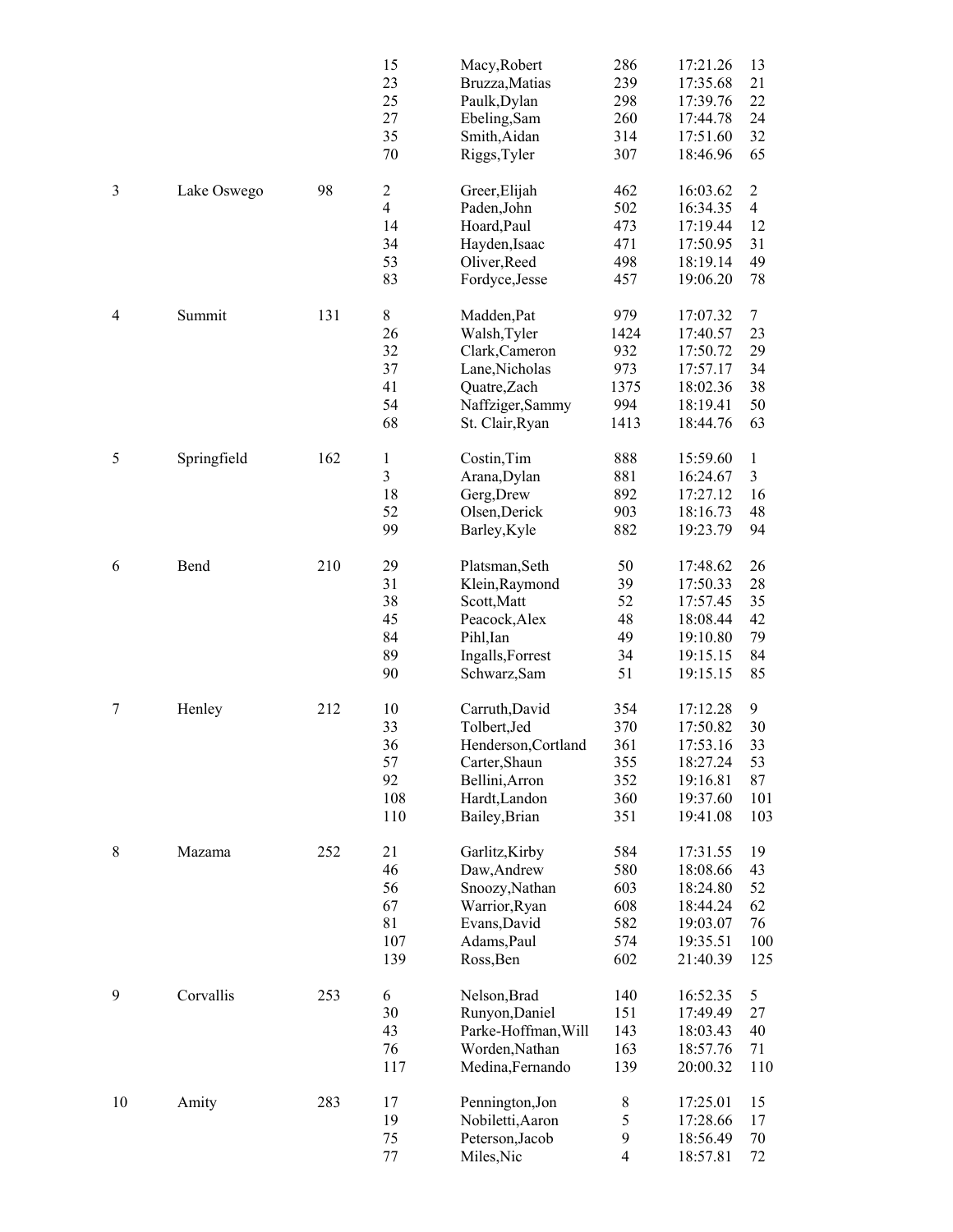|    |                          |     | 116 | Bruggemann, Matteo  | $\mathbf{1}$ | 20:00.02 | 109 |
|----|--------------------------|-----|-----|---------------------|--------------|----------|-----|
|    |                          |     | 137 | Riley, Leslie       | 10           | 21:35.39 | 124 |
|    |                          |     | 146 | Pallett, Derek      | 7            | 22:43.18 | 130 |
| 11 | Marshfield               | 289 | 50  | Davidson, Andrew    | 551          | 18:15.08 | 47  |
|    |                          |     | 59  | Boesl, Markus       | 547          | 18:31.51 | 55  |
|    |                          |     | 60  | Reis, Dustin        | 564          | 18:32.66 | 56  |
|    |                          |     | 69  |                     | 556          |          |     |
|    |                          |     |     | Ellefson, Steve     |              | 18:46.12 | 64  |
|    |                          |     | 72  | Nixon, Tyler        | 562          | 18:49.73 | 67  |
|    |                          |     | 103 | Adamson, Jacob      | 546          | 19:32.56 | 97  |
|    |                          |     | 105 | Rodriguez, Eddie    | 566          | 19:33.63 | 99  |
| 12 | Cascade Christian        | 308 | 28  | Nichols, Jared      | 81           | 17:45.33 | 25  |
|    |                          |     | 62  | Jensen, Vladimir    | 76           | 18:39.08 | 58  |
|    |                          |     | 65  |                     | 71           |          |     |
|    |                          |     |     | Arkens, Brad        |              | 18:43.89 | 61  |
|    |                          |     | 73  | Stiles, Marty       | 86           | 18:50.00 | 68  |
|    |                          |     | 101 | Stieglitz, Tim      | 85           | 19:30.29 | 96  |
|    |                          |     | 104 | Marcu, Jon          | 77           | 19:33.46 | 98  |
|    |                          |     | 126 | Morley, Matthew     | 80           | 20:33.17 | 119 |
| 13 | La Salle                 | 342 | 49  | Compton, Andrew     | 419          | 18:14.45 | 46  |
|    |                          |     | 58  | Chatterton, Nate    | 417          | 18:28.42 | 54  |
|    |                          |     |     |                     |              |          |     |
|    |                          |     | 64  | Stuhrman, Robert    | 434          | 18:41.95 | 60  |
|    |                          |     | 94  | Jones, Chase        | 425          | 19:17.44 | 89  |
|    |                          |     | 98  | Asch, Gabe          | 415          | 19:22.71 | 93  |
| 14 | <b>Hood River Valley</b> | 394 | 40  | Castillo, Yonny     | 388          | 18:00.94 | 37  |
|    |                          |     | 61  | Zartler, Frank      | 400          | 18:36.98 | 57  |
|    |                          |     | 93  | Sadil, Patrick      | 397          | 19:16.81 | 88  |
|    |                          |     |     |                     | 390          |          |     |
|    |                          |     | 111 | Frasier, David      |              | 19:42.55 | 104 |
|    |                          |     | 115 | Dethman, Mitch      | 389          | 19:56.98 | 108 |
|    |                          |     | 118 | Buddendeck, Kiernan | 386          | 20:01.14 | 111 |
|    |                          |     | 119 | Castillo, Salome    | 387          | 20:01.35 | 112 |
| 15 | <b>Triad Christian</b>   | 427 | 44  | Aguiar, Caleb       | 1434         | 18:05.04 | 41  |
|    |                          |     | 71  | Aguiar, Jared       | 1435         | 18:48.96 | 66  |
|    |                          |     | 88  | Zaiger, Matt        | 1439         | 19:12.93 | 83  |
|    |                          |     | 123 |                     | 1436         | 20:15.82 | 116 |
|    |                          |     |     | Frentzko, Daniel    |              |          |     |
|    |                          |     | 128 | Thorpe, Ben         | 1438         | 20:43.80 | 121 |
| 16 | Milwaukie                | 435 | 74  | Rios, Ignacio       | 651          | 18:50.11 | 69  |
|    |                          |     | 80  | Robles, Rj          | 652          | 19:01.30 | 75  |
|    |                          |     | 87  | Santillan, Jonatan  | 654          | 19:12.10 | 82  |
|    |                          |     | 109 | Santillan, David    | 653          | 19:39.59 | 102 |
|    |                          |     | 114 | White, Aaron        | 662          | 19:56.68 | 107 |
|    |                          |     | 122 | Hermo, Troy         | 642          | 20:07.84 | 115 |
|    |                          |     |     |                     |              |          |     |
| 17 | Newport                  | 448 | 63  | Converse, David     | 677          | 18:39.98 | 59  |
|    |                          |     | 86  | Puentes, Theo       | 689          | 19:11.50 | 81  |
|    |                          |     | 96  | Wade, Sproul        | 691          | 19:18.42 | 91  |
|    |                          |     | 100 | Dean, Johnny        | 679          | 19:27.12 | 95  |
|    |                          |     | 131 | Marshall, David     | 687          | 21:15.72 | 122 |
|    |                          |     | 141 |                     | 684          |          |     |
|    |                          |     |     | Keel, Karlson       |              | 22:22.85 | 126 |
|    |                          |     | 148 | Jacobson, Clayton   | 683          | 23:19.88 | 132 |
| 18 | McKenzie                 | 453 | 16  | Sherman, Michael    | 5996         | 17:23.68 | 14  |
|    |                          |     | 48  | Norman, Stephen     | 629          | 18:11.45 | 45  |
|    |                          |     | 142 | Rosenthal, Stephan  | 5998         | 22:27.08 | 127 |
|    |                          |     | 144 | Scavone, Greg       | 5999         | 22:37.09 | 129 |
|    |                          |     | 155 | Alexander, David    | 5997         | 26:07.82 | 138 |
|    |                          |     |     |                     |              |          |     |
| 19 | Lakeview                 | 461 | 78  | Corning, Brent      | 530          | 19:00.12 | 73  |